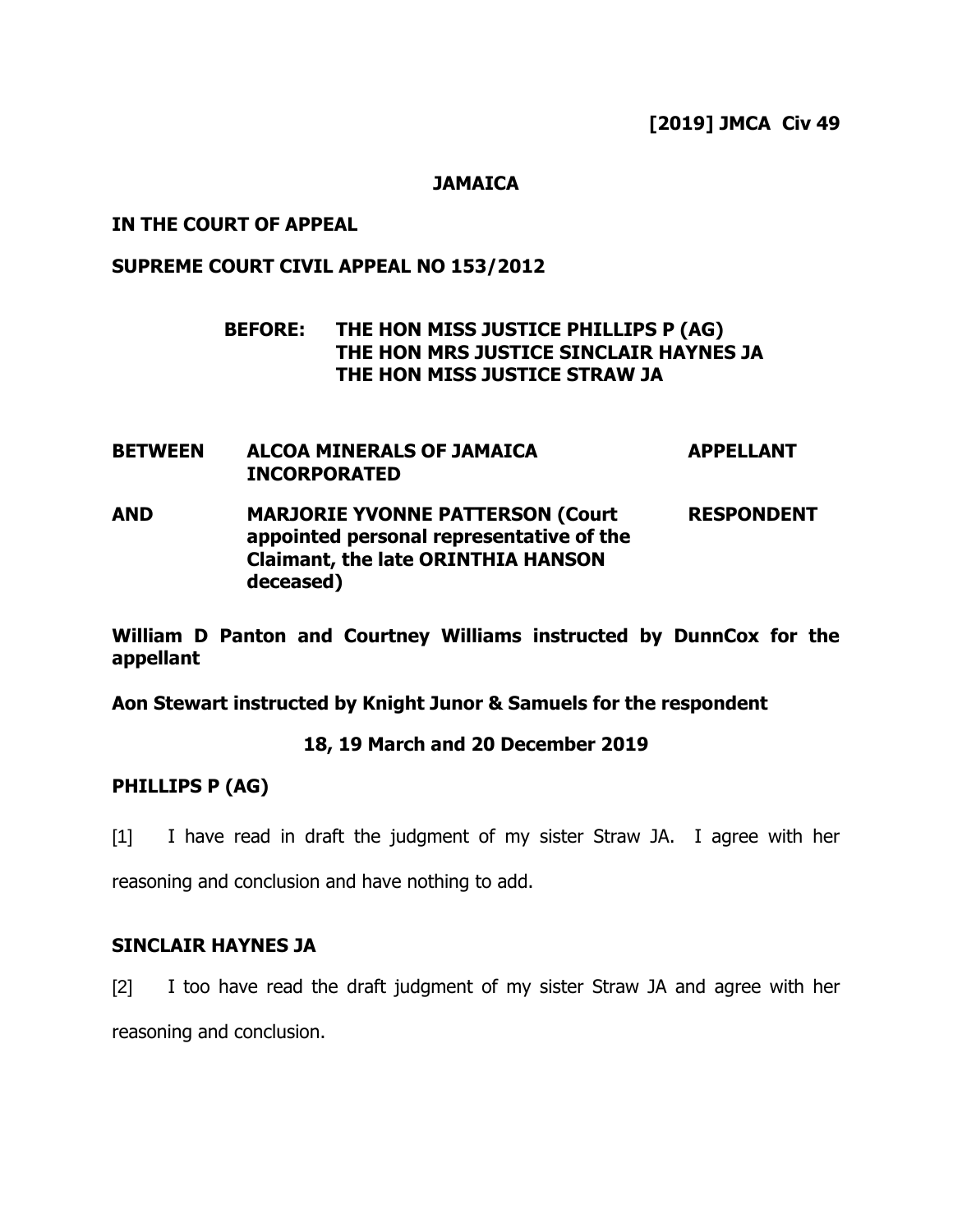#### **STRAW JA**

#### **Introduction**

[3] This is an appeal from the judgment of Campbell J delivered on 18 October 2012. The learned judge made a number of awards in damages in favour of the respondent which totalled \$30,622,762.40. He also awarded interest and costs.

## **Background**

[4] The appellant is a bauxite mining company whose operations are centred around a plant located in the parish of Clarendon. The respondent is Marjorie Yvonne Patterson, the personal representative of Mrs Orinthia Hanson (deceased), who was a poultry farmer that lived and worked on property she owned in the parish of Clarendon. She operated three chicken houses on the said property.

[5] In early 2002, the appellant carried out work on a property adjoining Mrs Hanson's property. This work involved the construction of a housing development (known as McGilchrist Palm) for the relocation of persons who owned property which had been acquired by the appellant. As a part of this construction, dams and/or ponds were constructed which were intended to serve as a flood protection system.

[6] Damage was caused to Mrs Hanson's property, including the chicken houses, by flooding on three occasions, which she alleged was as a result of the activities of the appellant on the adjoining property. The learned judge found liability on the part of the appellant in relation to property damage and other losses caused by the flooding on the three occasions and made the following awards: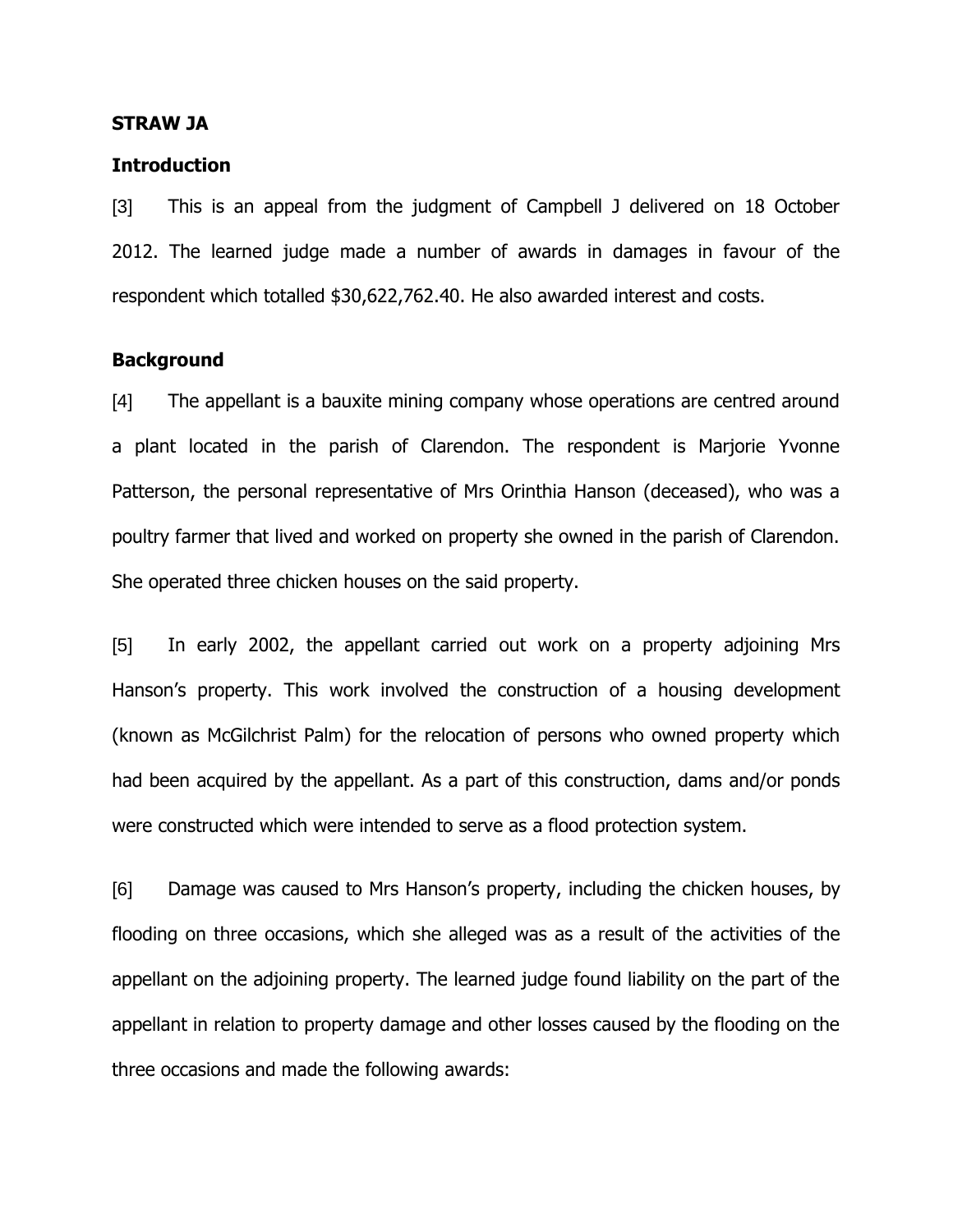"(1) For birds lost in the three flooding events at an average flock of 27,140 at \$21 per bird. \$1,709,820.00 (2) Livestock (17 goats, pigs, 6 cows) \$1,000,000.00  $(3)$  Restoration cost of chicken houses  $$10,000,000.00$ (4) Loss of contract at an average of 6 flocks per year (a) 2002 4 at 19.59 (27140 x 4 @ 19.59) \$2,126,690.40 (b) 2003 3 at 13.74 \$1,118,710.80 (c) 2004 3 at 13.64 \$1,110,568.80 (d) 2005 3 at 8.40 \$683,928.00 (3) [sic] 2006 4 at 16.94 \$1,839,006.40 (5) Contracts for years 2007 – 2010 (27140 x 6 x 4 years x 16.94) \$11,034,038.00 **Total Award** \$30,622,762.40

(6) Interest on the above at the rate of 3% from October 2, 2008 until October 18, 2012.

(7) Costs to the Claimant to be taxed if not agreed."

## **Grounds of appeal**

[7] The appellant filed a notice of appeal on 7 December 2012, listing the following

reasons for challenging Campbell J's judgment in relation to the award of damages:

"1. The learned Judge erred in law when he found that there was a claim for \$36,000,000.00 for replacement of chicken houses when there was no such claim set out in the Statement of Case.

2. The learned Judge erred in law in awarding \$10,000,000.00 for replacement chicken houses when there was no such claim in the Statement of Case.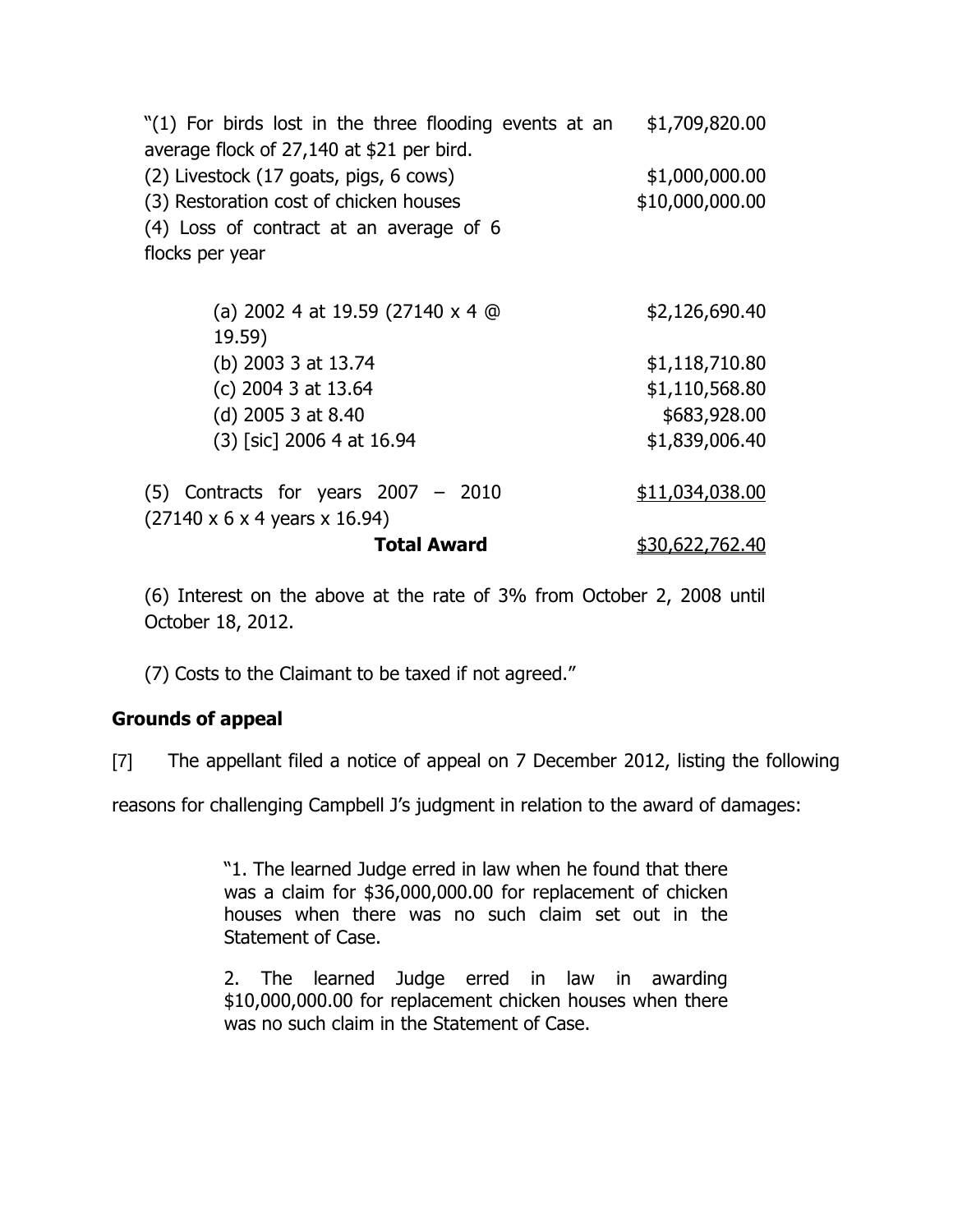3. The learned Judge erred in law in making the award without an application to amend the Statement of Case pursuant to Rule 20.4(2) Civil Procedure Rules 2002.

4. The learned Judge erred in law in awarding damages for the loss of contracts for the three years 2008, 2009 and 2010 where no such claims were made in the Statement of Case.

5. The learned judge erred in law in making the award for the three years without an application to amend the Statement of Case.

6. The learned judge erred in law in awarding compensation for the loss of an average of 6 flocks each year after 2002 following the decision of Jamaica Broilers Limited to suspend the delivery of chickens during the Hurricane Season, between June and October."

[8] The appellant sought the following orders from this court:

"1. That Judgement of the Honourable Mr. Justice Campbell Q.C. be set aside, in part, to the extent that the learned judge has awarded damages to the Respondent that are not claimed in the Statement of Case.

2. That Judgement be entered for the Appellant against the Respondent to the extent of the difference in the amounts claimed in the Statement of Case and the amounts awarded.

3. Th[e] costs of the Appeal to the Appellant to be agreed or taxed."

# **Counter notice of appeal**

[9] The respondent is also dissatisfied with the judgment of Campbell J. The

following ground of appeal is contained in the counter notice of appeal filed 21

December 2012:

"The learned judge erred in law in awarding only \$10,000,000 for the replacement of the three houses when the evidence presented to the court was that the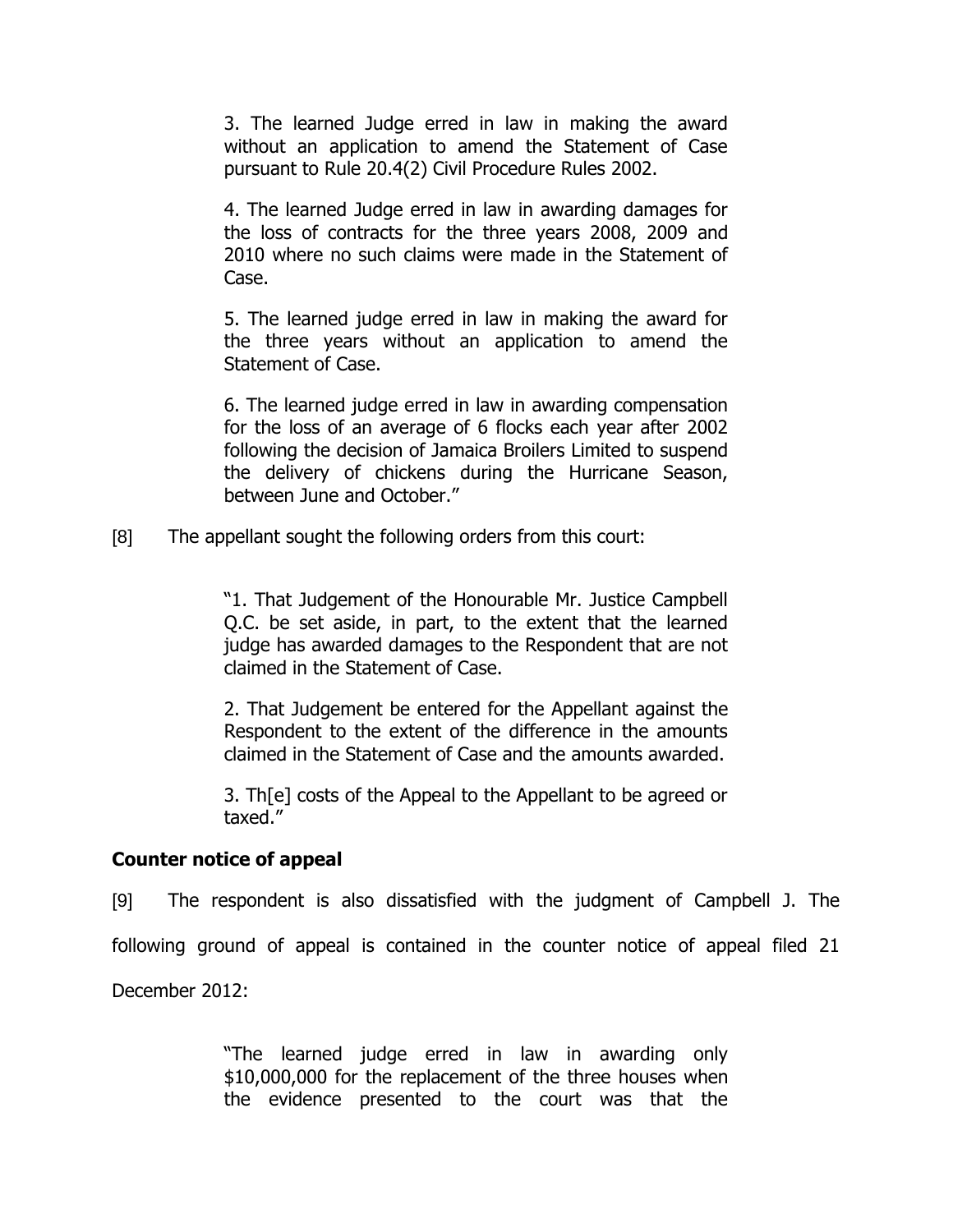replacement cost of each chicken house was \$16,000,000.00."

[10] Accordingly, the orders sought from this court are:

"(a) That the judgment of the Honourable Mr. Justice Campbell be set aside in part to the extent that the award did not fully compensate the Claimant for the damage to her chicken houses and that accordingly this award should be increased to \$30,000,000.00 or such other sum as this Honourable Court thinks just having regard to the evidence led at trial.

(b) Costs of the Appeal be awarded to the Respondent to be taxed if not agreed."

## **Issues to be determined**

- [11] The issues arising from the grounds of appeal may be framed as follows:
	- A. Whether the pleadings of the respondent set out a claim of either \$36,000,000.00 or \$10,000,000.00 for the replacement of the chicken houses. If it did not, were any of these amounts set out in the witness statements of the respondent for the stated purpose and would this be sufficient to ground such a claim bearing in mind no application was made to amend the statement of case to reflect such a claim.
	- B. Whether the claim for loss of income for 2008 to 2010 was set out in the pleadings; if not, whether the witness statements provided these particulars of allegations and whether this would be sufficient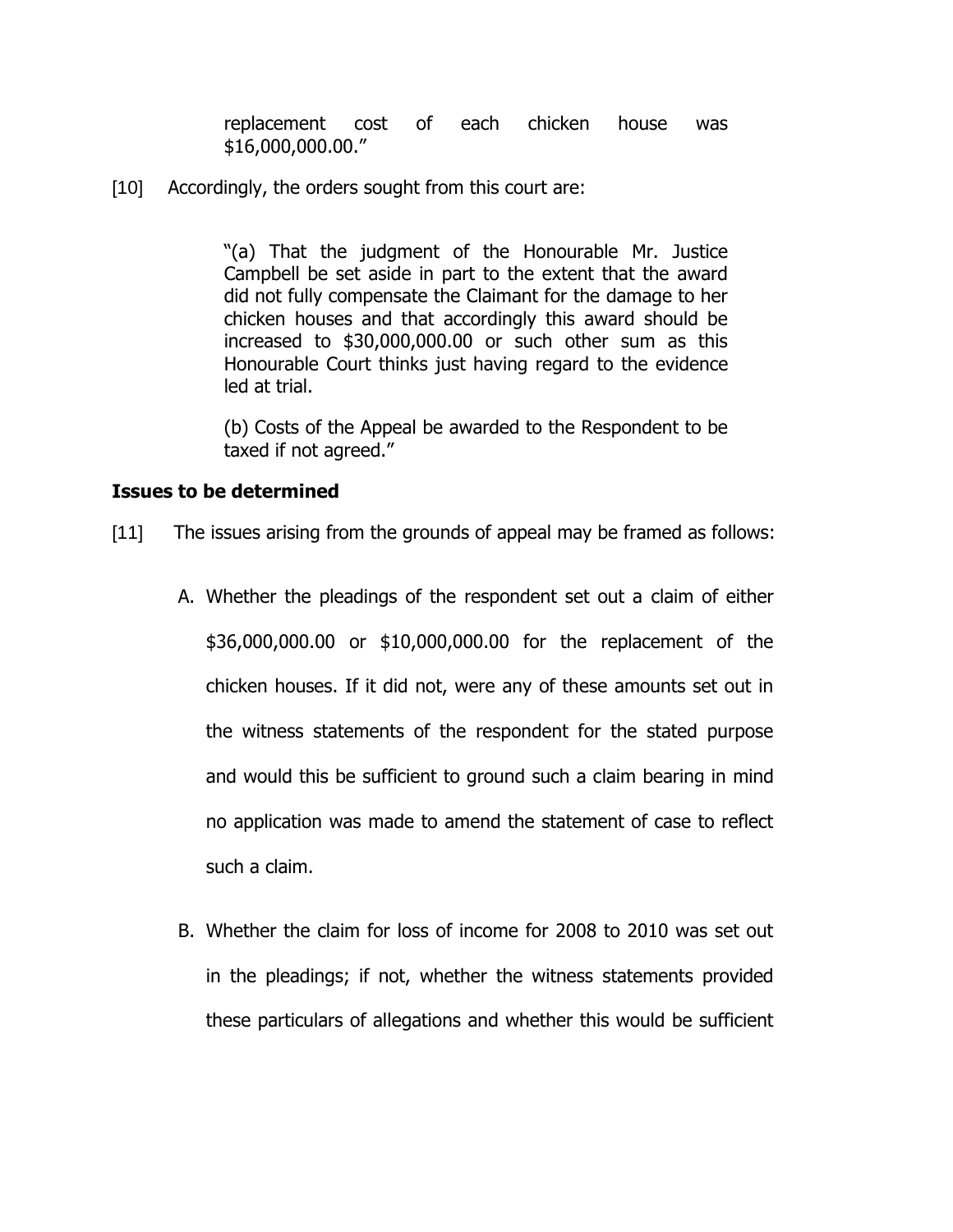to ground the claim where there was no amendment to the statement of case.

- C. What is the effect of the findings in relation to the above issues within the context of **McPhilemy v Times Newspapers Ltd** and the common law principles in relation to pleadings for special damages.
- D. Whether the trial judge erred in awarding compensation based on an average of six flocks each year after 2002 following the decision of Jamaica Broilers to suspend delivery of chickens during the hurricane season between June and October.
- E. Whether the award of \$10,000,000.00 made for the restoration of the chicken houses should be disallowed and, if not, whether there is any justification for increasing the award to \$30,000,000.00 or more.

**Issue A: Whether the pleadings of the respondent set out a claim of either \$36,000,000.00 or \$10,000,000.00 for the replacement of the chicken houses. If it did not, were any of these amounts set out in the witness statements of the respondent for the stated purpose and would this be sufficient to ground such a claim bearing in mind no application was made to amend the statement of case to reflect such a claim.**

## **Submissions of the appellant**

[12] Counsel for the appellant, Mr Panton, submitted that the learned judge erred in finding that there was a claim for \$36,000,000.00 for the replacement of chicken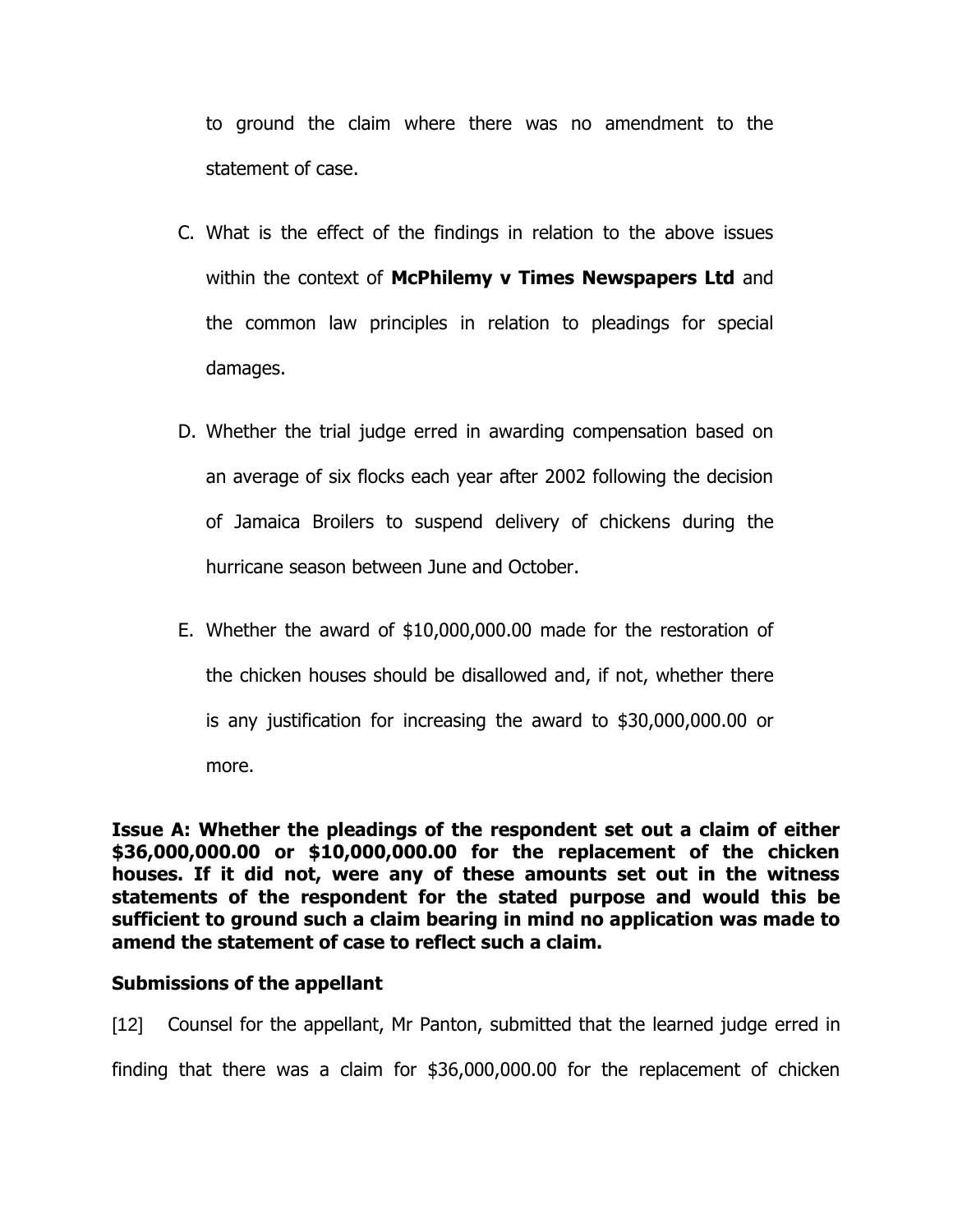houses and further erred in awarding \$10,000,000.00 for the same. He advanced two reasons for his submission. Firstly, there was no pleaded case for the award of any of these amounts and secondly, the award amounts to double compensation.

[13] With regard to the first contention, counsel submitted that in the respondent's statement of case, in respect of each event of flooding in May 2002, October 2002 and October 2005, she claimed damages to property (including the chicken houses) and livestock. He argued therefore, that after each event of flooding, she must have expended monies to repair the chicken houses (which would have been included under the claim for property damage), otherwise she would not have been able to produce chickens in the subsequent years.

[14] Mr Panton acknowledged that Mrs Hanson mentioned the cost of replacement for the three chicken houses in her witness statement and submitted that this was the highest she had ever put any issue relating to the replacement.

[15] In relation to the second contention (double compensation), Mr Panton submitted that Mrs Hanson, in her claim for special damages to property and livestock, had included the cost of repairs to the chicken houses which she said in evidence were flooded resulting in the loss of chickens. There would therefore be no need to make a separate award for the restoration of the chicken houses.

[16] Counsel contended that there was neither a claim for \$36,000,000.00 nor a claim for \$10,000,000.00 identified in the statement of case and that the learned judge would have erred when he stated in his judgment that a claim for an award of \$36,000,000.00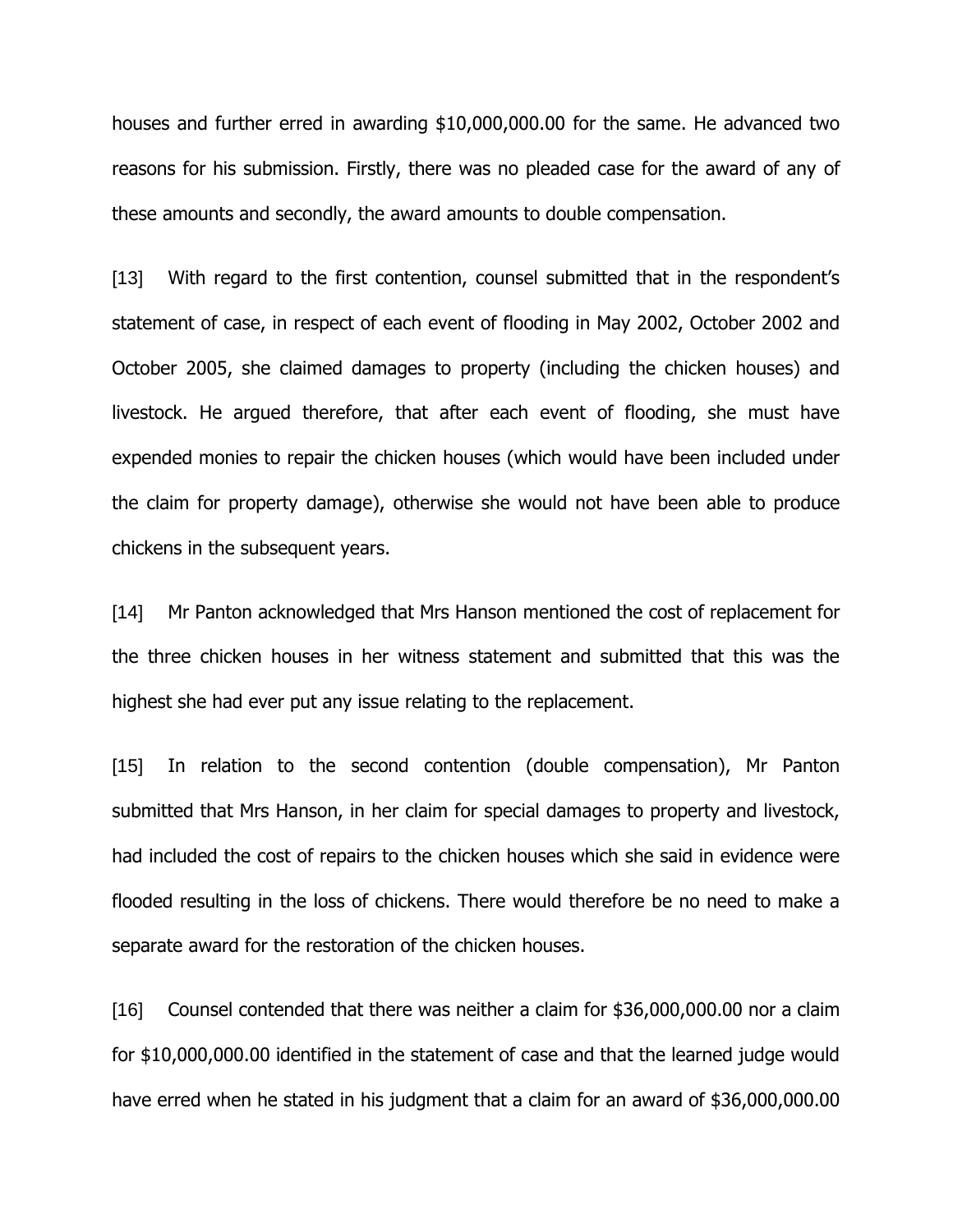was made for the replacement of the chicken houses. Counsel referred the court to rules 8.9(1), 8.9(4), 8.9A and 20.4(2) of the Civil Procedure Rules (CPR).

#### **Submissions of the respondent**

[17] Counsel for the respondent, Mr Stewart, submitted that there is no challenge to the fact that damage to property including the chicken houses, was suffered by Mrs Hanson. The issue was the quantification of the damage. He stated that she had set out in her particulars of claim, at pages  $4 - 6$ , that she sustained the said property damage. He then referred the court to paragraph 35 of her witness statement, where she put her loss at over \$6,000,000.00, excluding loss of income for the birds and livestock. At paragraph 69, she spoke to the cost of replacing three chicken houses which would be in excess of \$16,000,000.00 each, based on estimates from Jamaica Broilers Limited ('Jamaica Broilers').

[18] He submitted that she included evidence therefore that would have been contained in the pleadings in relation to the need for the replacement. He submitted further that this was also to be considered in the context of the evidence of Mr Jeremy Bailey, an employee of Jamaica Broilers, who stated that the projected cost of a chicken house would be \$18,000,000.00.

[19] He stated that counsel who appeared for the respondent in the court below spoke to a claim for \$36,000,000.00 in her submissions and this is what the learned judge appeared to have been saying when he stated that "a claim for the replacement cost of these houses for an award of \$36,000,000.00 has been made''. Mr Stewart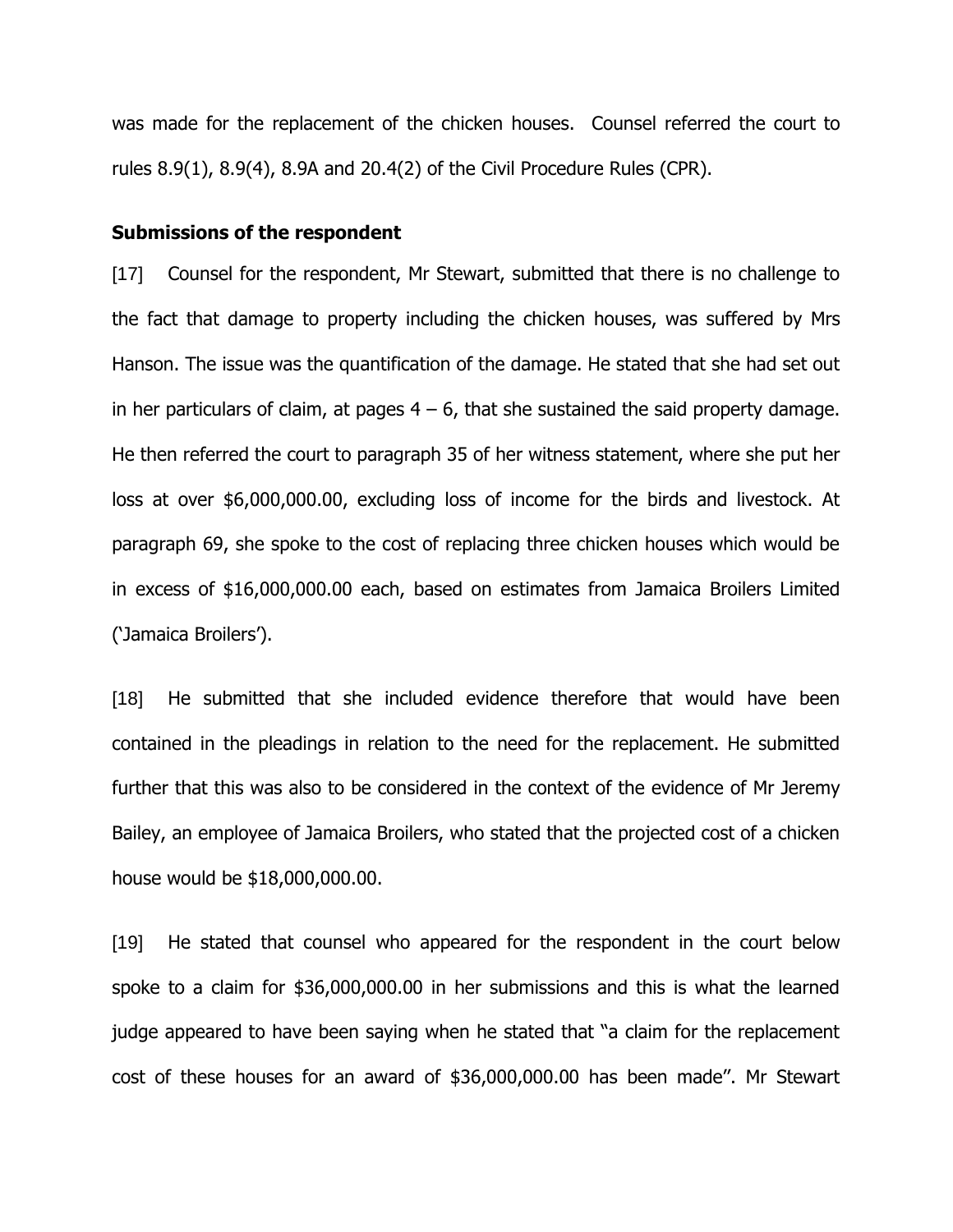referred the court to the submission of counsel for the respondent in the court below, who had requested a discounted award of \$12,000,000.00 for each of the chicken houses.

[20] In written submissions, Mr Stewart also referred to rule 8.9(1) and (2) of the CPR and submitted that the claimant was required to include in the claim form or particulars of claim, a statement of all the facts on which the claimant relied and such statement must be as short as practicable. He referred the court to A Practical Approach to Civil Procedure<sup>1</sup>, by learned author Stuart Sime, wherein it was stated:

> "Generally, a party will comply with its obligations when drafting a statement of case if it sets out the facts of its claim or defence, and avoids setting out the evidence it intends to adduce to prove its case."

[21] He contended that the issue for this court's determination is whether, after having examined the respondent's statement of case, the obligation to set out the factual basis of the case concerning the replacement of the chicken houses was discharged. It was submitted that the respondent had discharged her obligation to set out the factual basis of her case by virtue of referencing the damage to her property and it would have been at the hearing of the action (trial) that evidence as to what was damaged would have been fleshed out in detail. Counsel referred the court to McPhilemy v Times Newspapers Ltd<sup>2</sup>.

 $1$  12<sup>th</sup> edn, paragraph 13.11

<sup>2</sup> [1999] 3 All ER 775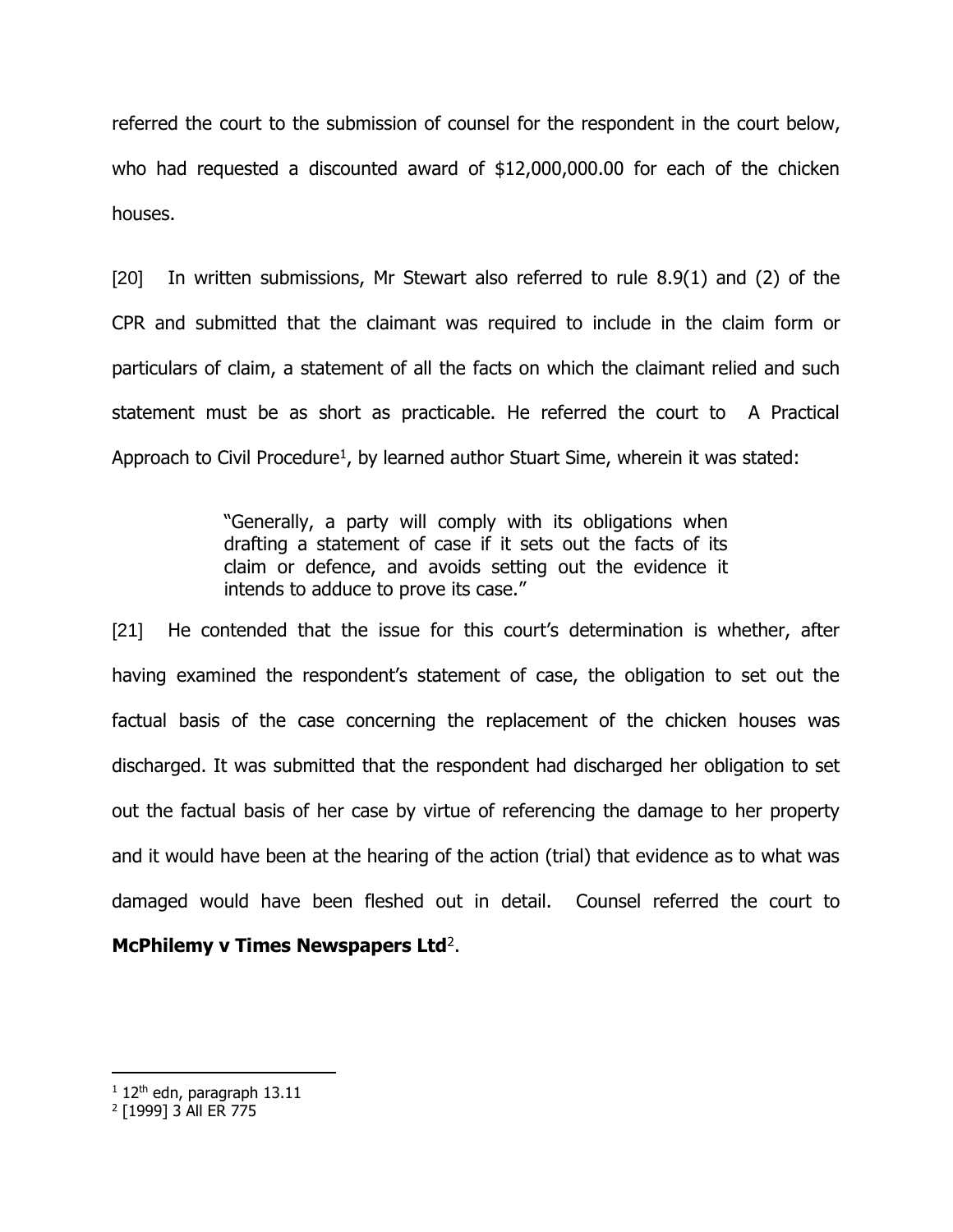[22] In relation to the need for an amendment pursuant to rule 20.4(2) of the CPR, Mr Stewart submitted that while it may have been prudent, it was not necessary in the circumstances.

## **Discussion and analysis**

[23] Rule  $8.9(1)$ ,  $(2)$ ,  $(4)$  and  $8.9A$  of the CPR provides as follows:

"8.9 (1) The claimant must include in the claim form or in the particulars of claim a statement of all facts on which the claimant relies.

(2) Such statement must be as short as practicable.

(3) …

(4) Where the claim seeks recovery of any property, the claimant's estimate of the value of that property must be stated."

"8.9A The claimant may not rely on any allegation or factual argument which is not set out in the particulars of claim, but which could have been set out there, unless the court gives permission."

[24] Rule 20.4(2) also reads as follows:

"20.4(2) Statements of case may only be amended after a case management conference with the permission of the court."

# [25] In **Grace Kennedy Remittance Services Limited v Paymaster (Jamaica)**

Limited and Paul Lowe<sup>3</sup>, a decision of this court, Harris JA considered the scope and

function of pleadings, and referred to rule 8.9 and 8.9A of the CPR. This is set out at

paragraphs 28 to 31 of her judgment:

<sup>&</sup>lt;sup>3</sup> (unreported), Court of Appeal, Jamaica, Supreme Court Civil Appeal No 5/2009, judgment delivered 2 July 2009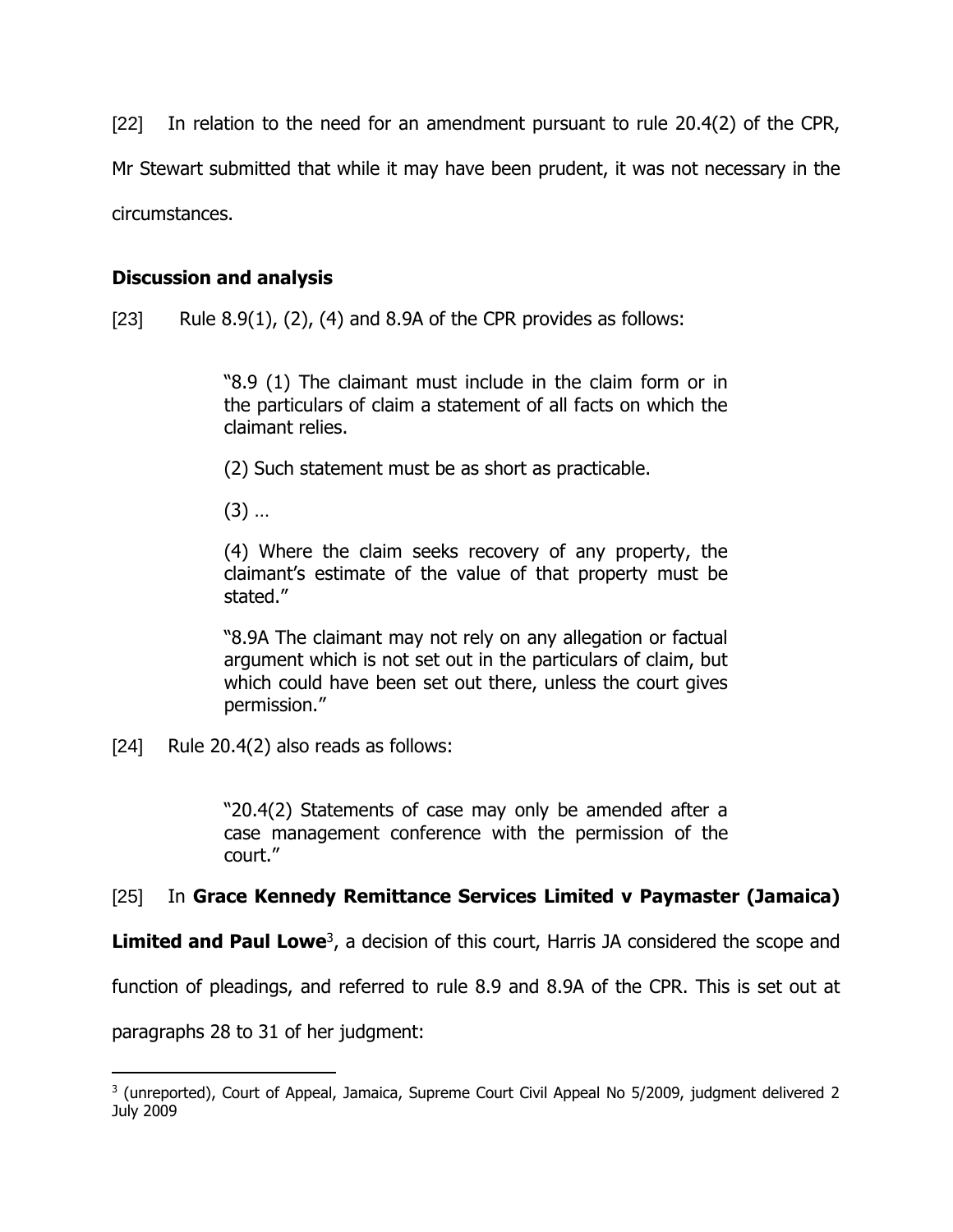"28. This leads me to consider at this stage the scope and function of pleadings. It is a well established principle that pleadings are designed to disclose the case on which a party intends to rely so that the opposing party may direct his evidence to the issue or issues divulged by the pleader.

29. The function and role of pleadings was recognized by the learned authors of Pleadings, Principles and Practice at page 3 in the following context –

> 'The whole object of pleadings is to bring the parties to an issue, and the meaning of the rules of [Ord 18] was to prevent the issue being enlarged, which would prevent either party from knowing when the case came on for trial, what the real point to be discussed was. In fact, the whole meaning of the system is to narrow the parties to definite issues, and thereby diminish expense and delay.'

- 30. Part 8 of the Civil Procedure Rules 2002 governs, among other things, the scope of a pleading. It is important to look at Rule 8.9(1) and 8.9A of the rules...
- 31. Rule 8.9 shows that a claimant should plead a statement of facts on which it is intended to place reliance. The statement should be as short as practicable. In keeping with the general rule, a party should plead all material facts. A pleading essentially defines the boundaries of each party's case and it is important that the statement or statements therein should recite the general nature of the parties' case."

And at paragraph 32 of her judgment Harris JA considered the effect of **McPhilemy**,

the authority relied on by counsel Mr Stewart, on rule 8.9 of the CPR.

"32. The authorities have shown that Rule 8.9 of the Civil Procedure Rules 2002 obviates the requirement for extensive pleadings as regards particulars. Once the general nature of a claim has been pleaded, if witness statements are exchanged, these statements may supply particulars of a claim. Lord Wolfe [sic], in **McPhilemy v Times Newspaper** [1999] 3 All ER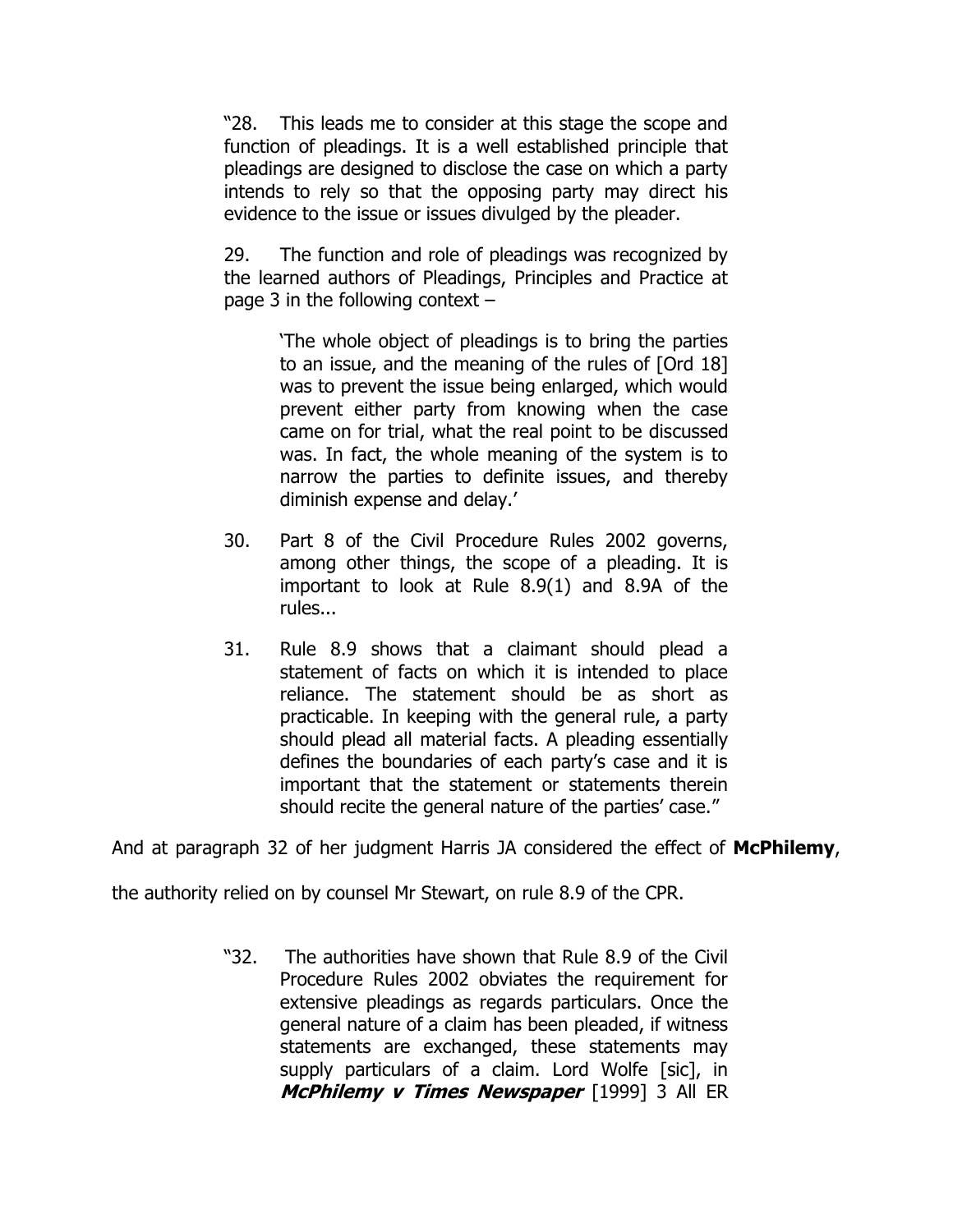775 lends support to this proposition, when at page 778 he said:

'The need for extensive pleadings including particulars should be reduced by the requirement that witness statements are now exchanged. In the majority of proceedings identification of the documents upon which a party relies, together with copies of that party's witness statements, will make the detail of the nature of the case the other side has to meet obvious. This reduces the need for particulars in order to avoid being taken by surprise. This does not mean that pleadings are now superfluous. Pleadings are still required to mark out the parameters of the case that is being advanced by each party. In particular they are still critical to identify the issues and the extent of the dispute between the parties. What is important is that the pleadings should make clear the general nature of the case of the pleader. This is true both under the old rules and the new rules. The Practice Direction CPR 16, paragraph 9.3 requires, in defamation proceedings, the facts on which a defendant relies to be given. No more than a concise statement of those facts is required.'"

[26] Based on the understanding of the function of pleadings, therefore, and as reflected in the relevant rules of the CPR, the particulars of claim of a party should reveal all the allegations or factual arguments on which it is relying; it should reflect the estimated value of all property for which recovery is sought and the claimant would require the permission of the court to rely on any allegation or factual argument which not been set out. Rule 20.4(2) would allow the claimant to apply for permission to amend the statement of case if this had not been done before the case management conference was held. The application of this rule is governed by the overriding objective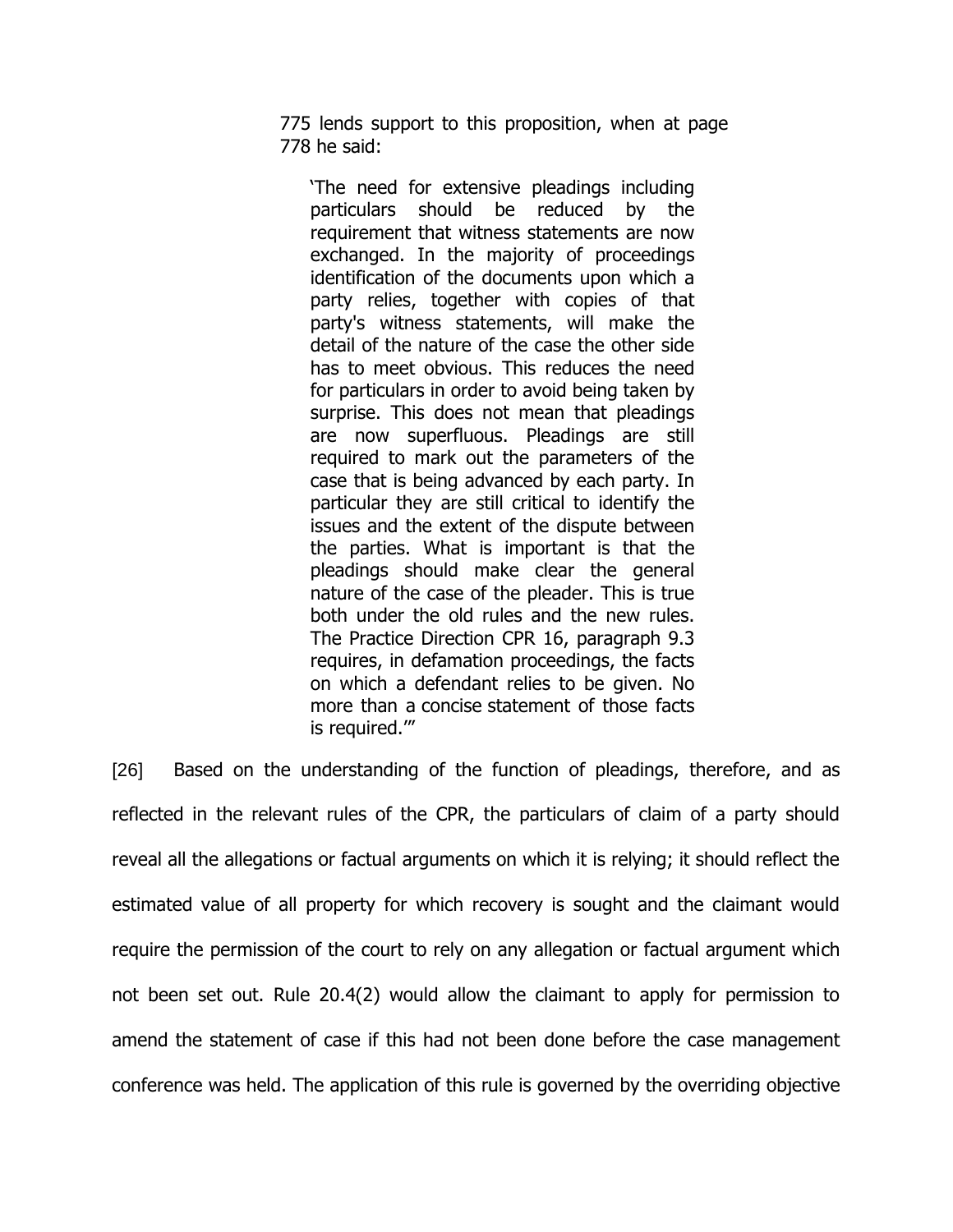of the CPR (see the dicta of Sykes J (as he then was) in **Peter Salmon v Master Blend Feeds Limited<sup>4</sup> at paragraph 22).** 

[27] When one examines the statement of case of the respondent, there is a general averment of property damage including damage to the chicken houses. The amounts claimed in relation to these losses are set out at paragraph 15 of the particulars of claim as particulars of special damages:

# **"PARTICULARS OF SPECIAL DAMAGES**

| May 23, 2002 damage<br>To property & livestock due to<br>flooding     | \$6,616,530.00 |
|-----------------------------------------------------------------------|----------------|
| October 1, 2002 damage to Property<br>& livestock due to flooding     | \$2,635,000.00 |
| June 2004 damage to<br>Property & livestock due<br>to smoke           | \$637,800.00   |
| January 4 & 5 2005<br>damage to Property &<br>livestock due to dust   | \$7,000.00     |
| October 12, 2005<br>damage to Property &<br>livestock due to flooding | \$2,236,000.00 |
| 2006- loss of income<br>(only 3 flocks Of chicken<br>per year)        | \$1,500,000.00 |

<sup>4</sup> (unreported), Supreme Court, Jamaica, Suit No CL 1991/S 163, judgment delivered 26 October 2007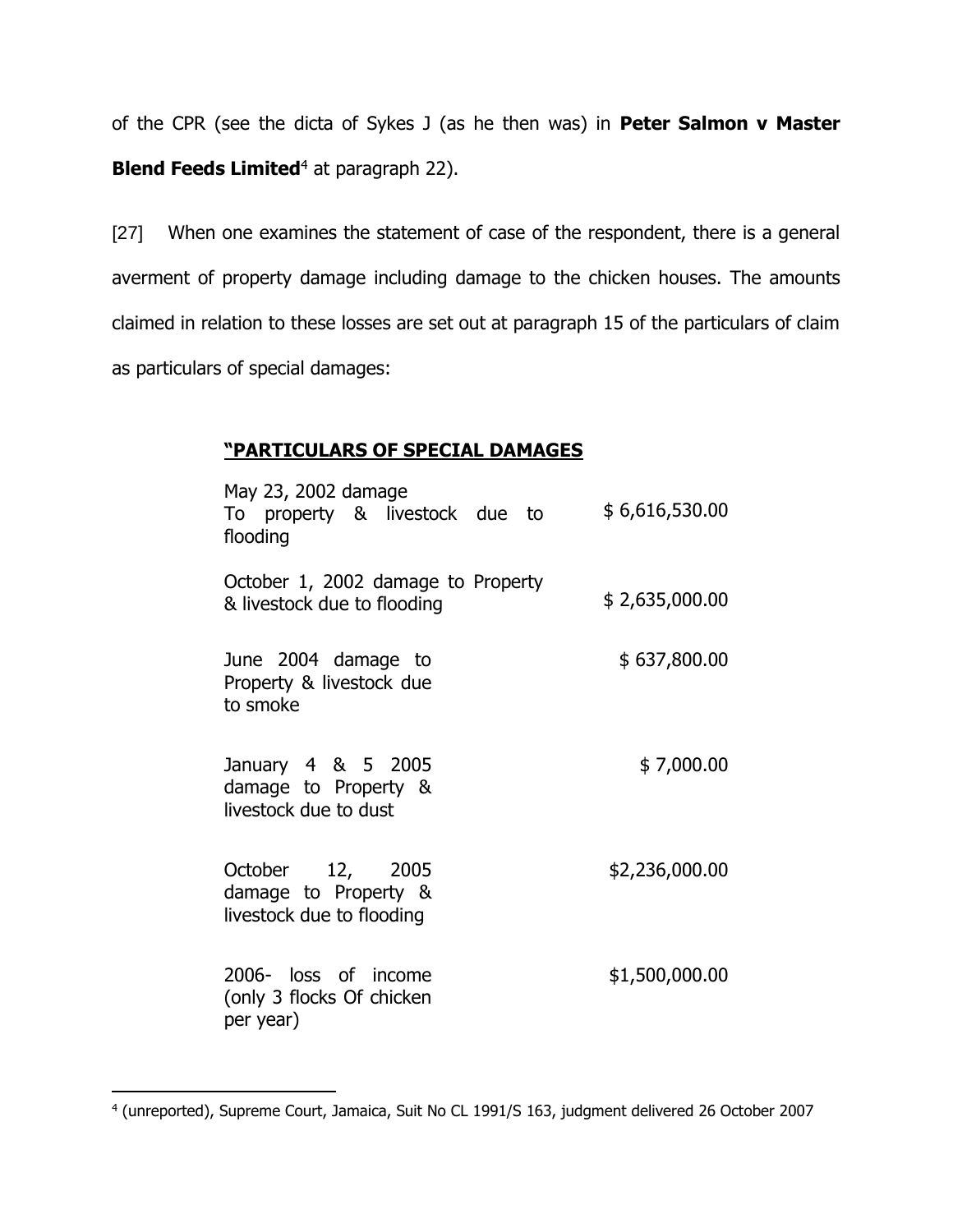| 2007- loss of income (no<br>flocks of chicken) | \$3,000,000.00    |
|------------------------------------------------|-------------------|
| Value of premises                              | \$120,000,000.00  |
| <b>TOTAL</b>                                   | \$136,632,330.00" |

[28] In relation to the three floods, therefore, the total claim stated for property damage including livestock is \$11,487,530.00. As far as the above pleadings are concerned, one can conclude that the case for the award of damages in relation to the chicken houses has been set out, albeit no monetary claim is revealed in relation to the chicken houses specifically. The pleadings of the respondent in this case, however, do not reveal any allegation of fact that there was a replacement of chicken houses, neither is there any claim set out for replacement of chicken houses at a cost of \$36,000,000.00 or any other amount for that matter. This would have been material, defining the boundary of the respondent's case, that she had to replace the chicken houses at some point in time as a result of the flooding.

[29] The next issue to be considered is whether it could be said that, at the least, the witness statements of the respondent provided these particulars so as to place the appellant on notice of this claim. The witness statement of Mrs Hanson speaks to her owning three chicken houses; that in May 2002, at the first flooding, the three chicken houses were flooded and a wall near to the chicken house, closest to the boundary of the appellant, had collapsed. At paragraph 35, she stated that she suffered considerable damage to property including the chicken houses. She stated that as part of the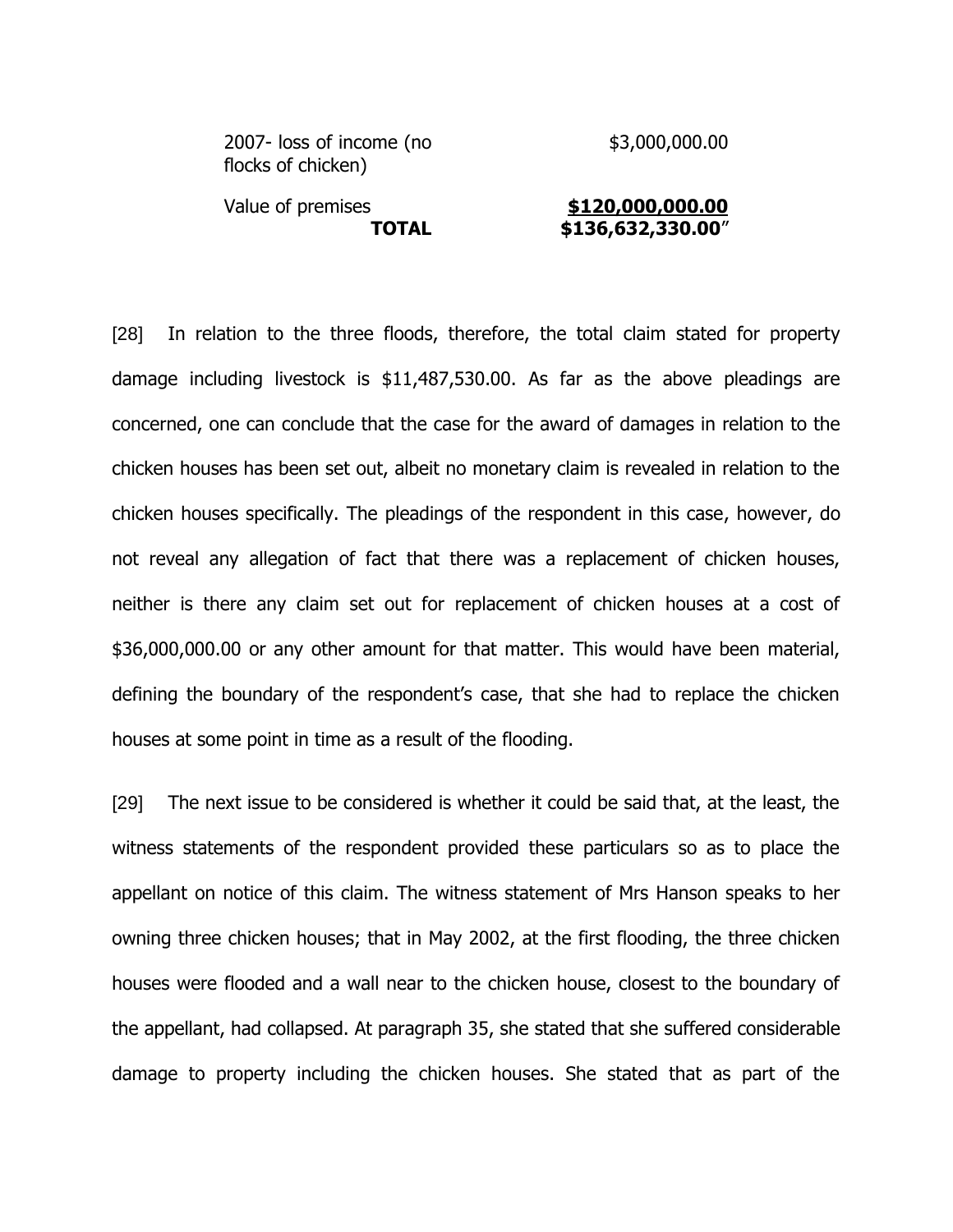reconstruction process, she dug deeper trenches around the chicken houses. She estimated her loss (excluding the loss of income from the birds) to be over \$6,000,000.00 plus an additional \$800,000.00 to construct a wall.

[30] In relation to October 2002, she stated that all three chicken houses were flooded and that she suffered considerable damage to property including the chicken houses; she also incurred considerable costs to clean the entire property. She estimated her losses at \$1,700,000.00 (excluding loss of income for the birds and livestock). She also spent \$250,000.00 to clean the trenches around the property, dig deeper trenches around the chicken houses and rebuild an area of the back wall.

[31] In October 2005, she stated that the three chicken houses were again flooded. She spoke to considerable damage to property including the chicken houses as well as incurring considerable expense to clean the entire property. She estimated her losses at \$550,000.00, excluding loss of income. The total amount of expenditure associated with property damage as reflected in the witness statements would be \$9,300,000.00

[32] It is at paragraph 69 of her witness statement that there is a reference to replacement of chicken houses. Paragraphs 69 and 70 of her witness statement read as follows:

> "69. The cost of replacing the 3 poultry hoses [sic] is in excess of \$16,000,000.00 each based on estimates from Jamaica Broilers Limited.

> 70. In any event I think this would be an exercise in futility unless I were to relocate as Jamaica Broilers Limited is not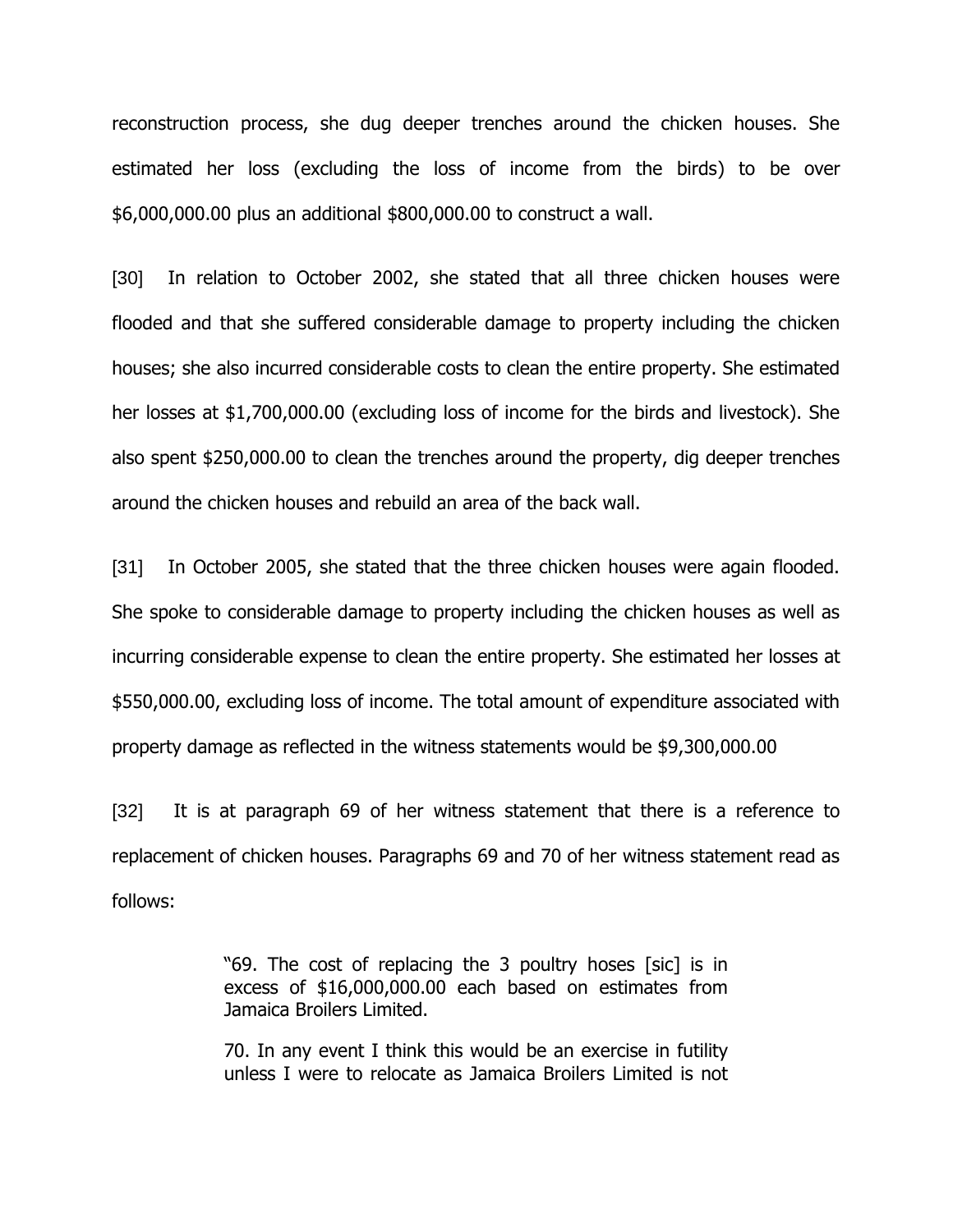willing to place any more birds on my property due to the flood risks/dangers."

[33] The witness statement of Mr Bailey, the representative of Jamaica Broilers, makes no reference to the cost of replacing chicken houses. However, while giving oral evidence, he speaks to the projected cost of a chicken house being \$18,000,000.00.

[34] Again, the witness statement, as well as the particulars of claim, speak to damage to the chicken houses and reference general losses to property including the chicken houses. However, contrary to the submissions of counsel for the respondent, no particulars are provided that any of the chicken houses were replaced at any time or at a particular cost and there was no amplification of the evidence in relation to any such replacement of chicken houses. Mr Stewart's submission therefore that Mrs Hanson had discharged her obligation to set out the factual basis for any such claim is patently incorrect.

[35] Paragraph 69 of Mrs Hanson's witness statement, as shown above, clearly speaks to what is a projected or future cost to replace the chicken houses, a cost for which no such claim was made. This is made abundantly clear at paragraph 70, as Mrs Hanson refers to the futility of any such replacement unless she relocated her business. This finding is also reinforced by the lack of evidence as to the time frame when the chicken houses would have been replaced. The trial judge acknowledged this when he commented at paragraph [63] of his judgment:

> "[63] …If the chicken houses were able to produce after the last event claimed for in October 2005, what caused the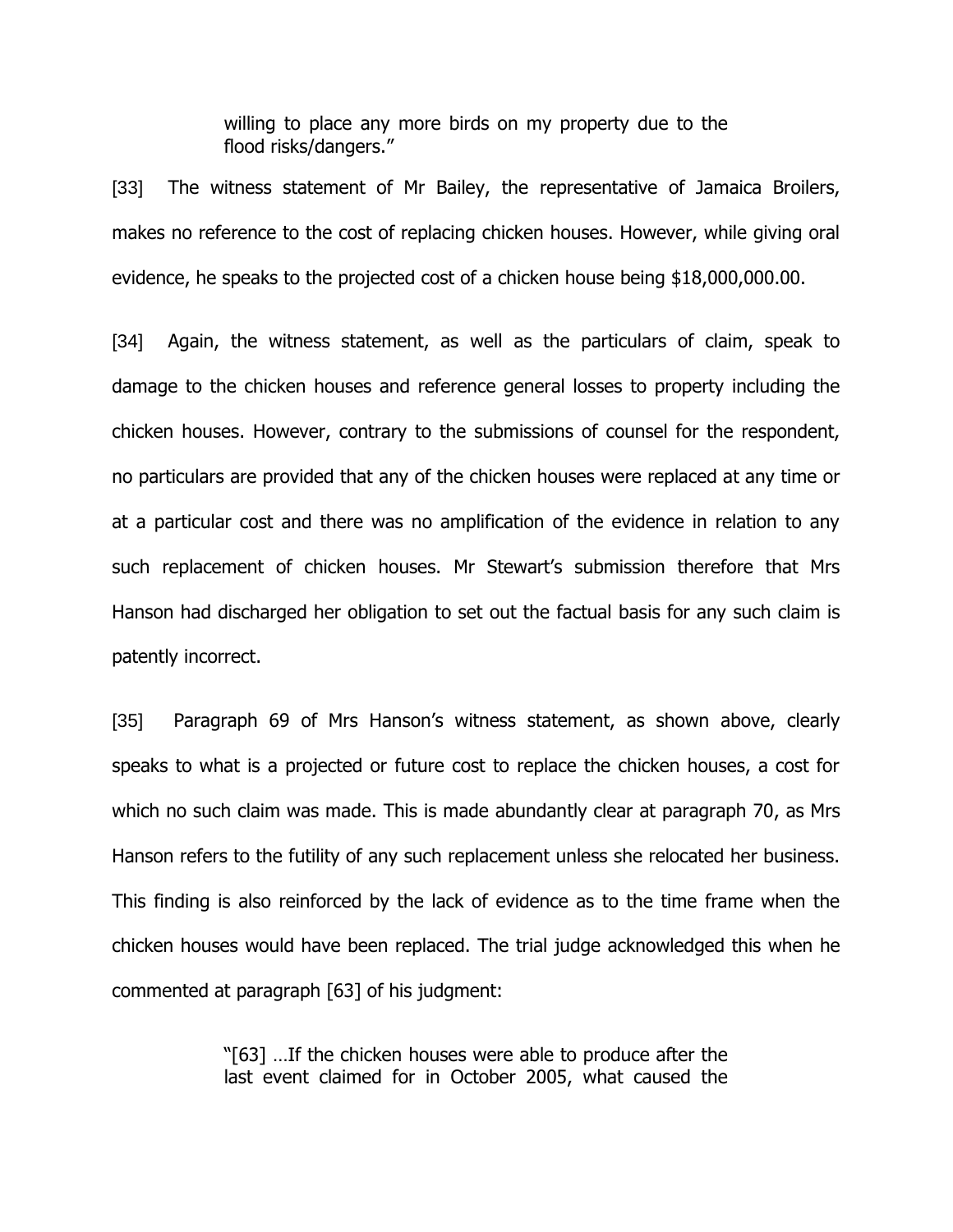damage that has resulted in their claim for a total loss of the chicken houses?"

[36] The trial judge would have been correct in his assessment that the chicken houses were producing after the last flood as the evidence is that the last flock was handed over to Jamaica Broilers in 2006. However, the witness statements do not provide any particulars that the chicken houses were actually replaced. It is the opinion of this court that the claim for replacement may have been pursued as a claim for loss (of use) of the value of the chicken houses as she was no longer producing chickens. Alternatively, it may have been made as a claim for future cost of replacement if, she had intended to relocate the houses. However, no such claims were pleaded or particularised.

[37] The conclusion is, therefore, that neither the pleadings nor the witness statements set out a claim for replacement of chicken houses. On the face of these pleadings, the respondent would have breached rule 8.9(1), 8.9(4) and 8.9A of the CPR and would have required, as submitted by counsel for the appellant, an application to amend the particulars of claim as per rule 20.4(2).

[38] However, as indicated previously, a claim for losses associated with the damage to the chicken houses has been pleaded and particularized. Whether the learned judge erred in the actual award of \$10,000,000.00 for the restoration of the chicken houses will be examined during the consideration of the counter notice of appeal filed.

**Issue B: Whether the claim for loss of income for 2008 to 2010 was set out in the pleadings; if not, whether the witness statements provided these**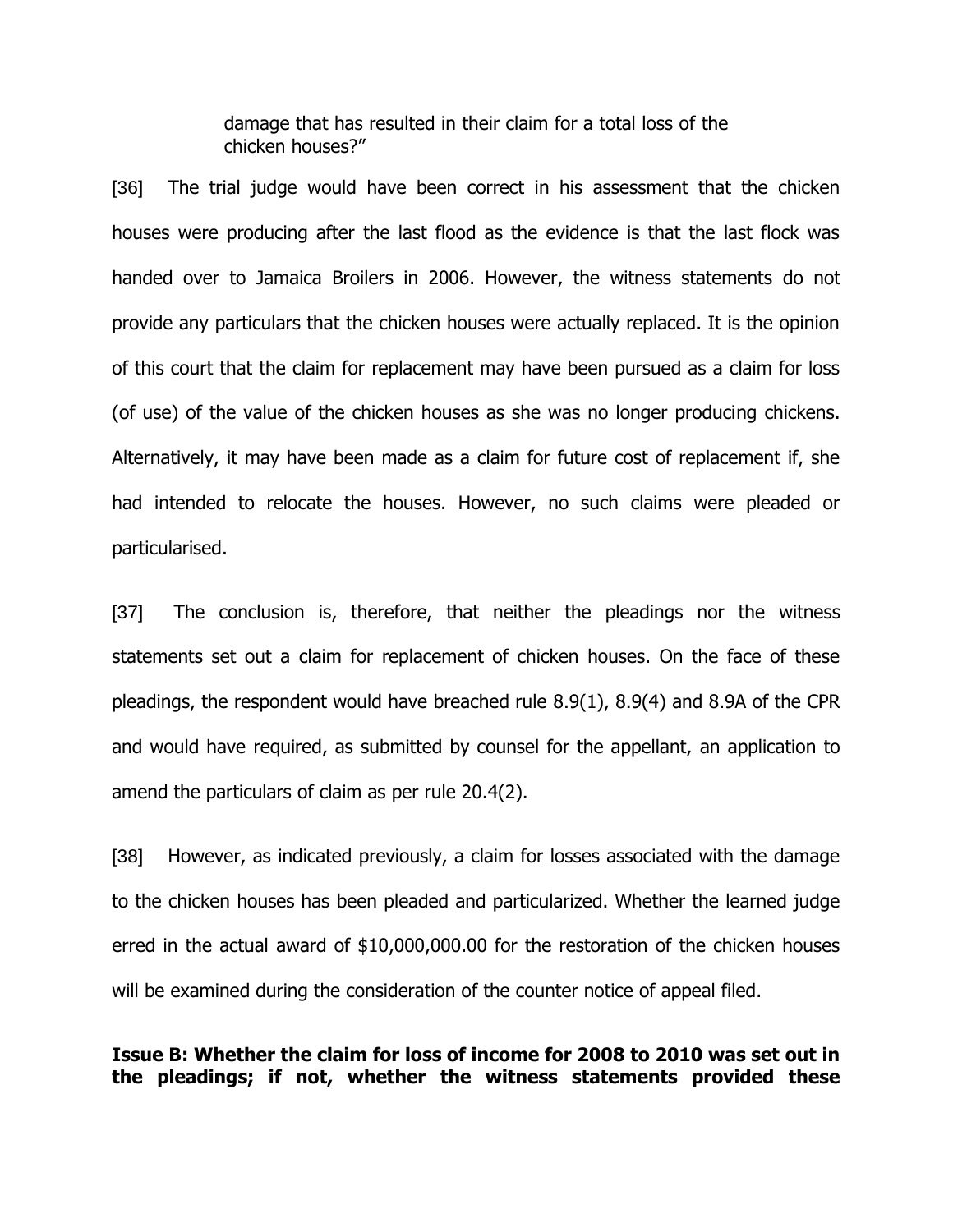## **particulars of allegations and whether this would be sufficient to ground the claim where there was no amendment to the statement of case.**

#### **Submissions of the appellant**

[39] Mr Panton submitted that Mrs Hanson did not plead in her statement of case any continuing loss of income beyond 2007. Consequently, she was not entitled to any award of special damages in relation to any such loss for the period 2008 to 2010.

[40] It was contended that the statement of case fixes the limit to the claim for special damages, except where there is a claim for continuing loss. He contended that the pleadings specifically dealt with a specific number of years, and, if the respondent was claiming damages beyond those years, an indication would have been necessary. He emphasised that the losses which were claimed were up to 2007 and any claim for damages beyond that period (which the learned judge awarded) did not form part of the statement of case.

[41] As such, the court was not at liberty to increase the award for special damages without first considering an application to amend and allowing such an amendment to the statement of case. In the case at bar, there was no application for such an amendment, nor was there any order made by the court to that effect.

[42] Mr Panton submitted that this "new claim for special damages" was set out for the first time in the written submissions on behalf of the respondent by counsel below. These submissions were filed on 28 July 2013, after the conclusion of the evidence. In response to this "new claim" made in the written submissions, counsel for the appellant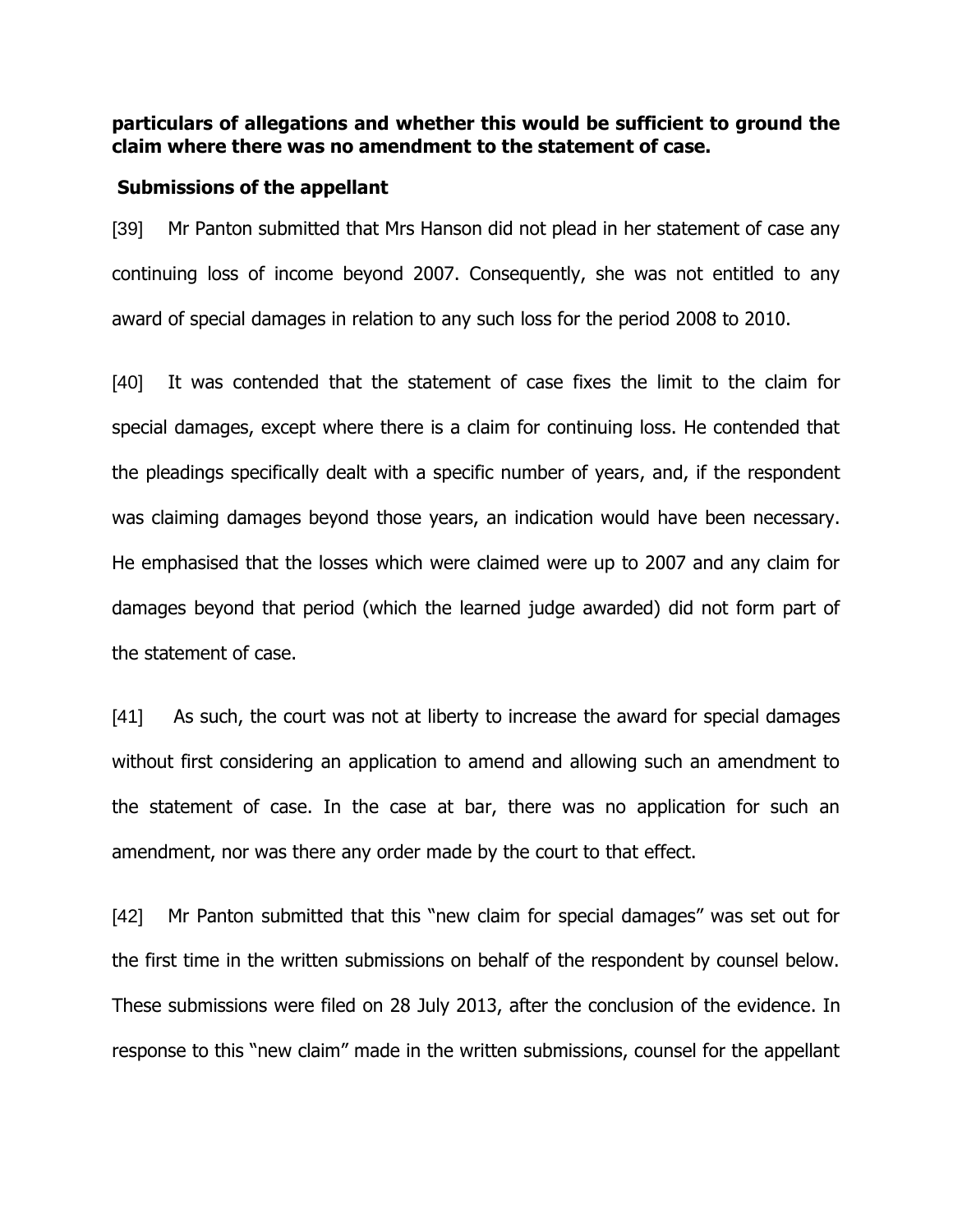in the trial below, provided the learned judge with an addendum to their submissions objecting on the following grounds:

- "(i) That there had been no application to amend the statement of case and therefore the new claim for damages could not be considered by the court as they did not form part of the pleaded statement of case;
- (ii) That pursuant to CPR rule  $20.4(2)$  'Statements of case may only be amended after [a] Case Management [conference] with the permission of the court'; and
- (iii)The evidence having been concluded, it was not open to the Claimant to seek to amend by pleading a different case in the closing submissions."

[43] Mr Panton considered the inclusion of these additional years in the respondent's closing submissions to be tantamount to an ambush. He submitted that, even if counsel who represented the respondent at trial had relied on the evidence from Mr Bailey who provided a computation table concerning earnings of Mrs Hanson, that table stopped at 2006 and as such one would not know how the trial judge arrived at the figures post 2006.

[44] Mr Panton submitted that the learned judge therefore erred when he awarded damages for the loss of income for 2008 to 2010. In relation to **McPhilemy**, Mr Panton submitted that Lord Woolf MR was looking at pleadings which were much more complicated than in the case at bar.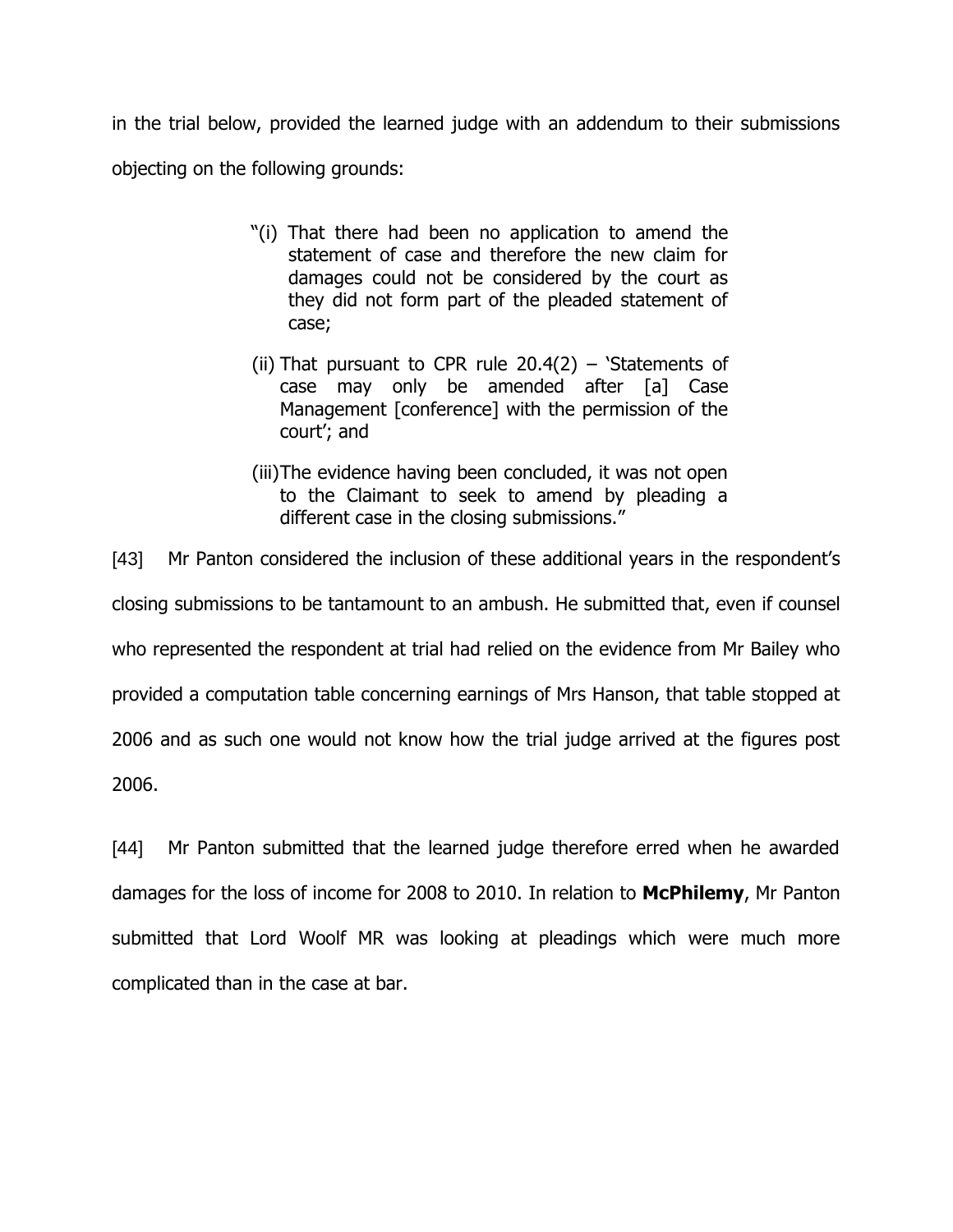#### **Submissions of the respondent**

[45] Mr Stewart conceded that the particulars of special damages (contained in the particulars of claim filed 14 May 2008) only set out loss of income for the years 2006 and 2007. He submitted however, that the loss for the years 2008 to 2010 is implicitly included in the witness statement of Mrs Hanson as she had stated that she had suffered loss from 2006. He stated also that the particulars of claim indicated that there had been loss and the court would have considered this evidence that the loss would have been continuing.

[46] In relation to rules 8.9 and 20.4(2) of the CPR, counsel relied on his earlier submissions that the fact that there was no amendment would not have been detrimental. He stated that the claim is not restricted just to the particulars of special damages as pleaded. He pointed to the fact that there is evidence that she suffered loss of income and use and enjoyment of her property.

[47] Mr Stewart submitted that this court should be guided by the dicta of Lord Woolf MR from McPhilemy v Times Newspapers Ltd<sup>5</sup> on the role of pleadings in what he termed "the post CPR dispensation". Counsel referred this court to the quotation of Lord Woolf MR which has been previously set out at paragraph [25] of this judgment as taken from paragraph 32 of Harris JA's judgment in **Grace Kennedy**.

[48] Referring to **McPhilemy**, he reiterated that the pleadings need not state in an extensive way what is the respondent's case. The letter from Jamaica Broilers

<sup>5</sup> At pages 792 - 793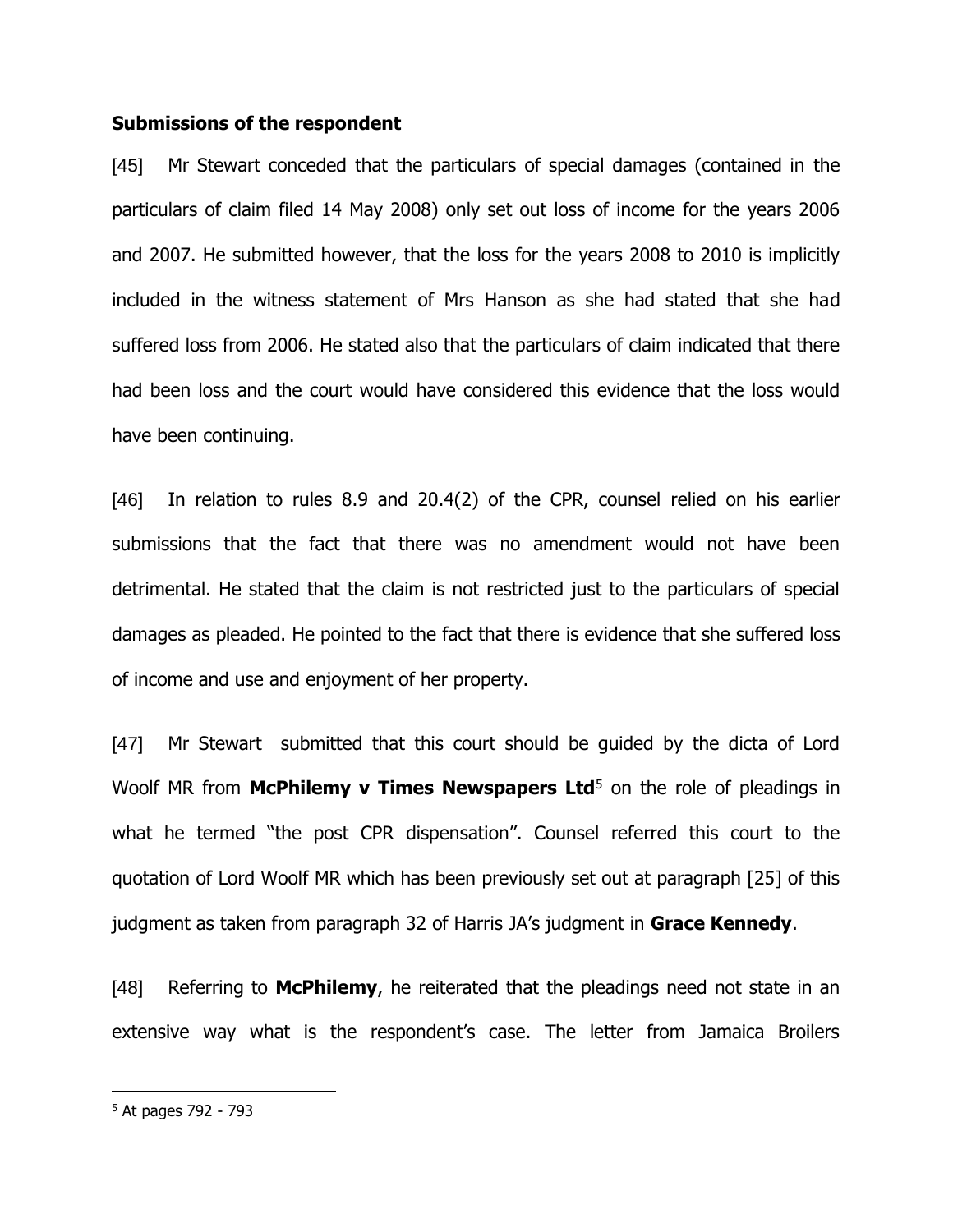terminating her contract would be a basis to argue that there was sufficient notice of the issue provided for the appellant. On the face of the pleadings, including the documents attached, her evidence would be sufficient particulars of the case the appellant had to meet. He pointed out that the pleadings were filed in 2008, so the evidence would have to come from her as to what calamities she suffered.

#### **Discussion and analysis**

[49] The statement of case discloses no specific claim for loss of income between 2008 and 2010 in the particulars of special damages. There is only such a claim for 2006 and 2007. For completeness and ease of comprehension, it bears repeating that paragraph 14 of the particulars of claim avers that she has been deprived of the use and enjoyment of her land and she has suffered loss and damage. This paragraph makes reference, as an annex, to a letter from Jamaica Broilers dated 24 January 2006, which states that she received her last flock from that company in March 2005. Also, paragraph 15 of the particulars of claim avers that she has lost her source of income and has had to borrow money to finance her day to day living expenses. Annexed as reference to this paragraph is a copy statement from Dehring Bunting and Golding.

[50] An examination of this statement reveals that it is described as a demand loan in relation to Mrs Hanson. The initial date is 23 June 2006 and the accounting continues up to January 2008.

[51] Mrs Hanson's witness statement, at paragraph 52, reveals that Jamaica Broilers terminated her contract in October 2005 as a result of the fact that she was in a high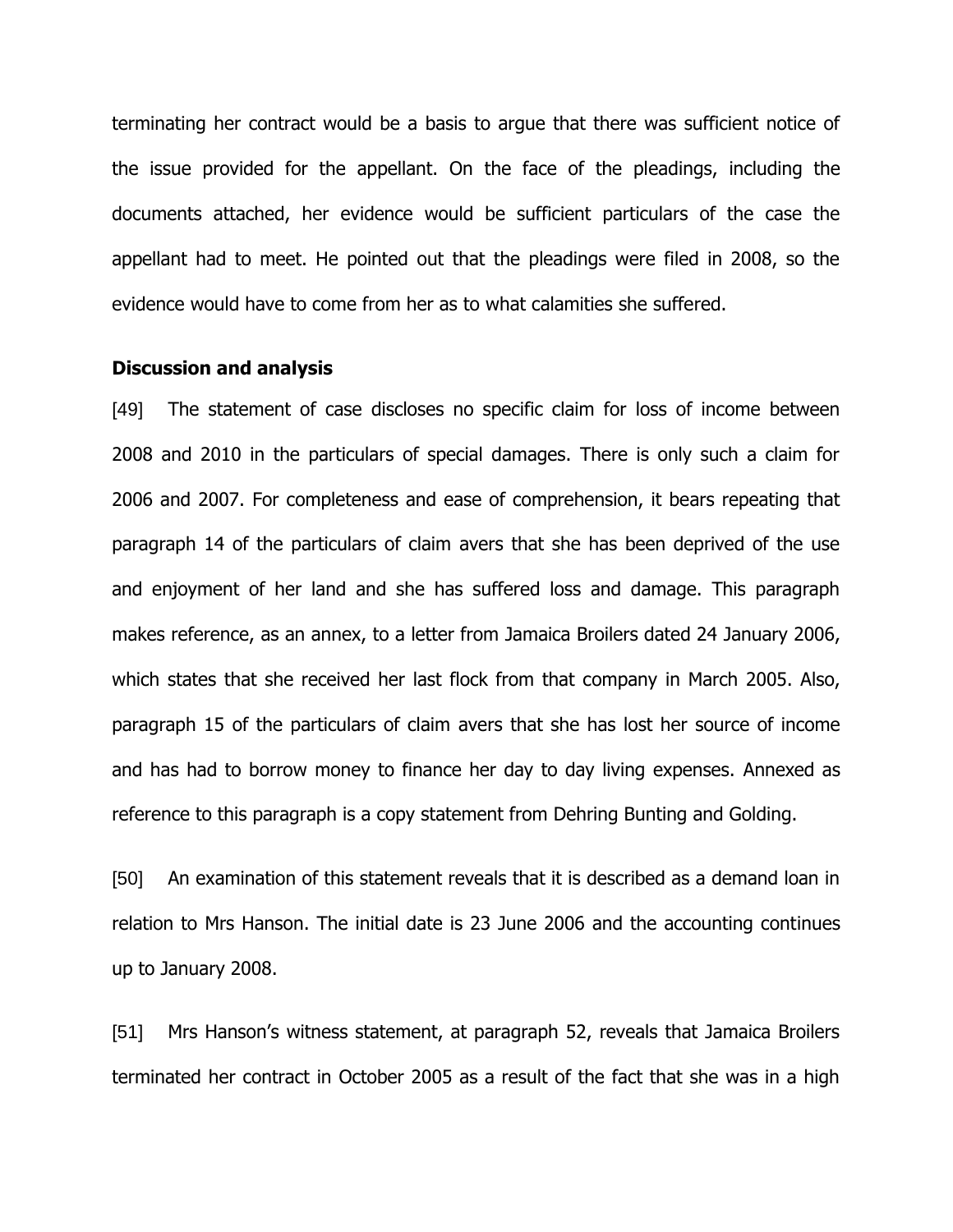risk environment due to the flooding. Mr Bailey also stated in his witness statement, that she was a contract farmer with Jamaica Broilers between 1976 to 2006.

[52] At paragraph 67, Mrs Hanson bemoans the fact that she had suffered considerable losses and at paragraph 71, she speaks to the fact that she was forced to borrow money from the bank to finance her normal living expenses. She stated also, at paragraph 72, that she has essentially lost her livelihood and further, at paragraph 73, that she has been reduced to living as a pauper, depending on the good graces of her children just to survive. This witness statement is dated 31 May 2010. Certainly, there are additional factual assertions speaking to a permanent loss of her source of income as a chicken farmer. Is Mr Stewart correct in his assessment that the witness statements and accompanying documents set out the particulars of the claim for loss of income for the years 2008 to 2010?

[53] The witness statement of Mrs Hanson does not state in direct words that she is claiming loss of income between 2008 to 2010. However, the appellant could be said to have been alerted to the possibility of such a claim beyond 2007 as the above mentioned documents clearly contained particulars that her business would have been shut down from 2006, the reason why it was shut down, and that this loss of income would have been continuing up to the point of the execution on the witness statement in May 2010.

[54] As mentioned previously, Mr Stewart is relying on the authority of **McPhilemy** in contending that the respondent would have done sufficient to provide a basis to ground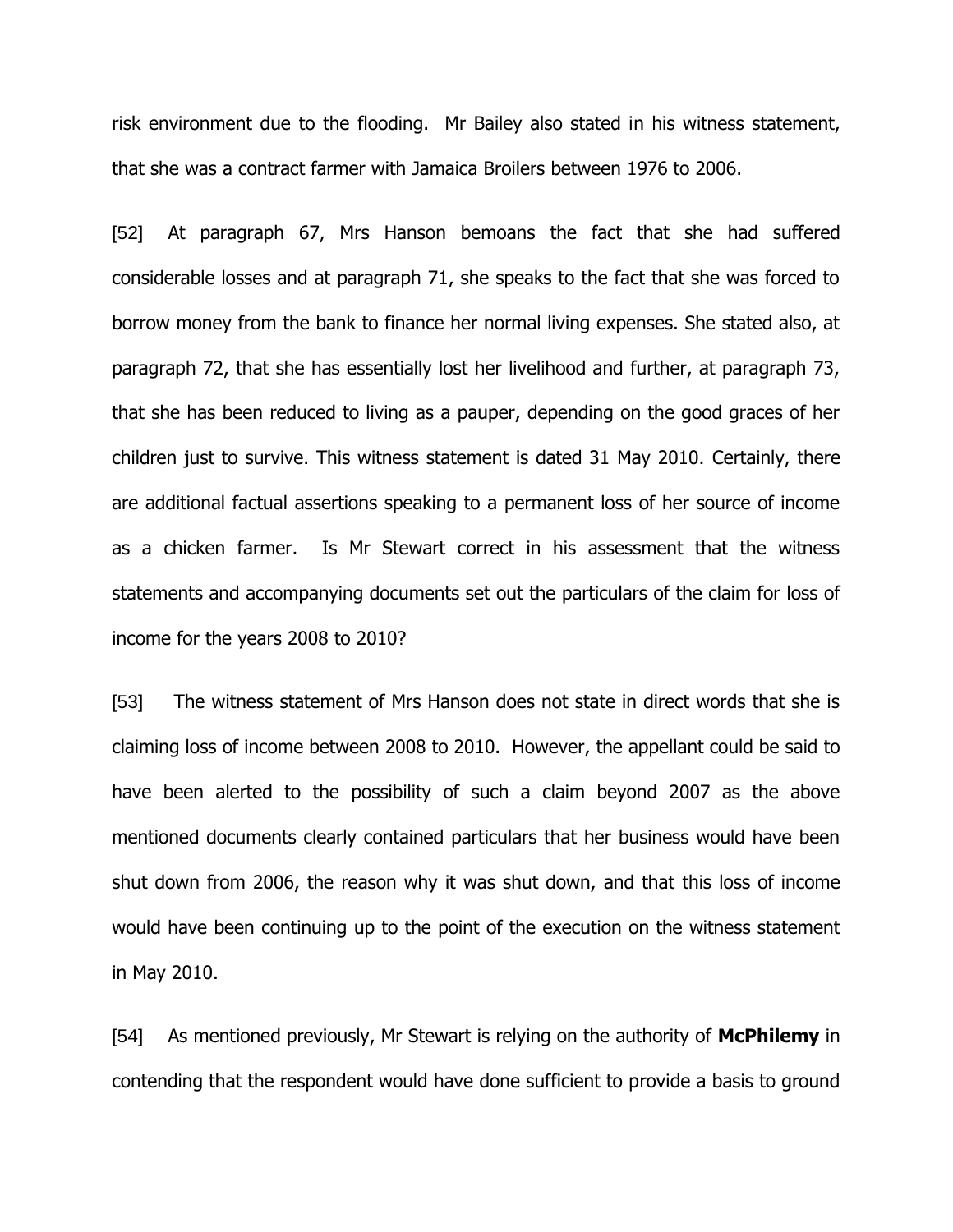the above award. There are two issues to be considered therefore; **(1)** Can the particulars as raised in the witness statements satisfy the requirements as expressed in **McPhilemy** that the witness statements can supply the sufficiency of particulars necessary, without the necessity of an amendment to the statement of case. **(2)** Even if such a conclusion could be drawn, bearing in mind that the claim for loss of income is a claim for special damages, in this post CPR and **McPhilemy** dispensation, is it required that the statement of case should conform to the common law principles relating to a claim for special damages? These questions will be examined presently in considering issue C.

## **Issue C: What is the effect of the findings in relation to the above issues within the context of McPhilemy v Times Newspapers Ltd and the common law principles in relation to pleadings for special damages**

#### **Discussion and analysis**

[55] In considering the first issue, that is, whether the particulars raised in the witness statements on behalf of the respondent are sufficient to provide the necessary pleadings, it is important to understand the context of the principle enunciated by Lord Woolf MR in **McPhilemy**. His statement was made during consideration as to whether a reamended particulars of justification by the defendants ought to have been allowed in a case of libel. The original particulars of justification were extensive. The proposed reamended particulars were described as very extensive additional particulars of justification. It was observed that the whole pleading spread over 38 pages. Lord Woolf MR commented that considerable time, energy and money had been incurred in producing the pleadings and then stated that the question which arose was whether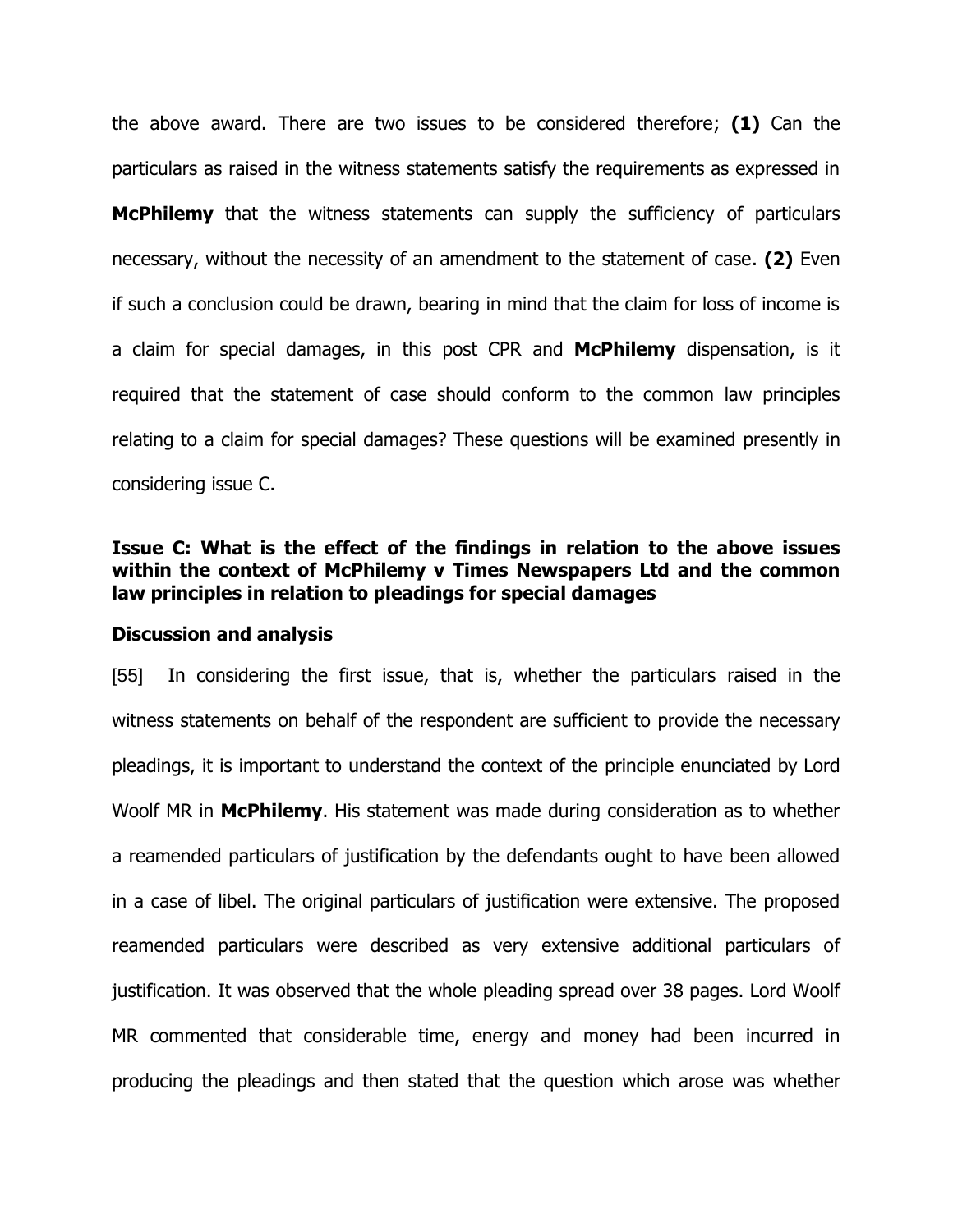this scale of expenditure is necessary or desirable. Lord Woolf MR then went on to make the remarks about the reduced necessity for extensive pleadings.

[56] Lord Woolf MR did reinforce, however, that pleadings were not superfluous and are still required to mark out the parameters of the case being advanced by each party and that they are critical to identify the issues and the extent of the dispute between the parties. The principle stated by Lord Woolf MR was considered and applied as discussed previously, in **Grace Kennedy** by both Cooke and Harris JJA in their respective judgments. In **Grace Kennedy**, the issue was whether the learned judge below should have allowed a supplemental witness statement to be filed. The appellant argued that it raised new causes of action. The court examined the witness statement as well as the statement of claim in order to determine whether the material raised was a departure from the claim and introduced new causes of action.

[57] Cooke JA, at paragraph 15, stated that the first respondent's pleadings had made clear the general nature of the case, as the statement of claim had set out the claim for damages but that was to be distinguished from the particulars pertinent to those claims. Harris JA found that the impugned paragraphs of the supplemental witness statement, when viewed against the background of certain paragraphs in the statement of claim, outlined specifics of the claim for damages and that other paragraphs gave additional particulars of the pleaded claim.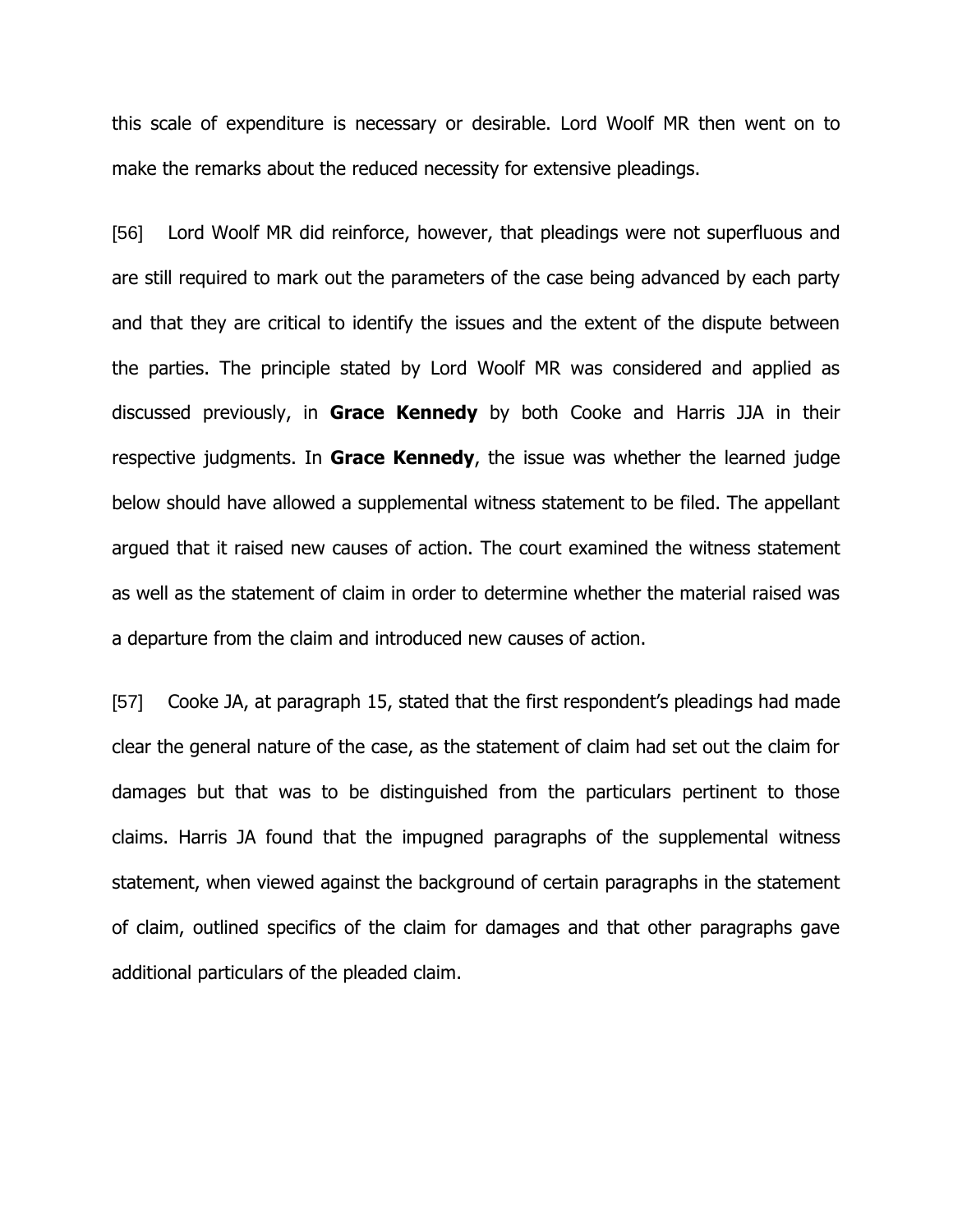[58] Harris JA referred also to a decision of the Eastern Caribbean Supreme Court,

## **East Caribbean Flour Mills Limited v Ormiston Ken Boyea**<sup>6</sup> , where **McPhilemy**

was applied by Barrow JA who delivered the judgment on behalf of the Court of Appeal.

At paragraph [43] of that judgment, Barrow JA referred to Lord Hope's treatment in the

**Three Rivers**<sup>7</sup> case, where the court was considering the question of the adequacy of

pleadings. Barrow JA made the point that Lord Hope distinguished between an

allegation and the sufficiency of the particulars of the allegation, he opined as follows:

"[43] Lord Hope's reproduction and approval of the exposition by Lord Woolf MR in **McPhilemy v Times Newspapers Ltd** on the reduced need for extensive pleadings now that witness statements are required to be exchanged, should be seen as a clear statement that there is no difference in their Lordships' views on the role and requirements of pleadings. The position, as gathered from the observations of both their Lordships, is that the pleader makes allegations of facts in his pleadings. Those alleged facts are the case of the party. The 'pleadings should make clear the general nature of the case,' in Lord Woolf's words, which again I emphasize. To let the other side know the case it has to meet and, therefore, to prevent surprise at the trial, the pleading must contain the particulars necessary to serve that purpose. But there is no longer a need for extensive pleadings, which I understand to mean pleadings with an extensive amount of particulars, because witness statements are intended to serve the requirement of providing details or particulars of the pleader's case. (footnote omitted)

[44] It is settled law that witness statements may now be used to supply details or particulars that, under the former practice, were required to be contained in pleadings. The issue in the **Three Rivers** case was the need to give adequate particulars, not the form or document in which

<sup>&</sup>lt;sup>6</sup> (unreported), Court of Appeal, St. Vincent and the Grenadines, Civil Appeal No 12/2006, judgment delivered 16 July 2007

<sup>&</sup>lt;sup>7</sup> Three Rivers District Council and others v Bank of England (No 3) [2001] 2 All ER 513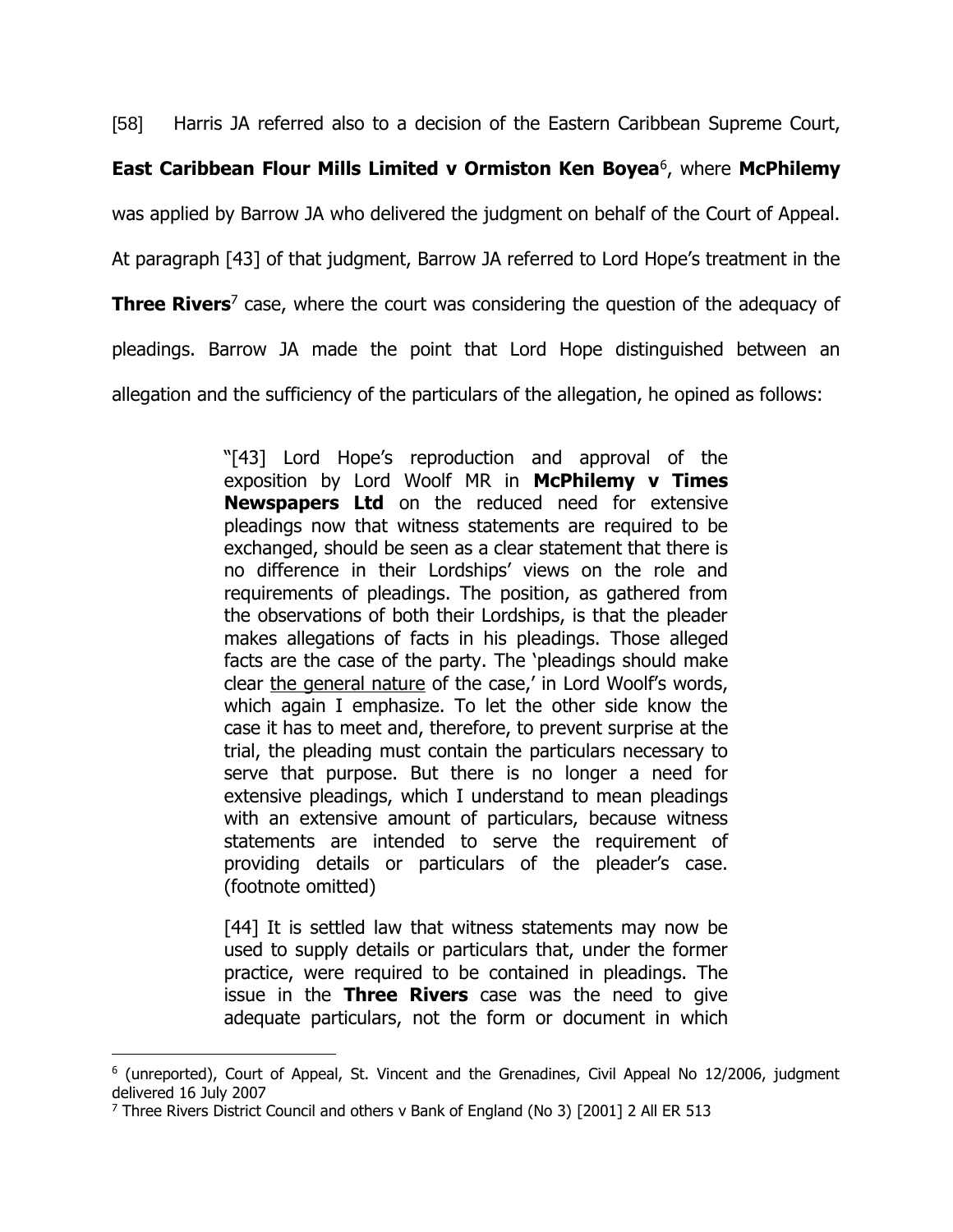they must be given. In deciding that it was only the pleadings that she should look at to decide what were the issues between the parties the judge erred, in my respectful view. If particulars were given, for instance, in other witness statements the judge was obliged to look at these witness statements to see what were the issues between the parties. It follows, in my view, that once the material in Mr. McAuley's witness statement and Report could properly be regarded as particulars of allegations already made in the pleadings such material was relevant and, therefore, admissible..."

[59] Even when applying **McPhilemy**, therefore, the pleadings must contain the allegations or factual basis necessary to prevent surprise and to set out the parameters of the issues to be decided between the parties. The statement of claim is to provide the allegations of facts which would reflect the general nature of the party's case, while the witness statements could serve the purpose of providing the particulars or additional particulars of the allegations set out.

[60] An allegation of continuing loss of income would normally be set out in the particulars of claim in order to indicate the parameters of the claim or to define the boundaries of the case that must be faced by a respondent. In **Michael Thomas v** 

**James Arscott & Another**<sup>8</sup>, Rowe P, at page 152 of the judgment, treated with the

use of the words "and continuing" and stated as follows:

"In my opinion, special damages must both be pleaded and proved. The addition of the term 'and continuing' in a claim for loss of earnings etc. is to give advance warning to the defendant that the sum claimed is not a final sum. When, however, evidence is led which established the extra amount of the claim, it is the duty of the plaintiff to amend his statement of claim to reflect the additional sum. If this is not

<sup>8</sup> (1986) 23 JLR 144 (CA)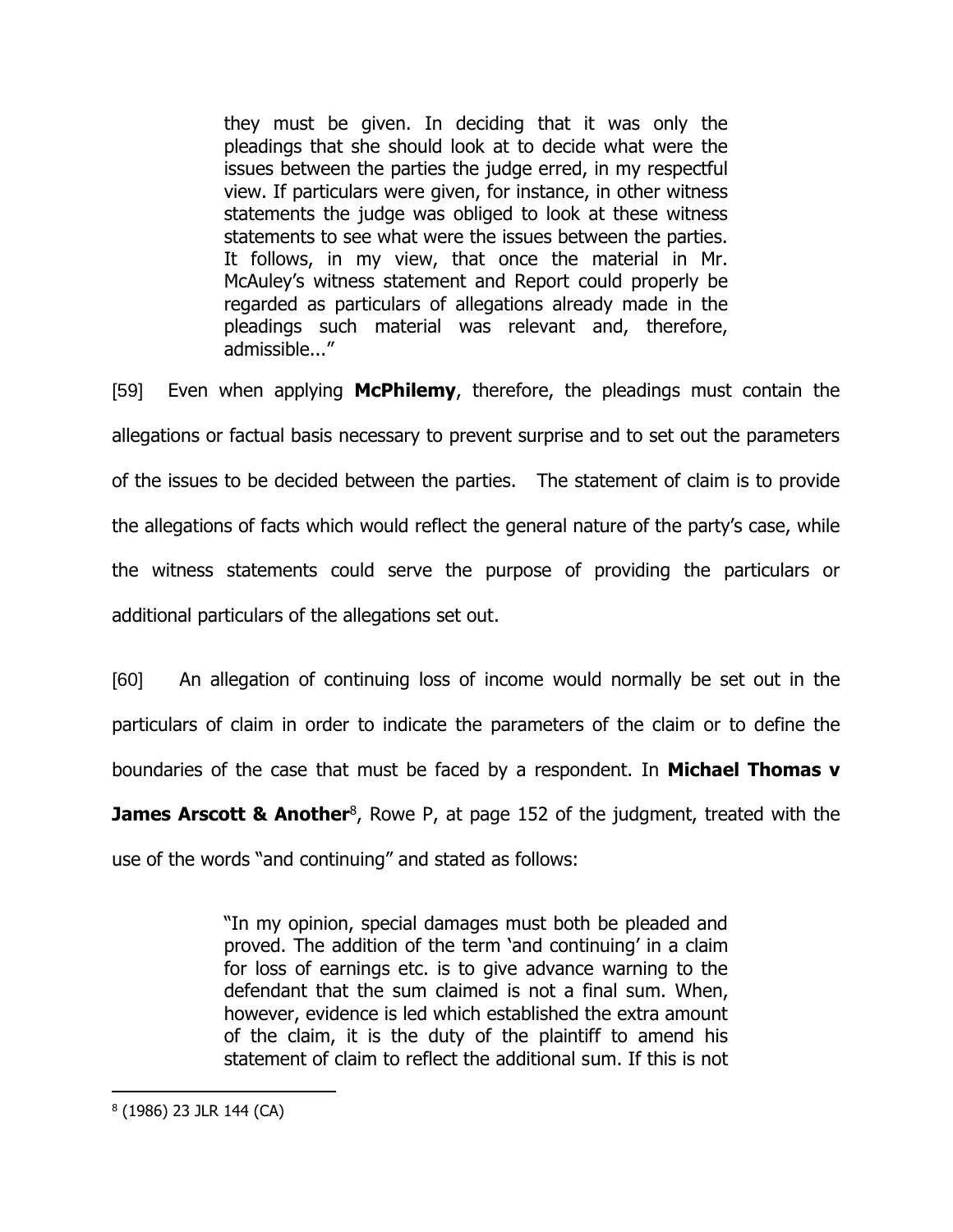done the court is in no position to make an award for the extra sum."

[61] This certainly was the approach adopted post **McPhilemy** by Judge Parkes QC in **Lisle-Mainwaring v Associated Newspapers Ltd and another**. <sup>9</sup> This case however had complex factual issues dealing with ongoing publication of libel via electronic media and costs incurred by the claimant to deal with the ongoing publication.

[62] In **Charmaine Bernard v Ramesh Seebalack**<sup>10</sup> a decision of the Privy Council originating from the Court of Appeal of Trinidad and Tobago, the Board had to consider whether there needed to be amendments to the statement of case where there was nothing to indicate the heads of general damages that were being claimed; also whether the statement of case had to be amended to include the claim for special damages. The major issue concerned the interpretation of rule 20.1(3) of the Trinidad and Tobago Civil Proceedings Rules. The equivalent rule was removed from the Jamaican CPR and is therefore not relevant for our purposes but the Trinidad and Tobago provision is set out for greater clarity:

> "(3) The court may not give permission to change a statement of case after the first case management conference unless the party wishing to change a statement of case can satisfy the court that the change is necessary because of some change in circumstances which became known after that case management conference."

 $9$  [2017] EWHC 543 (QB) at paragraphs 175 and 176 <sup>10</sup>[2010] UKPC 15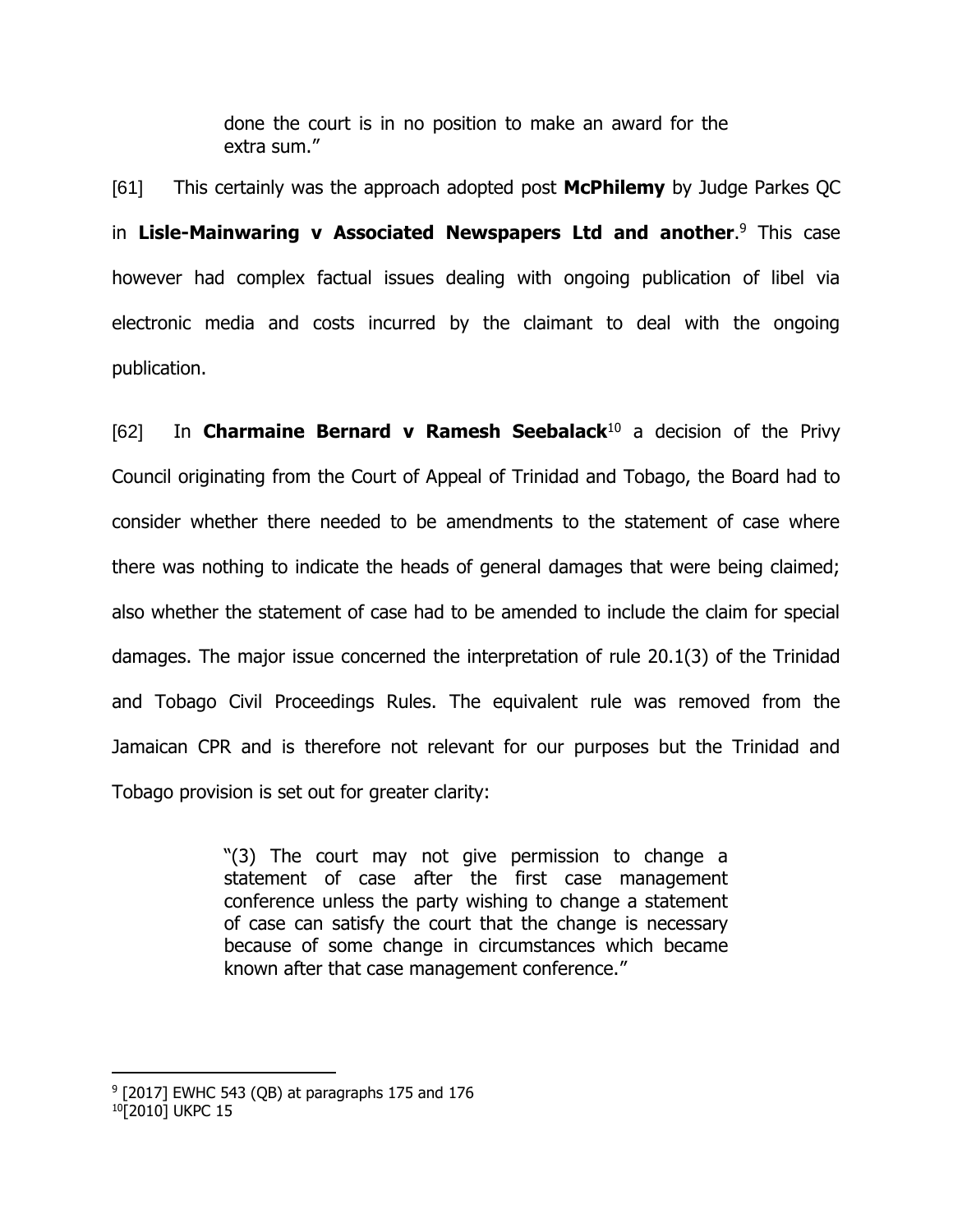[63] However, Sir John Dyson SCJ, who delivered the judgment of the Board, in considering whether the amendments were necessary, reviewed rule 8.6(1) of the Trinidad and Tobago CPR (which is fairly similar to rule 8.9(1) of the Jamaican CPR – set out at paragraph [23] above) as well as Part 16.4(1) of the England and Wales Civil Procedure Rules. For comparison, rule 8.6(1) of the Trinidad and Tobago CPR is set out:

> "8.6 (1) The claimant must include on the claim form or in his statement of case a short statement of all the facts on which he relies."

[64] He then addressed the issue of whether an amendment was necessary, by reviewing the arguments of counsel, the relevant rules and the principles as set out in

**McPhilemy** at paragraphs 14-16:

"14. It was common ground in the courts below that an amendment of the statement of case was required in order to permit the claimant to advance the 'lost years' claim and the claim for funeral expenses. It is now submitted on behalf of the claimant that the amendment was not required. It is said that the statement of case included a claim for damages and that information about it could have been provided by the claimant pursuant to Part 35 of the CPR either of her own initiative or in response to a request by the defendants or pursuant to a court order. Alternatively, it is submitted that the details of the claim for damages could have been provided by the claimant in a witness statement (as in part they were).

15. In the view of the Board, an amendment of the statement of case was required. Part 8.6, which is headed 'Claimant's duty to set out his case', provides that the claimant must include on the claim form or in his statement of case a short statement of all the facts on which he relies. This provision is similar to Part 16.4(1) of the England and Wales Civil Procedure Rules, which provides that 'Particulars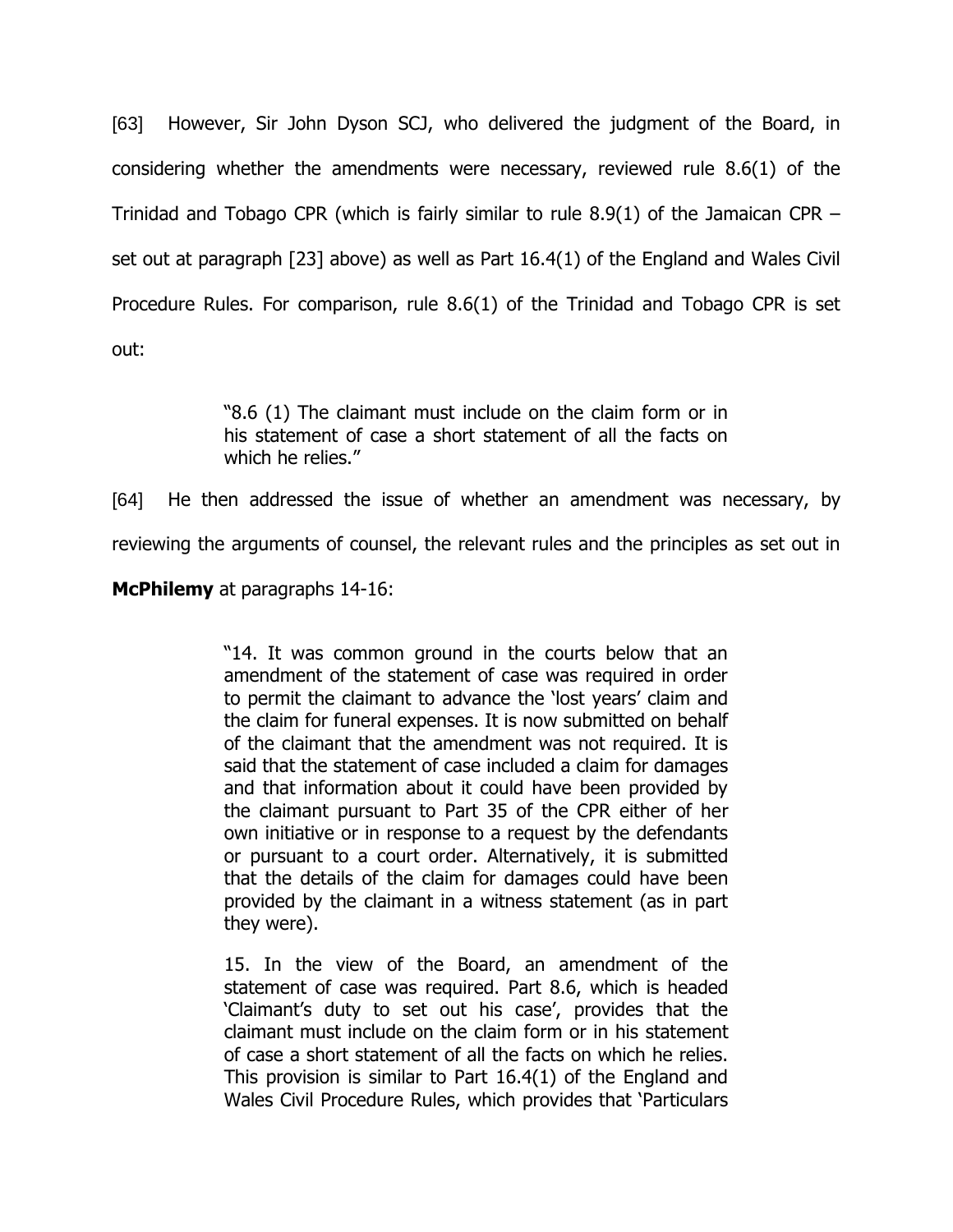of claim must include—(a) a concise statement of the facts on which the claimant relies'. In McPhilemy v Times Newspapers Ltd [1999] 3 All ER 775 at p 792J, Lord Woolf MR said:

> 'The need for extensive pleadings including particulars should be reduced by the requirement that witness statements are now exchanged. In the majority of proceedings identification of the documents upon which a party relies, together with copies of that party's witness statements, will make the detail of the nature of the case the other side has to meet obvious. This reduces the need for particulars in order to avoid being taken by surprise. This does not mean that pleadings are now superfluous. Pleadings are still required to mark out the parameters of the case that is being advanced by each party. In particular they are still critical to identify the issues and the extent of the dispute between the parties. What is important is that the pleadings should make clear the general nature of the case of the pleader. This is true both under the old rules and the new rules. The Practice Direction to r 16, para 9.3 (Practice Direction – Statements of Case CPR Pt 16) requires, in defamation proceedings, the facts on which a defendant relies to be given. No more than a *concise* statement of those facts is required.'

16**. But a detailed witness statement or a list of documents cannot be used as a substitute for a short statement of all the facts relied on by the claimant.** The statement must be as short as the nature of the claim reasonably allows. Where general damages are claimed, the statement of case should identify all the heads of loss that are being claimed. Under the pre-CPR regime in England and Wales, RSC Ord 18 r 7 required that every pleading contained a summary of the material facts and by r 12(1) that 'every pleading must contain the necessary particulars of any claim'. In *Perestrello v United Paint Co Ltd* [1969] 3 All ER 479, Lord Donovan, giving the judgment of the Court of Appeal, said at p 485I:

> Accordingly, if a plaintiff has suffered damage of a kind which is not the necessary and immediate consequence of the wrongful act, he must warn the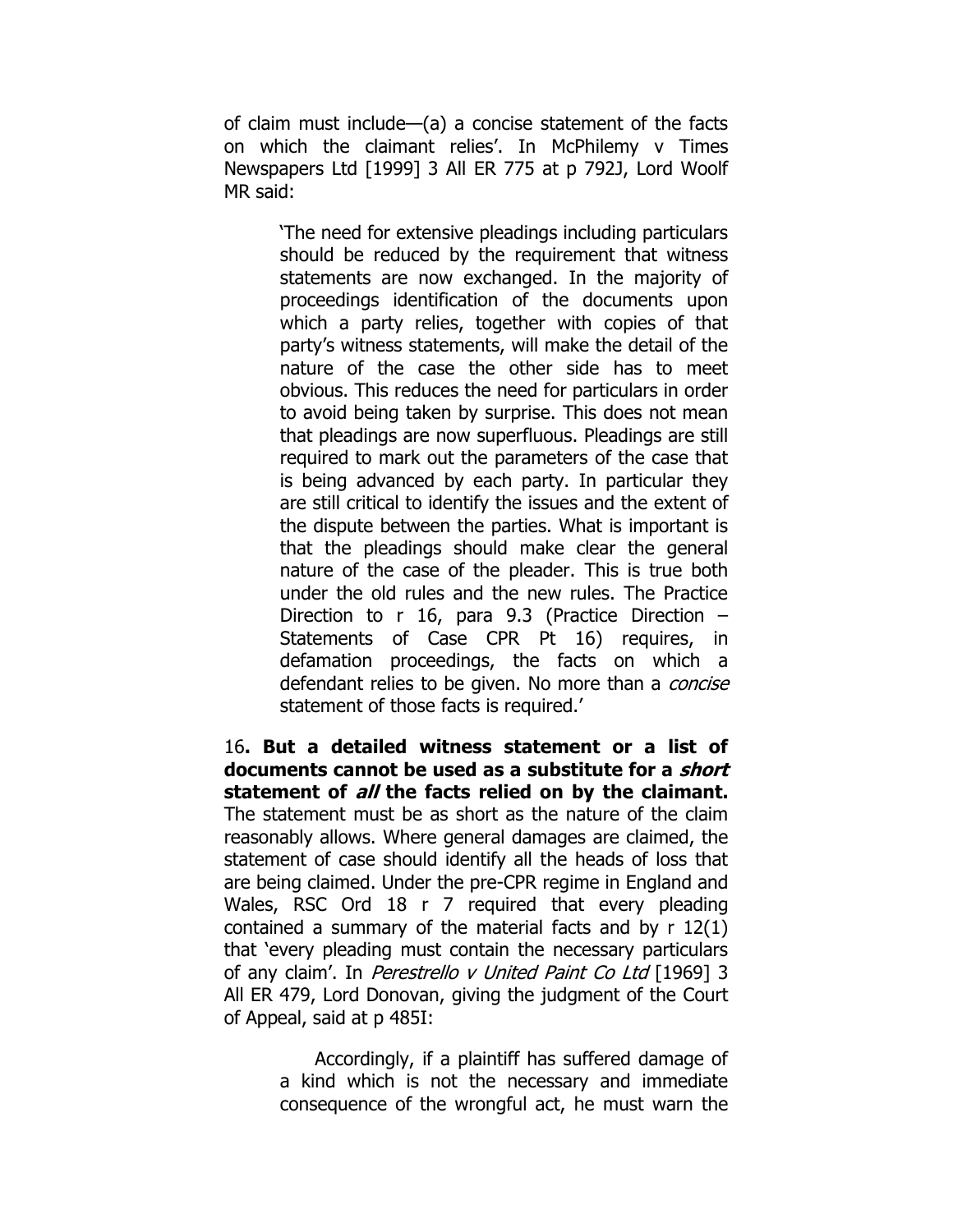defendant in the pleadings that the compensation claimed will extend to this damage, thus showing the defendant the case he has to meet…

The same principle gives rise to a plaintiff's undoubted obligation to plead and particularise any item of damage which represents out-of-pocket expenses or loss of earnings, incurred prior to the trial, and which is capable of substantially exact calculation. Such damage is commonly referred to as special damage or special damages but is no more than an

example of damage which is 'special' in the sense that fairness to the defendant requires that it be pleaded….

The claim which the present plaintiffs now seek to prove is one for unliquidated damages, and no question of special damage in the sense of a calculated loss prior to trial arises. However, if the claim is one which cannot with justice be sprung on the defendants at the trial it requires to be pleaded so that the nature of that claim is disclosed…

…a mere statement that the plaintiffs claim 'damages' is not sufficient to let in evidence of a particular kind of loss which is not a necessary consequence of the wrongful act and of which the defendants are entitled to fair warning." (Emphasis supplied)

[65] At paragraph 17, he concluded:

## "**These observations are applicable to Part 8.6 of the CPR as well as to Part 16.4(1) of the England and Wales CPR**." (Emphasis supplied)

[66] Sir John Dyson, in adopting the words of Lord Donovan in **Perestrello**, as being

applicable to Part 8.6 of the Trinidad CPR, made it clear that the principles applying to

the need to plead and particularize items of special damage were not made redundant

by **McPhilemy**. Edwards J (as she then was) in **City Properties Ltd v New Era**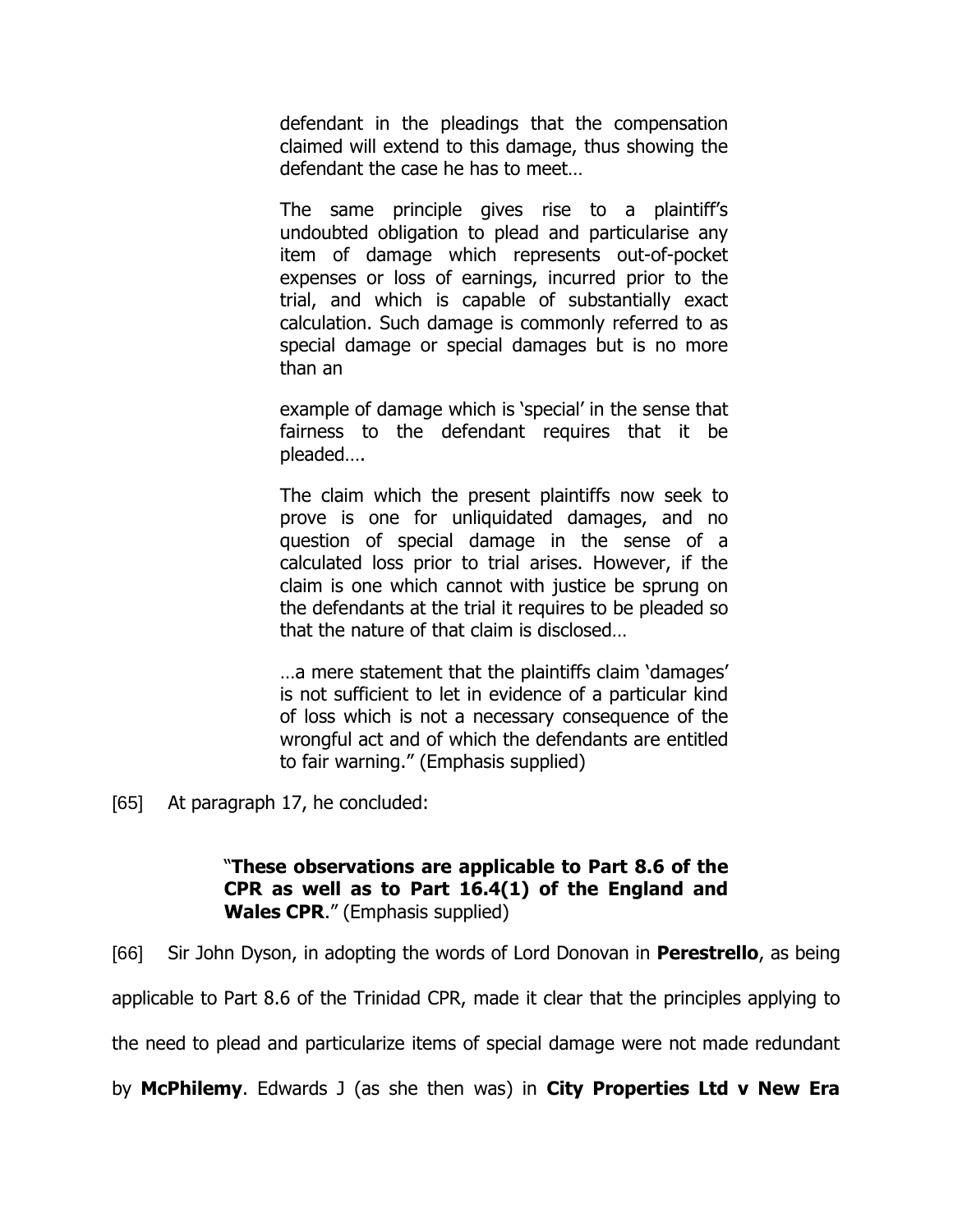**Finance Ltd**<sup>11</sup> referred to **Charmaine Bernard** and concluded at paragraph [92] of

her judgment:

"[92] The outline of a case in a witness statement cannot serve as a substitute for a failure to plead facts relied on. This issue was considered by the Privy Council in the case of **Charmaine Bernard v Ramesh Seabalack** [sic] [2010] UKPC 15. In that case the statement of case did not contain details of a claim for damages. Witness statements were filed which disclosed receipts in support of allegations of damages and loss which had not been pleaded. The claimant applied for what amounted to a second amendment. In paragraphs 15 and 16 the Board examined the issue of the requirement for pleadings…"

[67] Sir John Dyson, in **Charmaine Bernard**, also considered a passage in the judgment of Barrow JA in **East Caribbean** at paragraph 26 and concluded at paragraph 27:

> "…If a statement of case contains allegations which are 'sufficiently made' (so that it satisfies the requirements of Part 8), there is no need to amend it in order to provide particulars. These can be provided by way of further information or in the form of a witness statement. But for the reasons stated earlier, in the present case the statement of case should have included a short statement of the heads of loss that were being claimed. This could have been amplified by further information and/or in the witness statement(s)."

[68] Under the common law, special damages are to be distinguished from general

damages. Lord Macnaghten in **Ströms Bruks Aktie Bolag v John & Peter** 

**Hutchison**<sup>12</sup> stated that general damages "are such as the law will presume to be the

direct natural or probable consequence of the act complained of" and that special

<sup>11</sup> [2016] JMCC Comm. 1

<sup>12</sup> [1905] AC 515, 525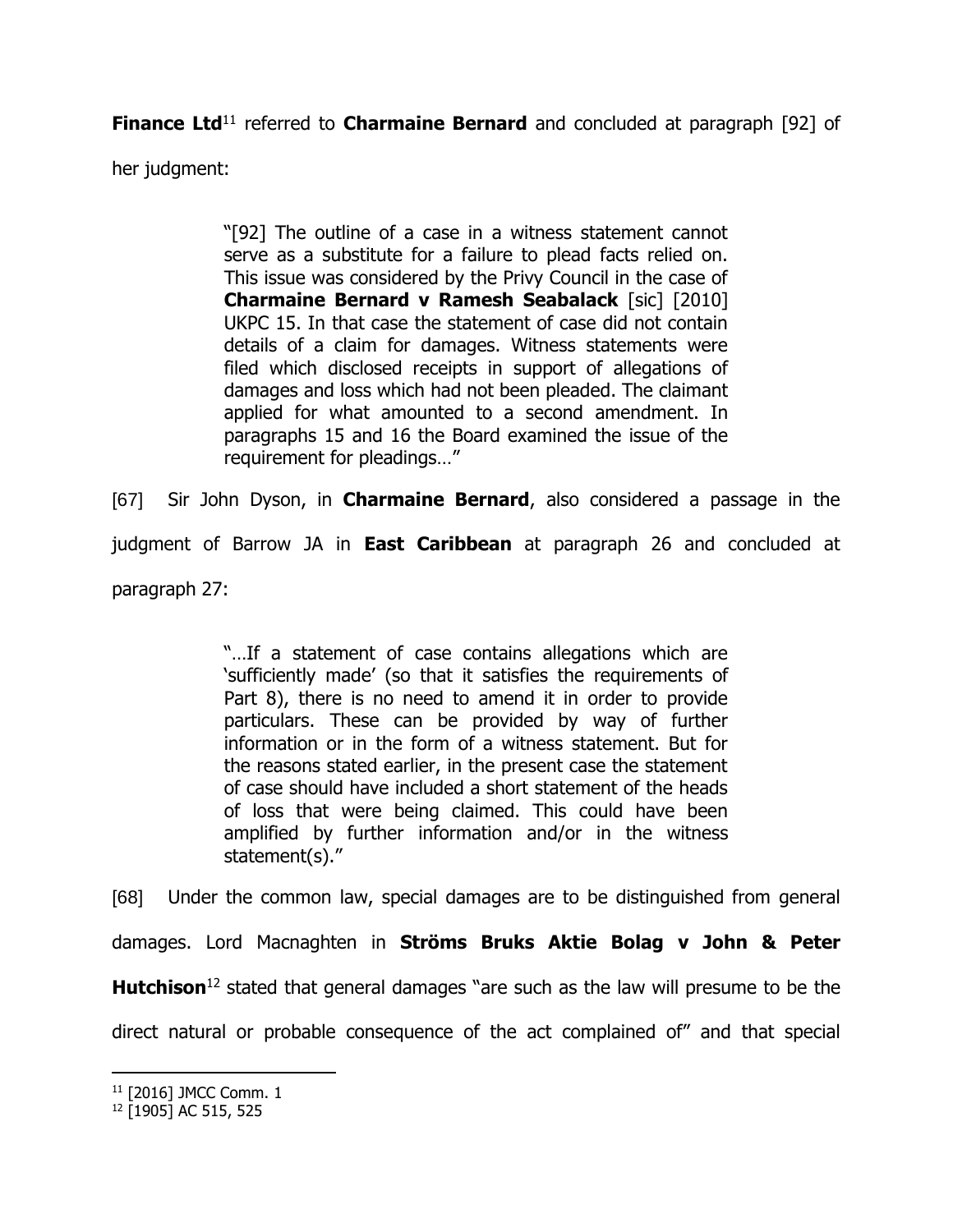damages "are such as the law will not infer from the nature of the act''. He went on to say:

> "They do not follow in ordinary course. They are exceptional in their character, and, therefore, they must be claimed specially and proved strictly."

[69] In Bullen & Leake & Jacob's Precedents of Pleadings<sup>13</sup>, the learned authors in

discussing special damages, refer also to the above judgment and add that "special

damages consist of all items of loss which must be specified by the plaintiff before they

may be proved or recovered."<sup>14</sup>

[70] In Odgers' Principles of Pleading and Practice in Civil Actions in the High Court of

Justice, the authors also support the above principles in relation to general and special

damages at page 170, under the heading – The Claim for Damages:

"As to the allegation of damage, the distinction between special and general damage must be carefully observed. General damage such as the law will presume to be the natural or probable consequence of the defendant's act need not be specifically pleaded. It arises by inference of law, and need not, therefore, be proved by evidence, and may be averred generally...

Special damage, on the other hand, is such a loss as the law will not *presume* to be the consequence of the defendant's act, but which depends in part, at least, on the special circumstances of the case. It must therefore always be explicitly claimed on the pleadings, and at the trial it must be proved by evidence both that the loss was incurred and that it was a direct result of the defendant's conduct.''

And further at page 171:

<sup>&</sup>lt;sup>13</sup> Thirteenth edition

<sup>14</sup> Page 304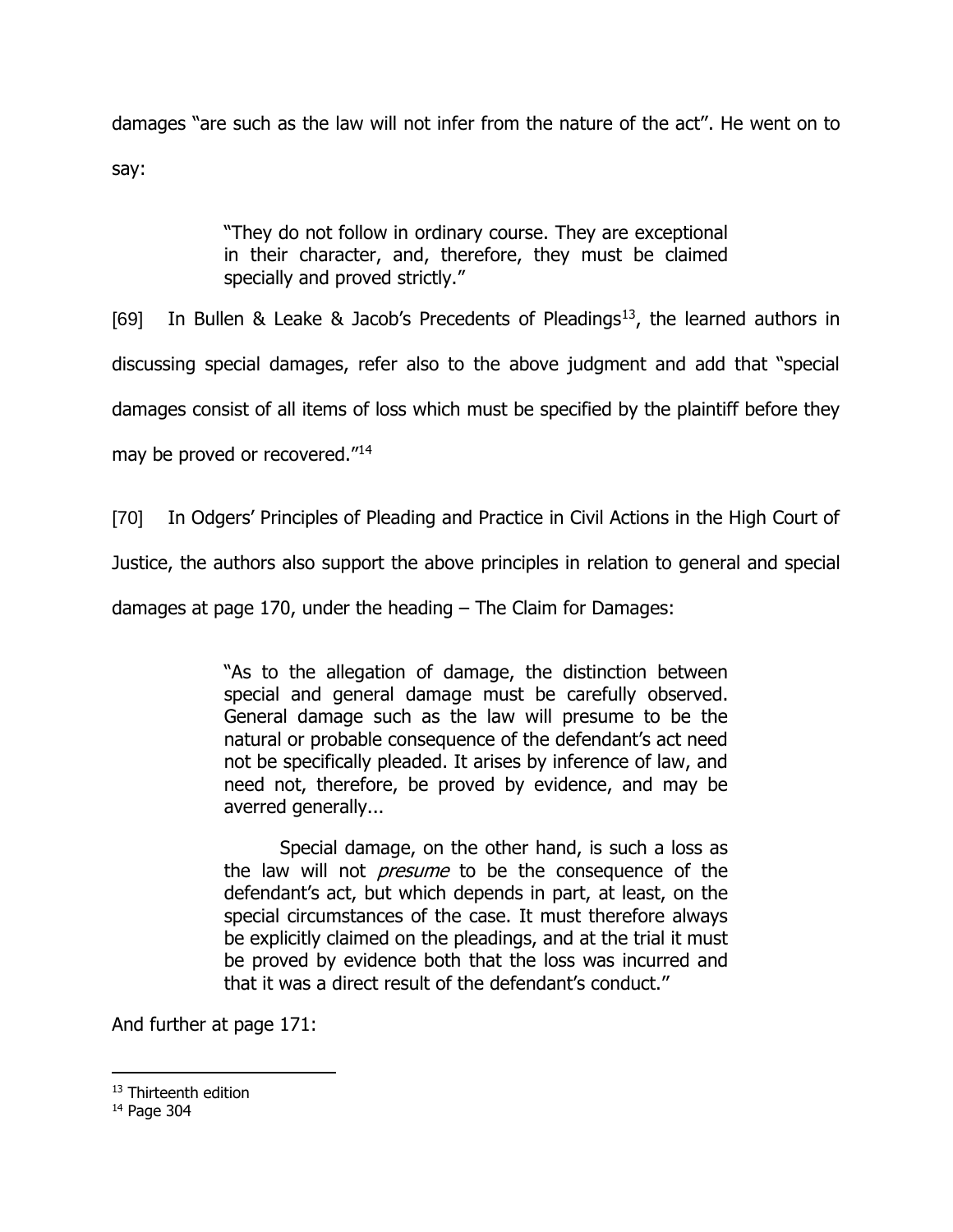"No general rule can be laid down as to the precise degree of exactness necessary in a claim of special damage. "The character of the acts themselves which produce the damage, and the circumstances under which these acts are done, must regulate the degree of certainty and particularity with which the damage done ought to be stated and proved. As much certainty and particularity must be insisted on, both in pleading and proof of damage, as is reasonable, having regard to the circumstances and to the nature of the acts themselves by which the damage is done. To insist upon less would be to relax old and intelligible principles. To insist on more would be the vainest pedantry.' [Per Bowen LJ in Ratcliffe v Evans [1892] 2 QB 532-533]"

[71] Further, in McGregor on Damages  $(16<sup>th</sup>$  edition) at paragraph 2025, the author

states the test for determining whether damage is general and special and the rationale

for the principle as it relates to special damages:

'The basic test of whether damage is general or special is whether particularity is necessary and useful to warn the defendant as to the type of claim and evidence, or of the specific amount of claim, which he will be confronted with at the trial. 'Special damage', said Bowen L.J. in Ratcliffe  $V$ Evans,

> 'means the particular damage (beyond the general damage), which results from the particular circumstances of the case, and of the plaintiff's claim to be compensated, for which he ought to give warning in his pleadings in order that there may be no surprise at the trial'."

[72] Further, at paragraph 2030, the learned author states in relation to special

damages:

"(1) Where the precise amount of a particular item of damage has become clear before the trial, either because it has already occurred and so become crystallised or because it can be measured with complete accuracy, this exact loss must be pleaded as special damage. The prime example of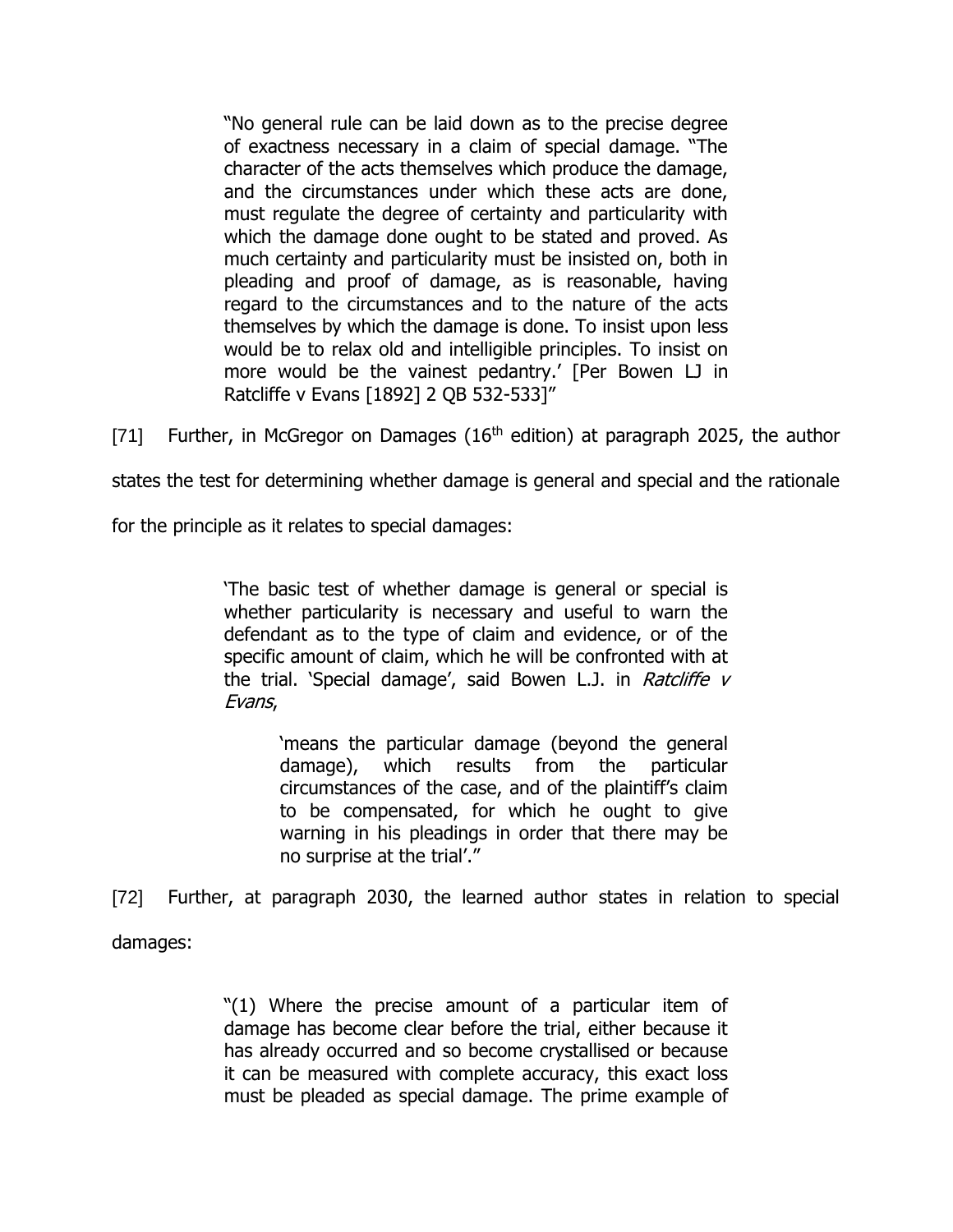this appears in personal injury cases, where earnings already lost and expenses already incurred before the action must be pleaded as special damage before proof of them may be allowed. This is clearly laid down by Lord Goddard in British Transport Commission v. Gourley, [1956] AC 185, at 206 and is well illustrated by *Ilkiw v. Samuels*, [1963] 1 W.L.R. 991, C.A., an action for personal injuries where, the special damages having been agreed at £77 based on four months' loss of wages after the accident, the plaintiff was held not entitled to recover for the continuing loss of wages over the eight years before the action was heard as these should have been pleaded as special damage."

[73] This principle has been reiterated by this court in several cases. In **Robinson** 

**and Co Ltd and Jackson v Lawrence**<sup>15</sup>, Hercules JA (Ag) referred to the above

principles at page 453B of his judgment and referred to **Bonham-Carter v Hyde Park** 

**Hotel Ltd**<sup>16</sup> where the principle as set out by Lord Macnaghten in **Ströms** was relied

on. In **Robinson and Co. Ltd**, the court held that the respondent could not receive an

award for loss of earnings as a bartender, as, although it had been proved in evidence,

it was not pleaded. The respondent had actually pleaded loss of earnings as a seaman

and had failed to amend his pleadings to reflect loss of earnings as a barkeeper.

Hercules JA stated as follows at page 453B:

"There is no doubt that the respondent can be entitled to damages for loss of earnings he has suffered by reason of his injury up to the date of trial as part of his special damages. But those damages must be pleaded and strictly proved."

 $\overline{a}$ <sup>15</sup> (1969) 11 JLR 450

<sup>16</sup> (1948) 64 TLR 177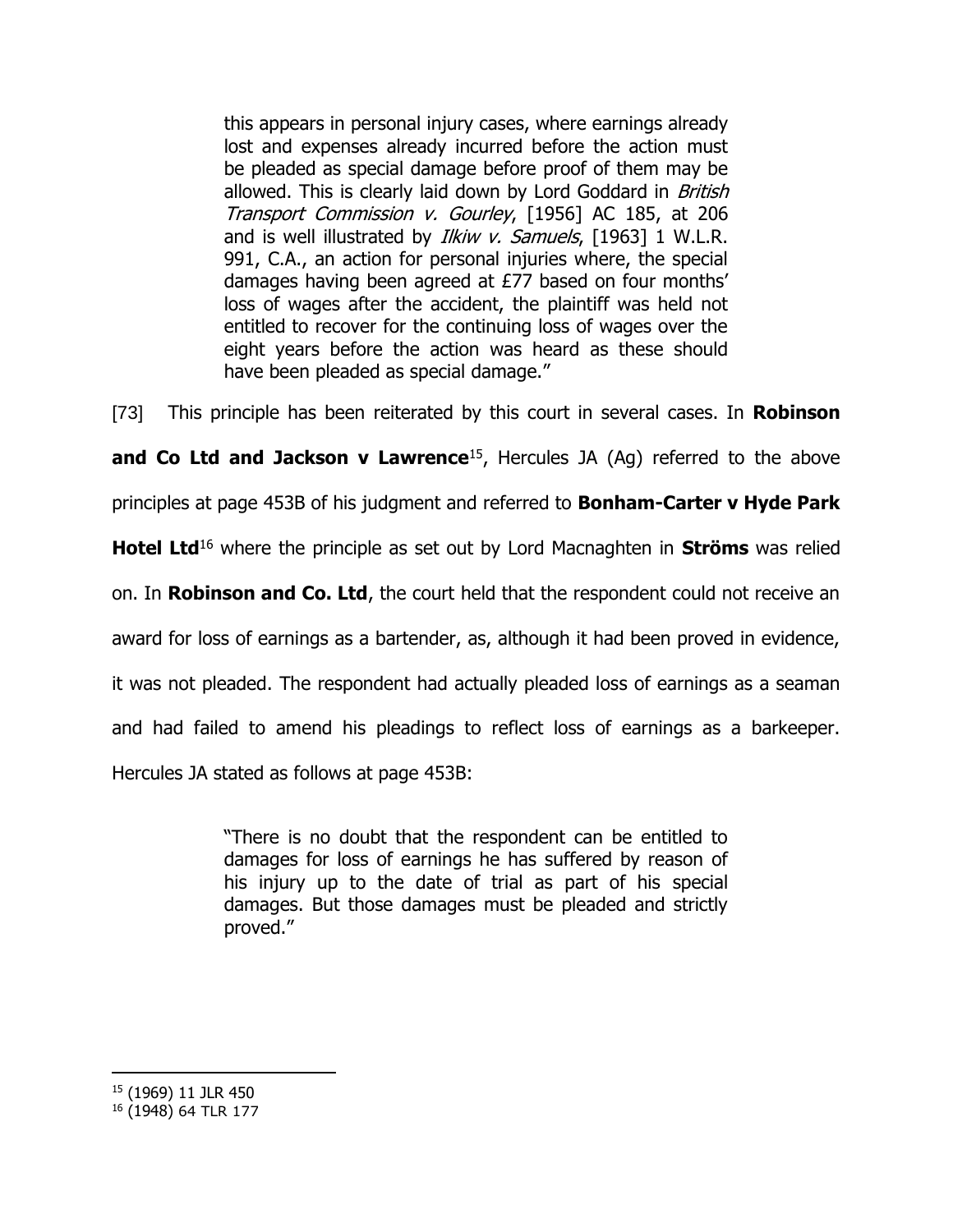# [74] In **Attorney General of Jamaica v Tanya Clarke**<sup>17</sup> , Forte P reviewed and

summarised the principles<sup>18</sup> relating to special damages and set them out as follows:

"From the authorities reviewed, I extract the following considerations: -

- 1) Special damages must be strictly proved: **Murphy v Mills**; **Bonham-Carter v Hyde Parke Hotel Ltd.**;
- 2) The court should be very wary to relax this principle: **Ratcliffe v Evans**;
- 3) What amounts to strict proof is to be determined by the court in the particular circumstances of each case: **Walters v Mitchell**; **Grant v Motilal Moonan Ltd. and Another**;
- 4) In the consideration of 3) *supra*, there is the concept of reasonableness.

a) What is reasonable to ask of the plaintiff in strict proof in the particular circumstances: **Walters v Mitchell**; **Grant v Motilal Moonan Ltd. and Another**; and

b) What is reasonable as an award as determined by the experience of the court: **Central Soya of Jamaica Ltd. v Junior Freeman.** See also **Hepburn Harris v Carlton Walker** SCCA No. 40/90 (unreported)…

5) Although not usually specifically stated, the court strives to reach a conclusion which is in harmony with the justice of the situation. See specifically **Ashcroft v Curtin; Bonham-Carter v Hyde Park Hotel Ltd**.' "

[75] The issue in this case is not, per se, the actual proof of the special damage but

whether it has been specifically pleaded. In fact, the issue of strict proof in special

damage claims has been relaxed where circumstances commend such a stance where

<sup>&</sup>lt;sup>17</sup> (unreported), Court of Appeal, Jamaica, Supreme Court Civil Appeal No 109/2002, judgment delivered 20 December 2004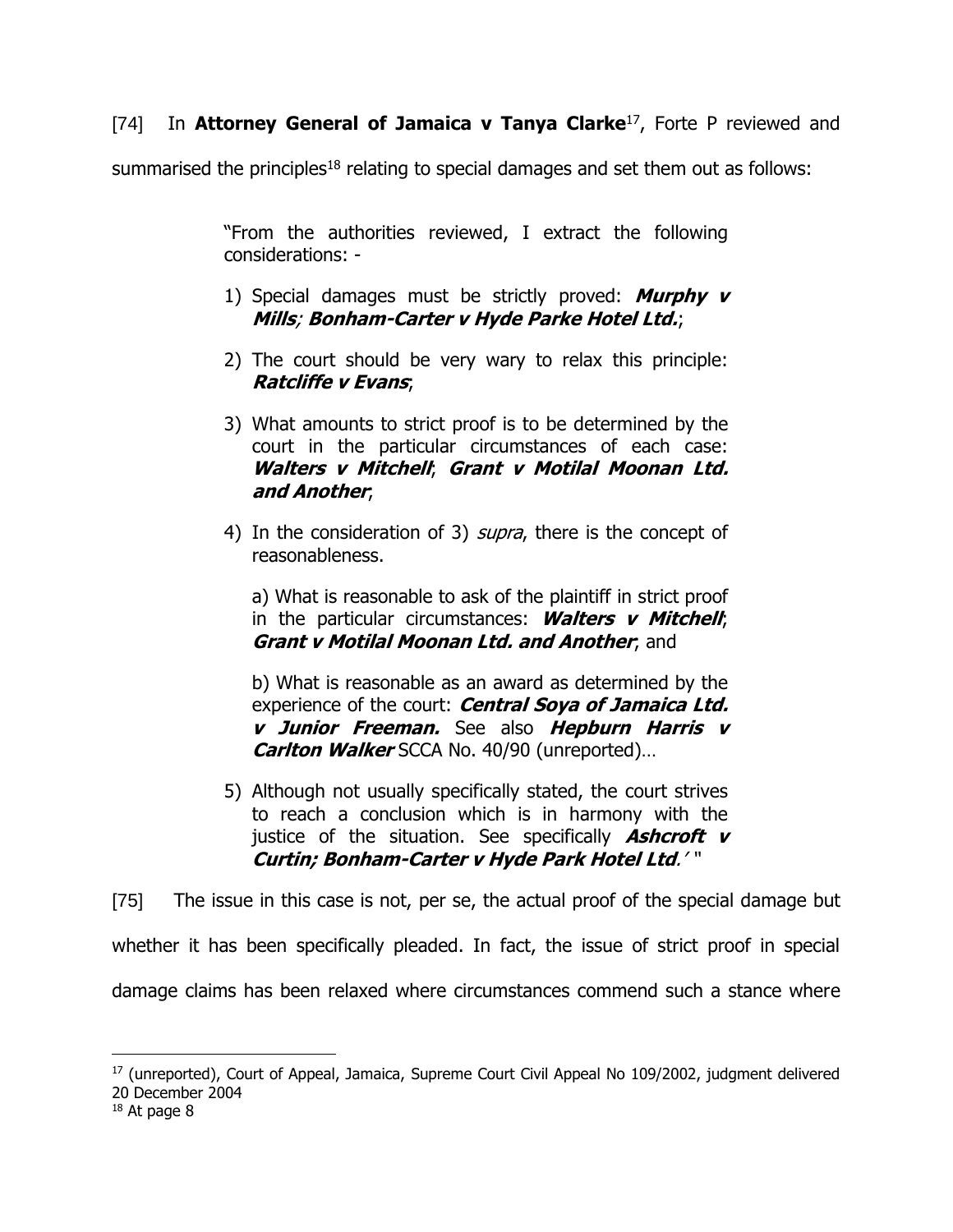some claimants may be unable to provide documentary proof of genuine claims based on the nature of informal business practices (see **Desmond Walters v Carlene Mitchell**<sup>19</sup>). The relaxation of this principle is however distinct from the issue of whether the loss has been specifically pleaded.

[76] In further consideration of this issue, this court did review the approach of the court in **Longdon-Griffiths v Smith and others**<sup>20</sup> , a decision of the King's Bench Division. In that case, Slade J had to determine whether there had been any pleading for special damages in relation to loss of employment in a case of libel. The statement of case merely read as follows:

> "By reason of the premises the plaintiff has been brought into hatred, ridicule and contempt and his said service agreement was terminated on November 6, 1947, and the plaintiff has suffered damage."

[77] One of the arguments which counsel for the defendants presented in that case was to the effect that special damages were not pleaded. Slade J examined the above pleading contained in the statement of case and reiterated that the function of pleadings is to make clear to your opponent the case which he has to meet. He concluded that anyone reading the above pleading must have been aware that special damage was being claimed. It is important to examine how Slade J expressed his deliberations on the matter:

> "…I cannot help feeling that anyone reading para 8 and seeing the words: 'By reason of the premises the plaintiff

<sup>19</sup> (1992) 29 JLR 173 (CA)

<sup>20</sup> [1950] 2 All ER 662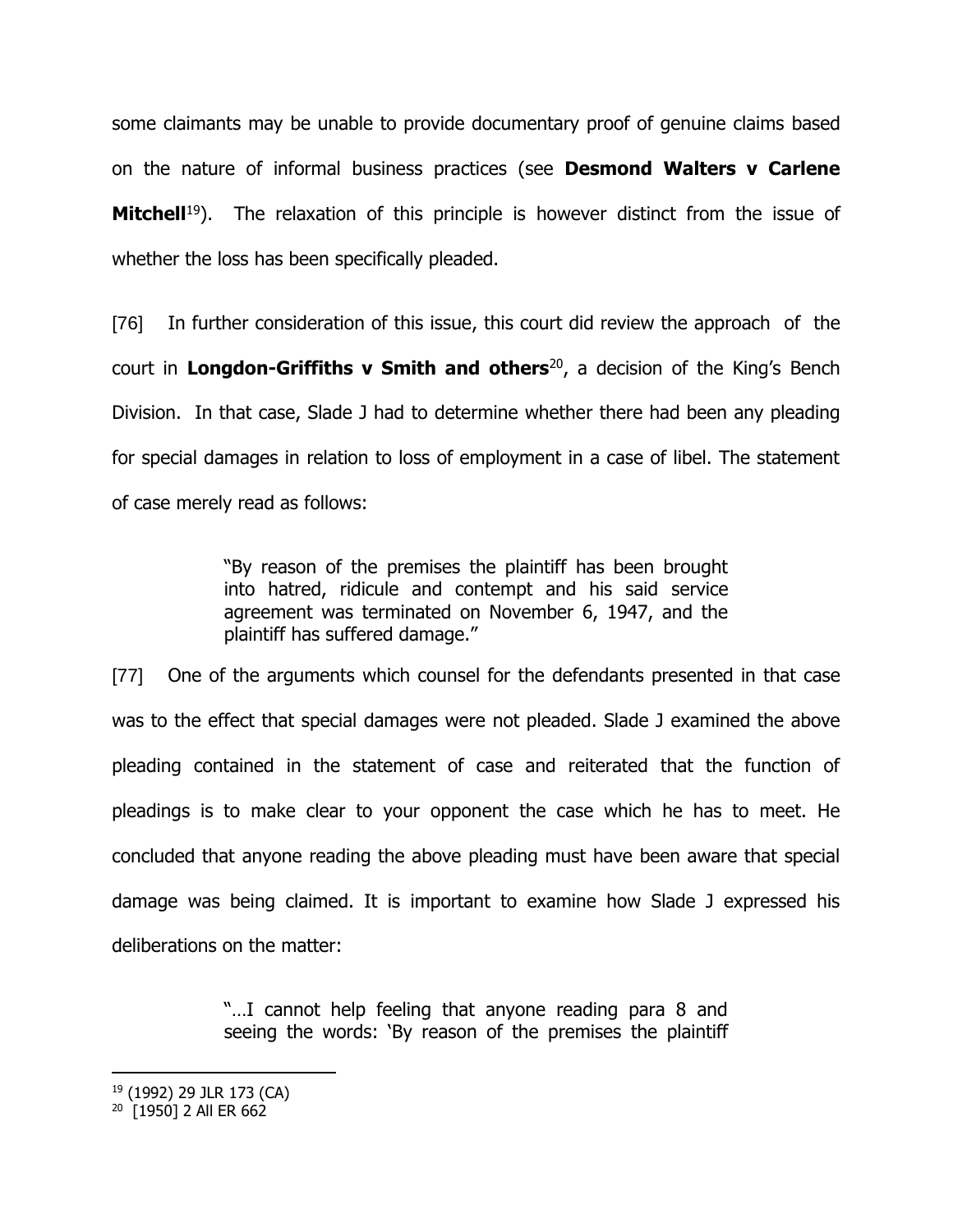had been brought into hatred ridicule and contempt,' which are common form in every defamation action to indicate general damage to reputation, followed by the words 'and his said service agreement was terminated on 6 November 1947' must have been aware that special damage was being claimed. 6 November 1947, was the very day on which the alleged libel was published and the plaintiff's appointment was determined by the persons who alone had power to determine it at the very meeting at which the document was published to them. The words 'and the plaintiff has suffered damage' must have conveyed to anyone that a claim for special damage was being made. I agree that where no special damages are claimed the defendant is well advised to let sleeping dogs lie, and he can hardly be expected to ask for particulars of the claim for special damages where none is alleged. Where the statement of claim suggests the probability that a claim for special damages is intended, I think it is a question of degree whether the statement of claim does not put forward a claim for special damages, albeit without the particulars which the rules of pleading strictly require, or whether it is so nebulous that the defendant can treat it as not being a claim for special damages at all. A statement of claim is supposed to be delivered with full particulars, but it is a rule which is more honoured in the breach than in the observance. Therefore, I find that there is here a claim for special damages, though I do not intend anything I have said to indicate that there can be laxity in pleading special damage, and still less that such laxity can justify insufficient discovery of documents. A defendant is not to be left to secure by means of discovery by interrogatories information which he ought already to have got by discovery of documents. This case has involved difficult questions and important questions of law, and I did not think it right that the plaintiff should run the risk of my having taken a wrong view on a point which I consider to be at all a technical one, and therefore, although I hold that special damage is pleaded in this statement of claim, and, therefore, it was not necessary to amend, I invited counsel for the plaintiff to apply for leave to amend para 8 of the statement of claim, and he did so."<sup>21</sup>

 $21$  See page 678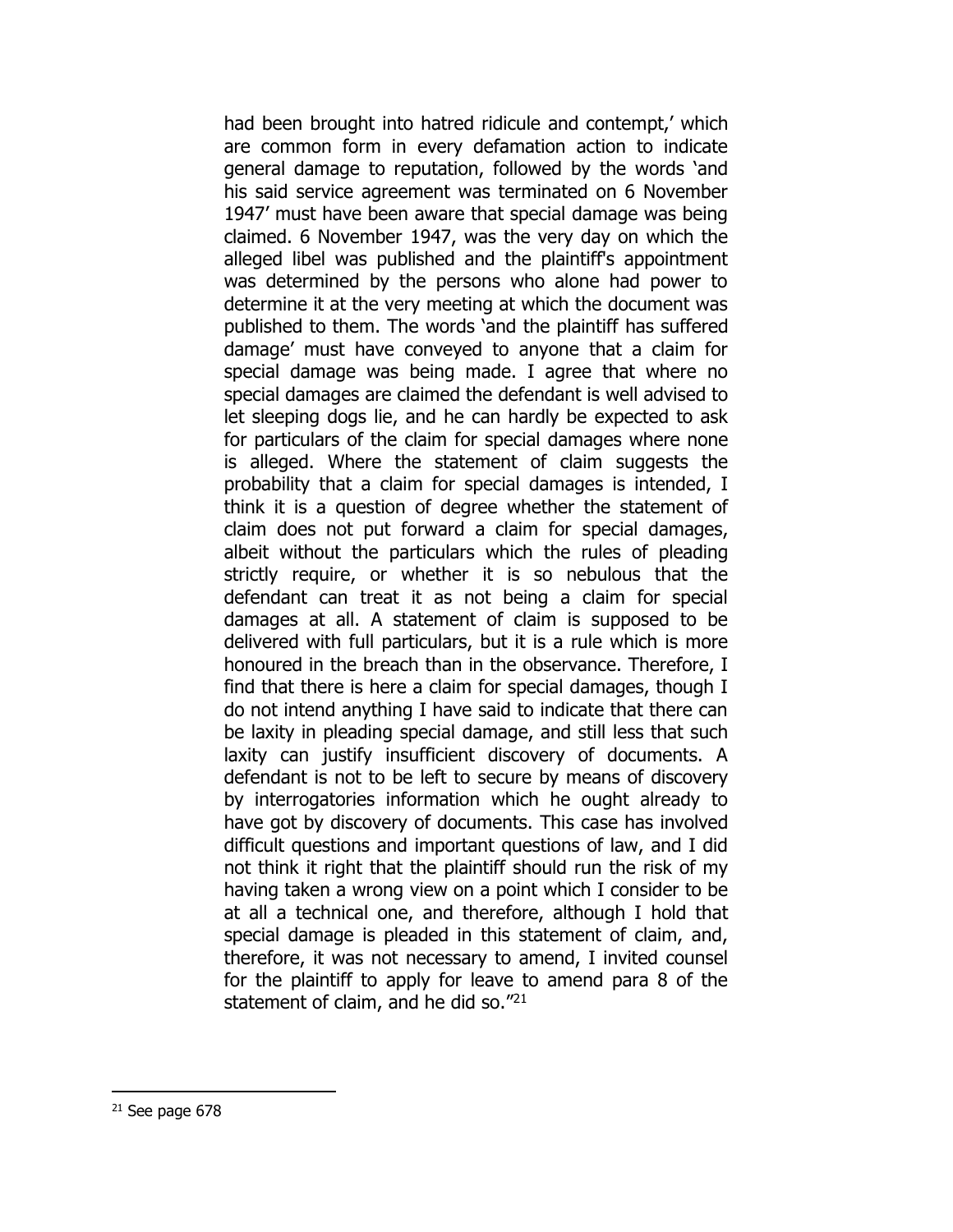[78] It is important to note that in the above case, out of an abundance of caution, the statement of case was actually amended to reflect the claim for special damages for loss of employment. Slade J also cautioned against promoting any laxity in pleading special damage. It is to be noted also that the precise issue was whether it could be said that special damages had been pleaded in general. There was no issue of any claim for continuing loss and there was one lump sum awarded as special damages.

[79] Having reviewed the above authorities, it can be concluded that the application of the principle set out in **McPhilemy** does not obviate the requirement that the respondent's pleaded case should plead the full substance for which she seeks redress. Alternatively, it could be stated that the statement of case should include all the material facts necessary to prevent surprise and set out the extent of the dispute between the parties.

[80] From observation over the course of time, prudent counsel would usually insert the phrase "and continuing" in the particulars where there is an intention to claim for loss of income beyond the period set out in the particulars of claim. However, in assessing whether the pleading in a particular case is sufficient and requires no amendment, the overarching principle as set out in **McPhilemy** is to be applied – does the statement of case contain the allegation of fact that is sufficiently made or sufficiently pleaded? Does the statement of case establish the issues between the parties? In order to conclude that the allegation of fact was sufficiently made in this case, in particular as it involves pleadings for special damages, the court would have to be satisfied that the answer to these alternative questions would be in the positive.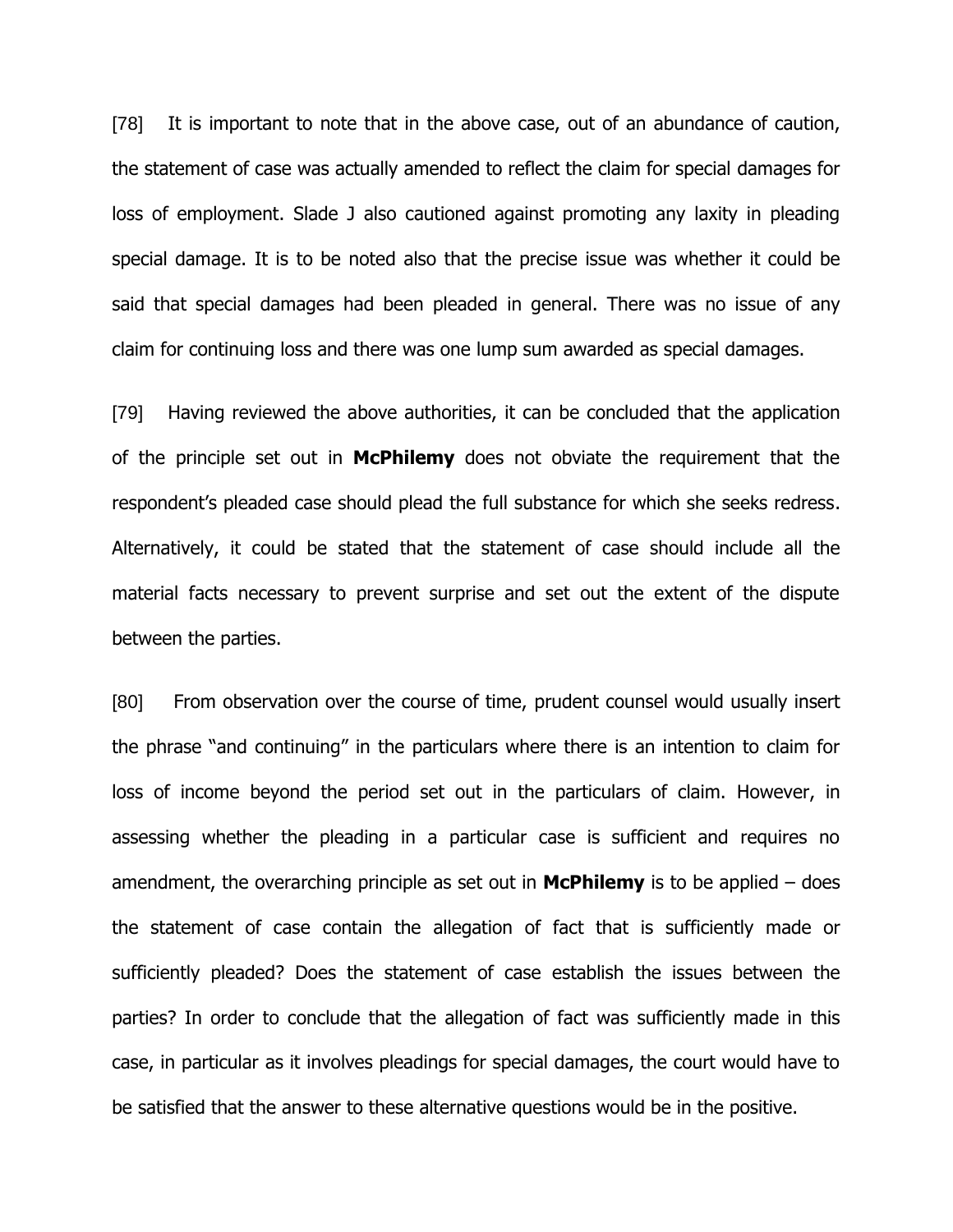[81] It is to be noted that a clear and specific reason for the permanent loss of income was only stated in the witness statement of Mrs Hanson. It is in that statement that she indicated that it was due to the high risk environment associated with flooding. Secondly, the particulars as pleaded would not have demonstrated to the appellant that the claim for loss of income would have exceeded 2007. What is clear, is that the possibility existed from the pleadings that a claim for continuing loss beyond 2007 could be made. However, the pleadings as limited to 2007, without an application for an amendment, set the boundaries for consideration between the parties.

[82] Even applying the common law principles in relation to special damages within the context of the post CPR and **McPhilemy** dispensation, therefore, I am not of the opinion that the pleadings as they exist provide a sufficiency of allegation in terms of this continuing claim for special damages to allow the award to stand. I am constrained to follow the established intelligible principles and, therefore, conclude that the submissions of Mr Panton have merit.

[83] Even though the claim for continuing loss beyond 2007 was not pleaded, the usual course for counsel to have adopted would have been to request an amendment to the statement of case to reflect such a claim pursuant to rule 20.4(2) of the CPR. Rule 8.9A of the CPR (set out at paragraph [23] of this judgment) states clearly the consequences of not setting out an allegation or factual argument on which a party wishes to rely. If it could have been set out, the permission of the court is required for any such reliance.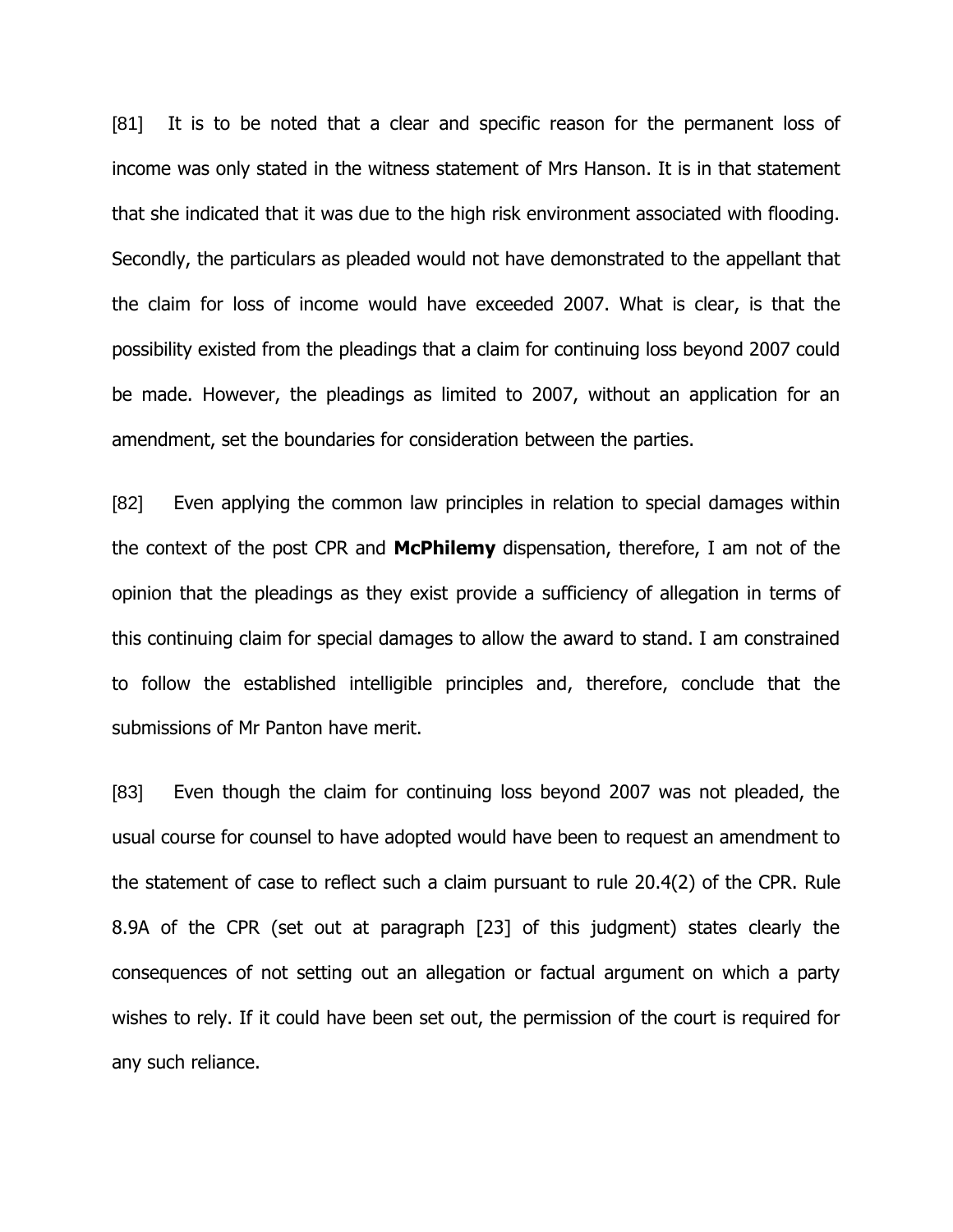[84] While the breach as alleged by Mr Panton can be described as being of merely a technical nature, it does concern this court that there was nothing to indicate that the claim post 2007 would go forward until the submissions of counsel who appeared for the respondent below were filed. Even so, this issue may have been remedied if the learned judge had indicated in his reasons for judgment that he had considered the objections of counsel for the appellant but was giving leave to the respondent to amend her statement of case. This was not done and the appellant had no opportunity to make submissions on the continuing claim as to how it should be assessed (see for example, the approach of Slade J in **Longdon-Griffiths** referred to at paragraph [77]).

[85] It is unfortunate that the respondent will not be able to benefit from an award that could have been properly made, if an application for an amendment had been made and granted. Counsel appearing for litigants such as Mrs Hanson must be diligent to fulfil all the requirements necessary to ensure that their client's case is adequately pleaded.

[86] This ground of appeal therefore succeeds.

**Issue D: Whether the trial judge erred in awarding compensation based on an average of six flocks each year after 2002 following the decision of Jamaica Broilers to suspend delivery of chickens during the hurricane season between June and October**

#### **Submissions of Counsel for the appellant**

[87] In written submissions, Mr Panton contended that the learned judge erred in awarding damages for six flocks instead of three following the decision of Jamaica Broilers to suspend the delivery of chickens to Mrs Hanson during the hurricane season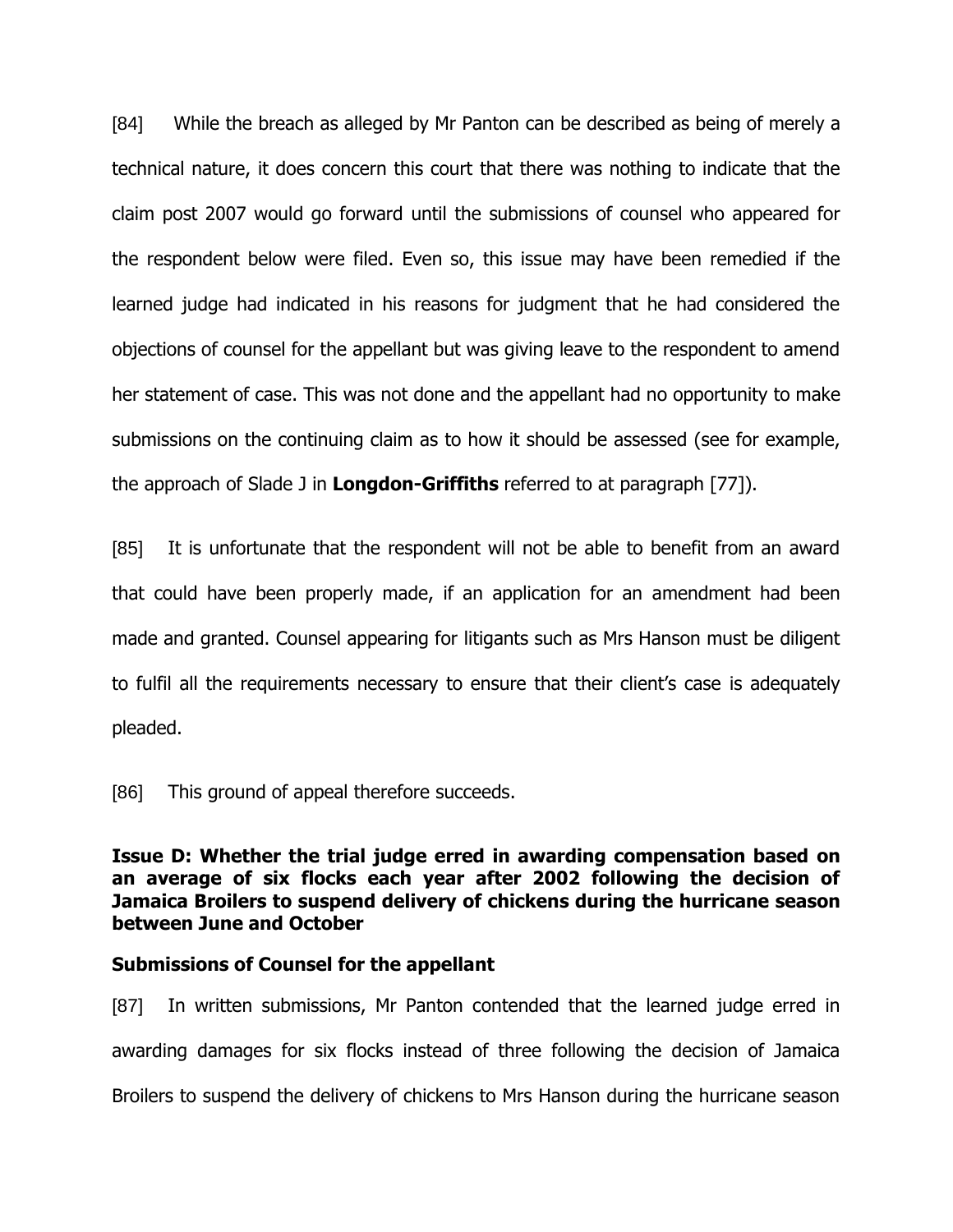between June and October. He submitted that the appellant should not be held responsible for the decision of a third party, Jamaica Broilers, over which it had no control. He stated that the evidence from Jamaica Broilers was that it contracted with Mrs Hanson on a flock by flock basis.

[88] In relation to the computation of this same award, he stated also that the learned judge erred in applying the figure of \$16.94 as "pay per bird" to calculate any loss of earnings for Mrs Hanson in 2007 to 2010. He submitted that even if counsel, who represented the respondent at trial, had relied on this evidence from Mr Bailey, who provided that computation table to show the gross earnings of Mrs Hanson between 1999 and 2006, that table stopped at 2006. He submitted that no evidence was elicited to show how the figures for "pay per bird" post 2006 were arrived at. He questioned therefore the trial judge's use of the figure of \$16.94 in order to calculate the award for the loss of contracts between 2007 and 2010.

#### **Submissions of counsel for the respondent**

[89] Counsel advanced no submissions in relation to this ground.

#### **Discussion and analysis**

[90] Counsel for the appellant is challenging items numbered 4 and 5 of the award given for loss of contract on two grounds: (1) the average of six flocks per year ought not to have been used to assess the award for each year after 2002; (2) the figure of \$16.94 used for "pay per bird" to compute the award for loss of contract from 2007 to 2010 should not have been used due to lack of evidence.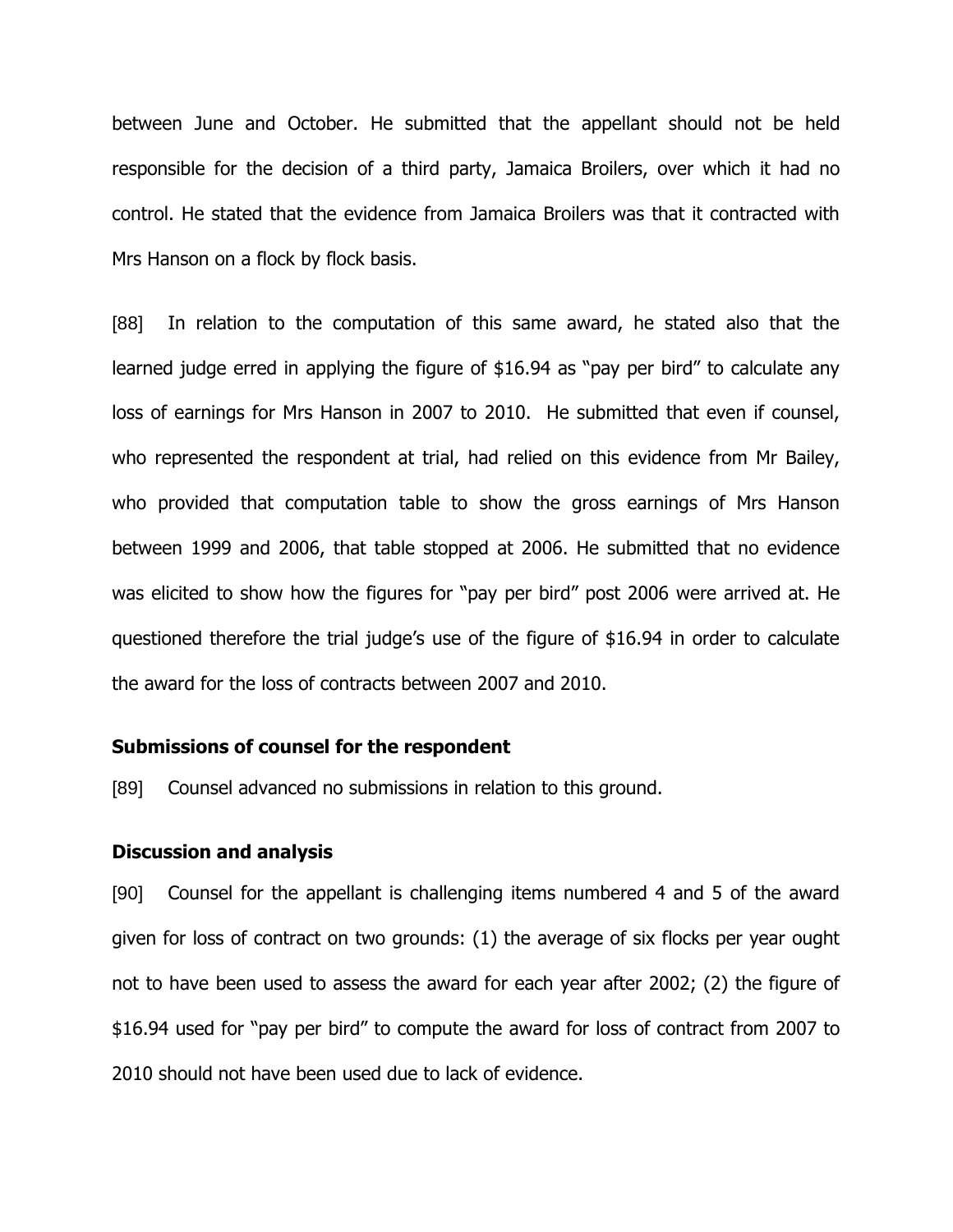[91] The evidence of Mrs Hanson (at paragraph 7 of her witness statement) is that she operated a successful poultry farm since 1972. She had built three chicken houses, raising and harvesting roughly 30,000 birds per flock and producing seven flocks per year. She had a contract with Jamaica Broilers up to 2005 when she was forced to cease operations after the third episode of flooding. Her evidence was to the effect that Jamaica Broilers terminated her contract in that year as "they said that I was in a high risk environment due to the flooding". She would have produced her last flock for them in 2006.

[92] The letter from Jamaica Broilers, dated 24 January 2006 and referred to above at paragraph [49], confirms her evidence in relation to the termination of the contract. The evidence is also that prior to this termination, Jamaica Broilers would also have taken the decision to reduce the number of flocks they placed with her yearly. A letter to this effect dated 6 November 2002 is set out below:

"6 November 2002

Mrs Orithia Hanson Contract Grower Toll Gate CLARENDON

Dear Mrs Hanson:

Please be informed that Best Dressed Chicken has taken the following decision with regard to placement of birds on your farm.

Based on the magnitude of losses on your farm in recent times we will no longer be placing birds on your farm between the months of June and October each year. The risk has become too great for both the company and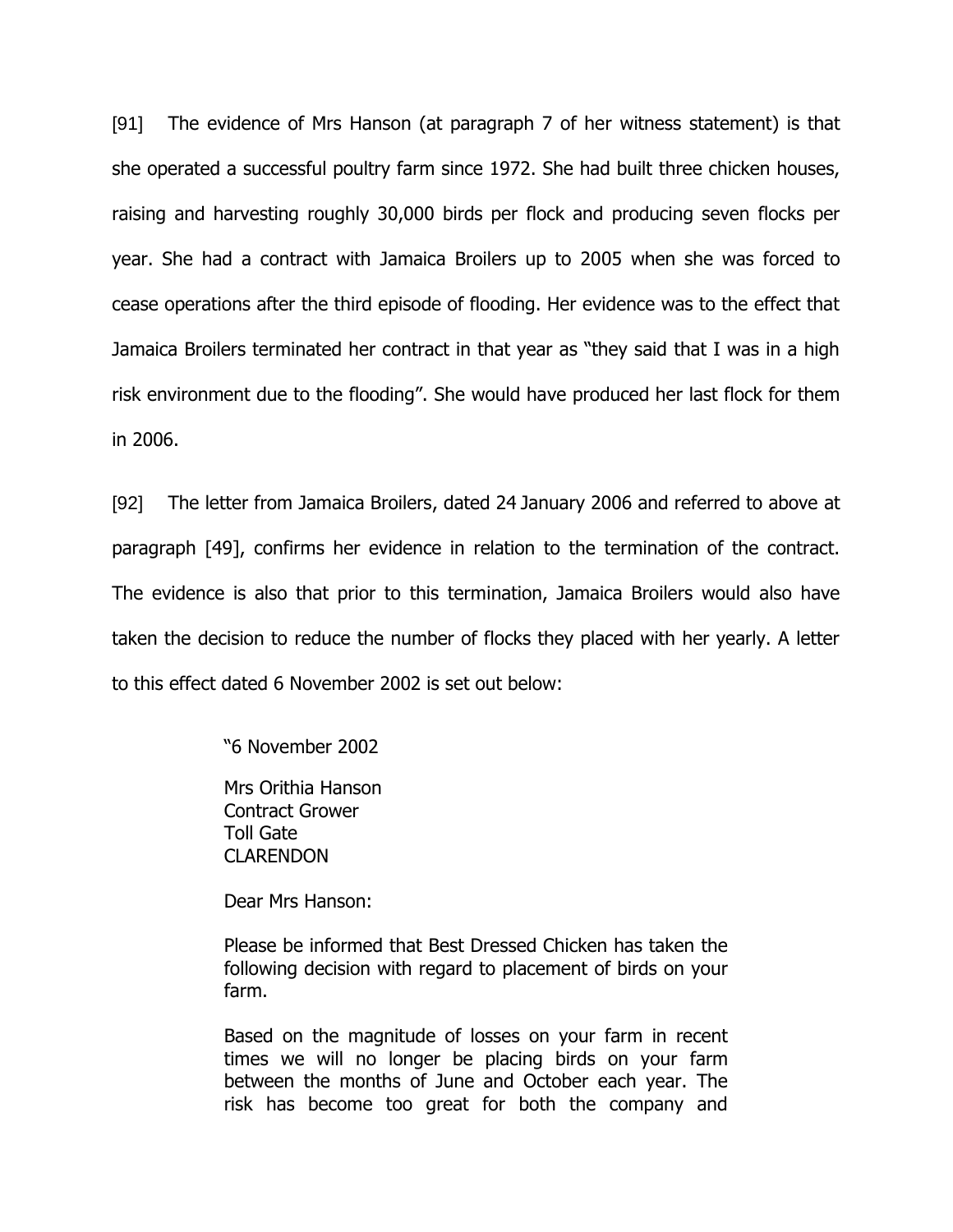yourself. We will however, place birds prior to and following the hurricane season.

We do recognize the contributions you have made to the industry, but we must remain prudent in whatever action we take.

Sincerely yours, **BEST DRESSED CHICKEN DIVISION JAMAICA BROILERS GROUP LIMITED** 

[signature] **PAMELLA RUSSELL Field Operations Manager**"

[93] The learned judge, at paragraph [62] of his judgment, made reference to this letter and stated as follows:

> "[62] In 2002, a decision was taken not to place birds with the Claimant during Hurricane Season. The decision of Jamaica Broilers in 2002 was based, as I understand it, on the fact that two floodings had been sustained by the Claimant over the period of twenty six years that she had had birds placed with her. One of those occasions was within the hurricane period, the October event. In any event, the Claimant has laid claim for destruction of a flock during the hurricane season, some three years after Broilers had taken the decision."

[94] It appears therefore that the learned judge accepted that the decision to reduce the number of flocks given to Mrs Hanson was directly related to the episodes of flooding that had affected her farm from 2002 onwards. The inference from the evidence led by the respondent, is that these episodes of flooding, albeit, some occurring in the hurricane season, were caused by the actions of the appellant. It cannot be said that the learned judge misunderstood the evidence on this point.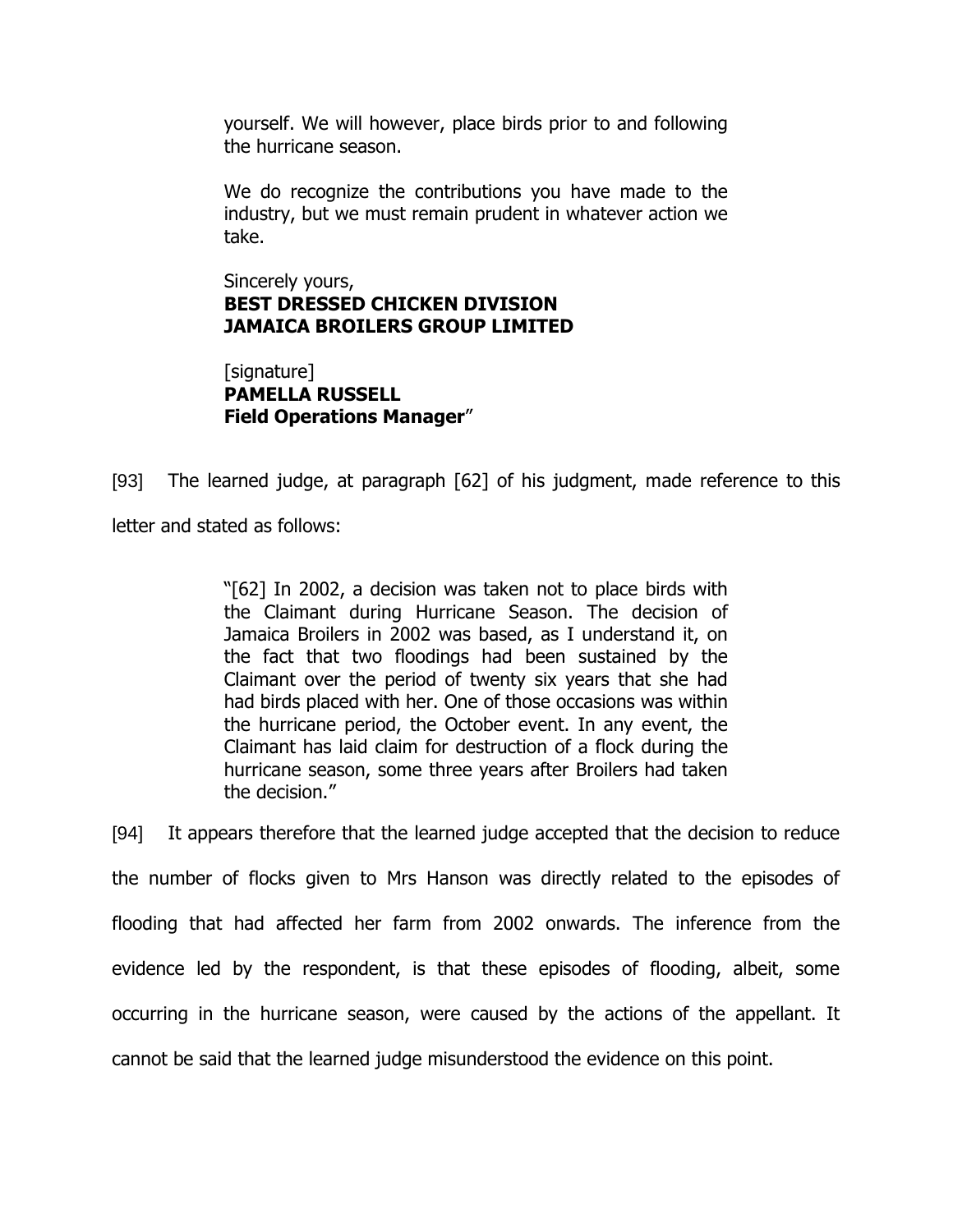[95] According to Mrs Hanson, as of 2002, she was reduced to three flocks per year instead of the usual seven. Mr Bailey's evidence essentially supported that of Mrs Hanson. He stated that she was a contract farmer with Jamaica Broilers from 1976 to 2006, that in November 2002, Jamaica Broilers took the decision as a result of the flooding and the magnitude of losses suffered by Jamaica Broilers on the farm, that there would be no placement of birds between the months of June and October.

[96] He stated also that Mrs Hanson's farm grew about an average of 27,147 birds per flock at an average number of six flocks per year. The computation table referred to at paragraph [43] herein sets out her gross earnings for each year:

| Year | Gross earnings | $#$ of flks    | Avg. wgt. (kg/lbs) | Pay per bird |
|------|----------------|----------------|--------------------|--------------|
| 1999 | \$2,452,220.00 | 7              | 1.91/4.21          | 13.23        |
| 2000 | \$2,062,134.50 | 6              | 1.92/4.23          | 13.13        |
| 2001 | \$2,052,738.69 | 5              | 2.01/4.43          | 16.52        |
| 2002 | \$1,003,272.56 | $\overline{2}$ | 2.13/4.69          | 19.59        |
| 2003 | \$1,025,032.62 | 3              | 1.94/4.27          | 13.74        |
| 2004 | \$989,635.85   | 3              | 2.08/4.58          | 13.64        |
| 2005 | \$659,974.41   | 3              | 1.97/4.34          | 8.40         |
| 2006 | \$832,677.31   | $\overline{2}$ | 1.87/4.12          | 16.94        |

[97] The learned judge therefore compensated her for loss of income for each of the years 2002 to 2006 by awarding her the difference between six flocks and the actual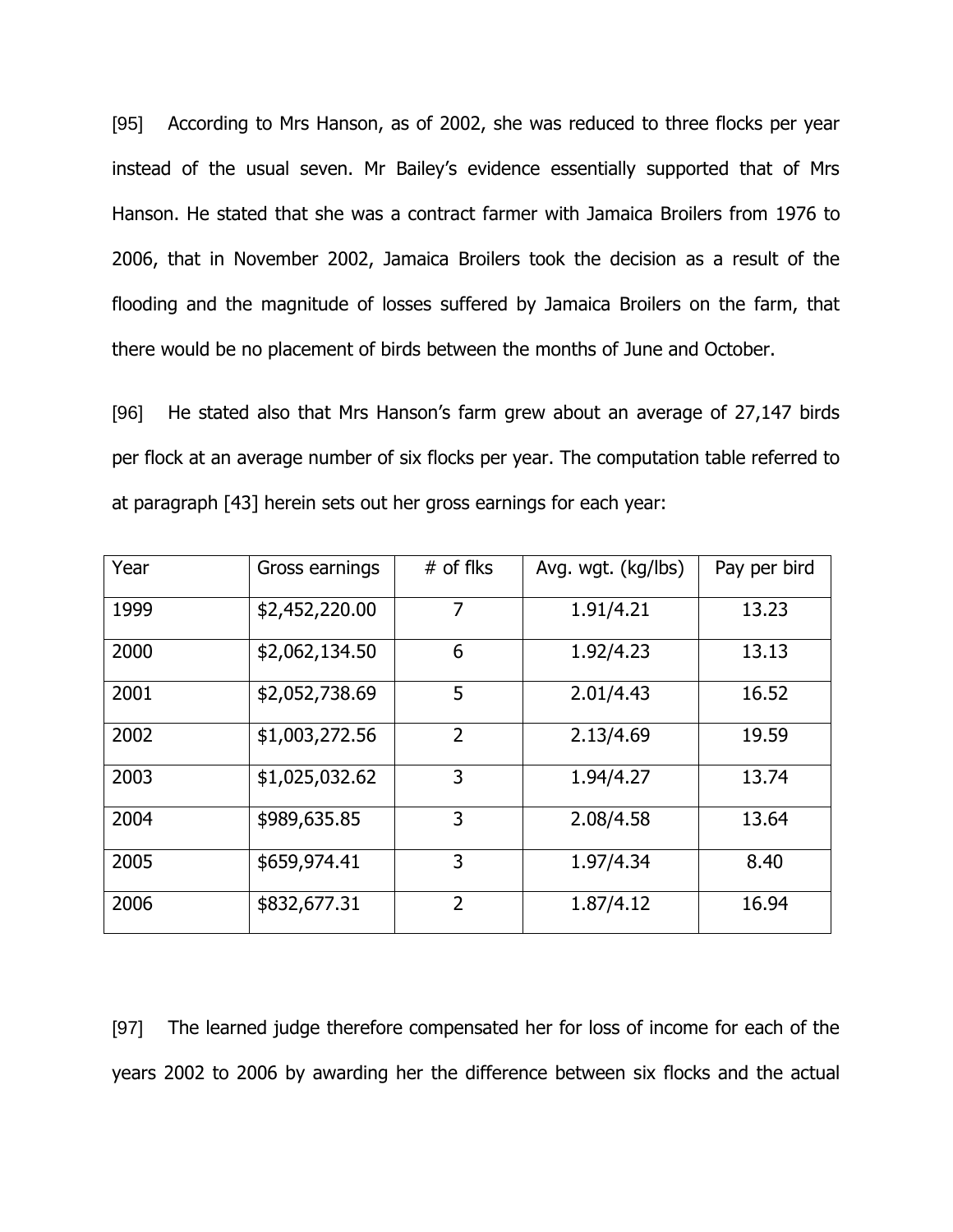amount produced for each particular year. Once the trial judge had concluded that the reduction of the flock each year was due to the reduction of flocks allotted her by Jamaica Broilers for the reasons as alleged, he would have been correct in his methodology. He cannot be faulted for his assessment in light of the evidence. She would have lost income due to the reduced flocks for the years 2002 to 2006 as a result of the decision taken by Jamaica Broilers based on the history of flooding.

[98] In relation to the years 2007 to 2010, the learned judge used the same method of computation but applied the figure used as "pay per bird" for 2006 which was the final year computed by Mr Bailey (as shown by the table in paragraph [96]) as her last flock was delivered in 2006.

[99] It is to be noted that the "pay per bird" for 2006 was neither the highest nor the lowest for the period reflected in the table. Mr Panton contended that the trial judge erred in this regard as there was no evidence in relation to the pay per bird post 2006. The court acknowledges that the figure used was not an average deduced from all the preceding years, albeit, the last figure used by Jamaica Broilers. The court, however, does accept the submissions of counsel, Mr Panton, that it would have been prudent to use the average figure of the years 1999 to 2006 as the figure for "pay per bird" for the actual computation. That average figure is 14.40. Therefore, the computation for the year 2007, using the average figure would be  $(27,140 \times 6 \times 1)$ -year  $\times$  14.40) \$2,344,896.00).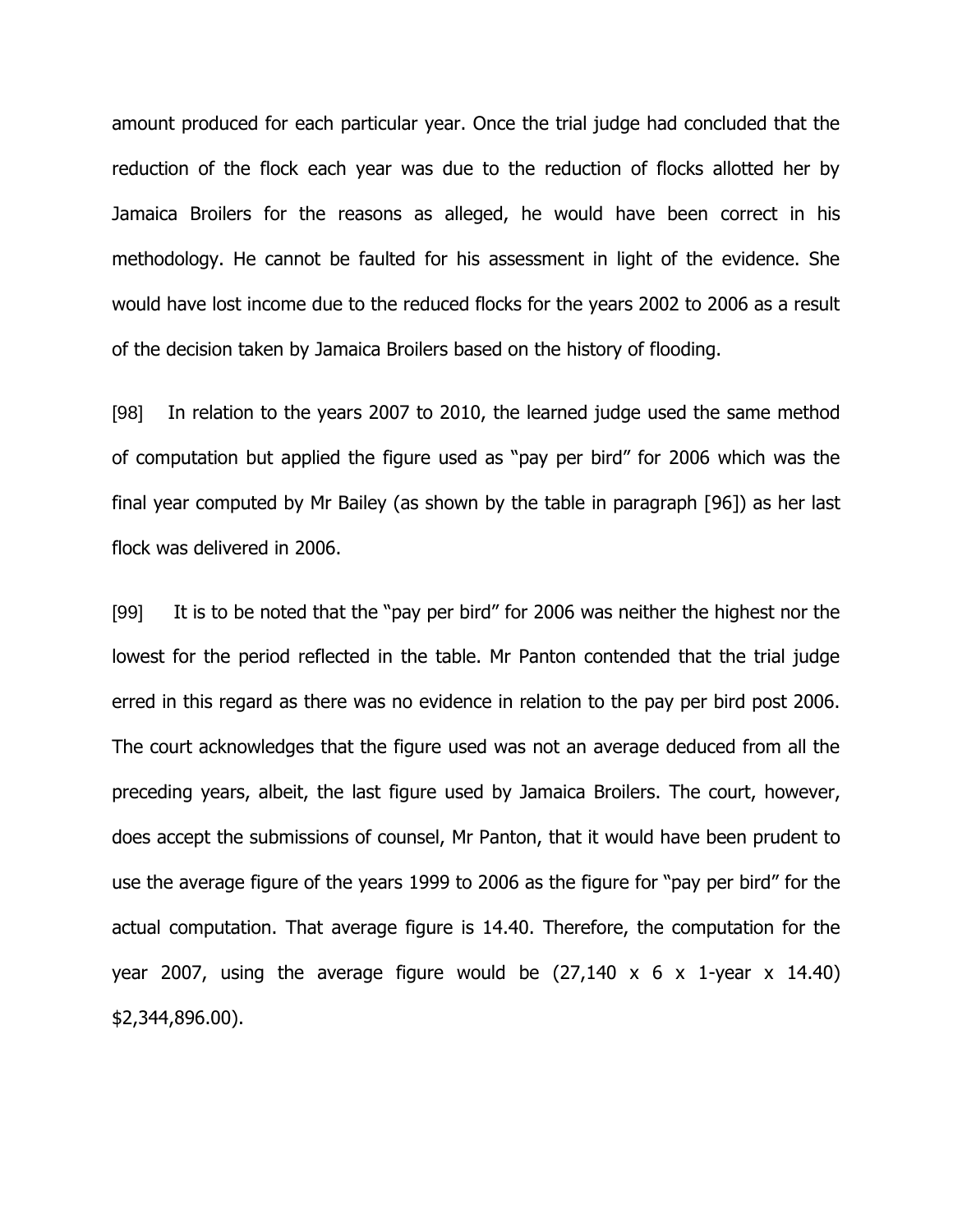[100] This ground of appeal therefore fails save and except as it relates to the amount of the award for the year 2007 which has now been calculated using the average figure for "pay per bird". As previously indicated, the award for the years 2008 to 2010 will be disallowed.

## **Issue E: whether the award of \$10,000,000.00 made for the restoration of the chicken houses should be disallowed and, if not whether there is any justification for increasing the award to \$30,000,000.00 or more.**

## **Submissions of counsel for the counter-appellant**

[101] In relation to the counter appeal, Mr Stewart took issue with the award of \$10,000,000.00. He submitted that while this was claimed for the replacement cost of three chicken houses, he asked the court to note that the learned judge used the term "restoration" in making his award. He stated therefore, that even if it could be argued that the claim for the replacement of chicken houses was neither pleaded nor particularized, the award was properly made, albeit inordinately low.

[102] He submitted that the respondent's case had consistently maintained that the chicken houses were damaged by virtue of the appellant's conduct and that the award was contrary to the evidence that the replacement cost of each house was \$16,000,000.00. This would have been supported by the evidence of Mr Bailey that the cost of a chicken house would be approximately \$18,000,000.00. He referred to the learned judge's finding that the appellant had not disputed the damage to the property and that the respondent had pleaded damage to the chicken houses as well as other property after each flood.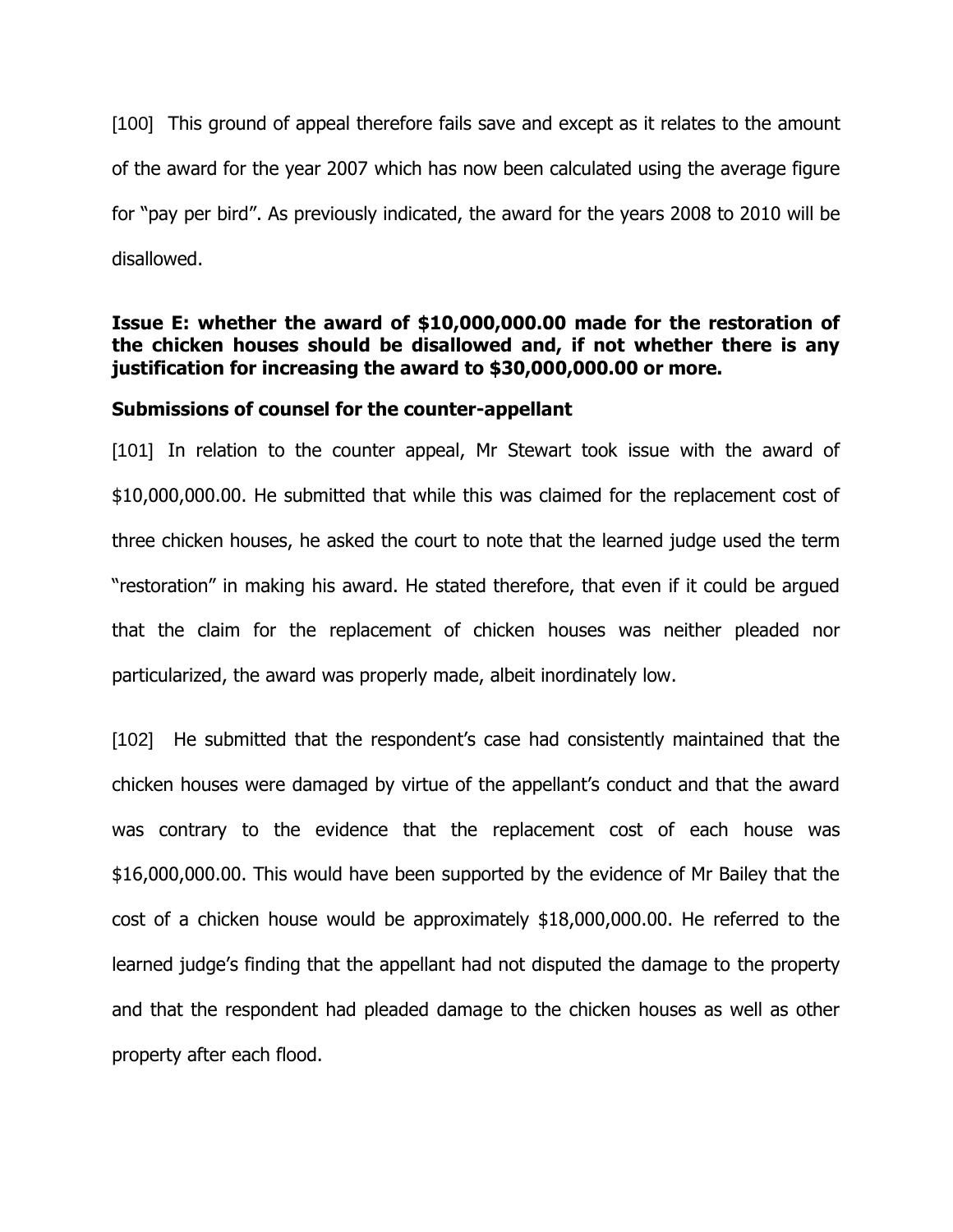[103] Counsel further stated that, in spite of the pleadings and the evidence that there was property damage including the chicken houses relevant to the floods, the learned judge had given no consideration to any of the claims for such, except in so far as the award was made for restoration of the chicken houses. The entire claim for property damage and loss of livestock due to the floods was pleaded in the amount of \$11,487,530.00. From that amount, \$2,709,820.00 would have been awarded in relation to the livestock. There was, therefore, a further claim of \$8,777,710.00 that represented losses in relation to property that was never considered.

[104] However, Mr Stewart's contention is that based on the evidence in relation to the cost of chicken houses, the award of \$10,000,000.00, which would represent approximately \$3,300,000.00 for each chicken house, would be unreasonable. He adopted the submissions of counsel below, who requested a discount of \$12,000,000.00 for each chicken house and asked that this court increase the award under this head to \$36,000,000.00.

#### **Submissions of counsel for the counter-respondent**

[105] Counsel relied on his earlier submissions in relation to the absence of any pleadings or particulars as to the amount of \$10,000,000.00 for replacement of chicken houses. Counsel stated that there was no application for an amendment and that the counter-appeal should be dismissed.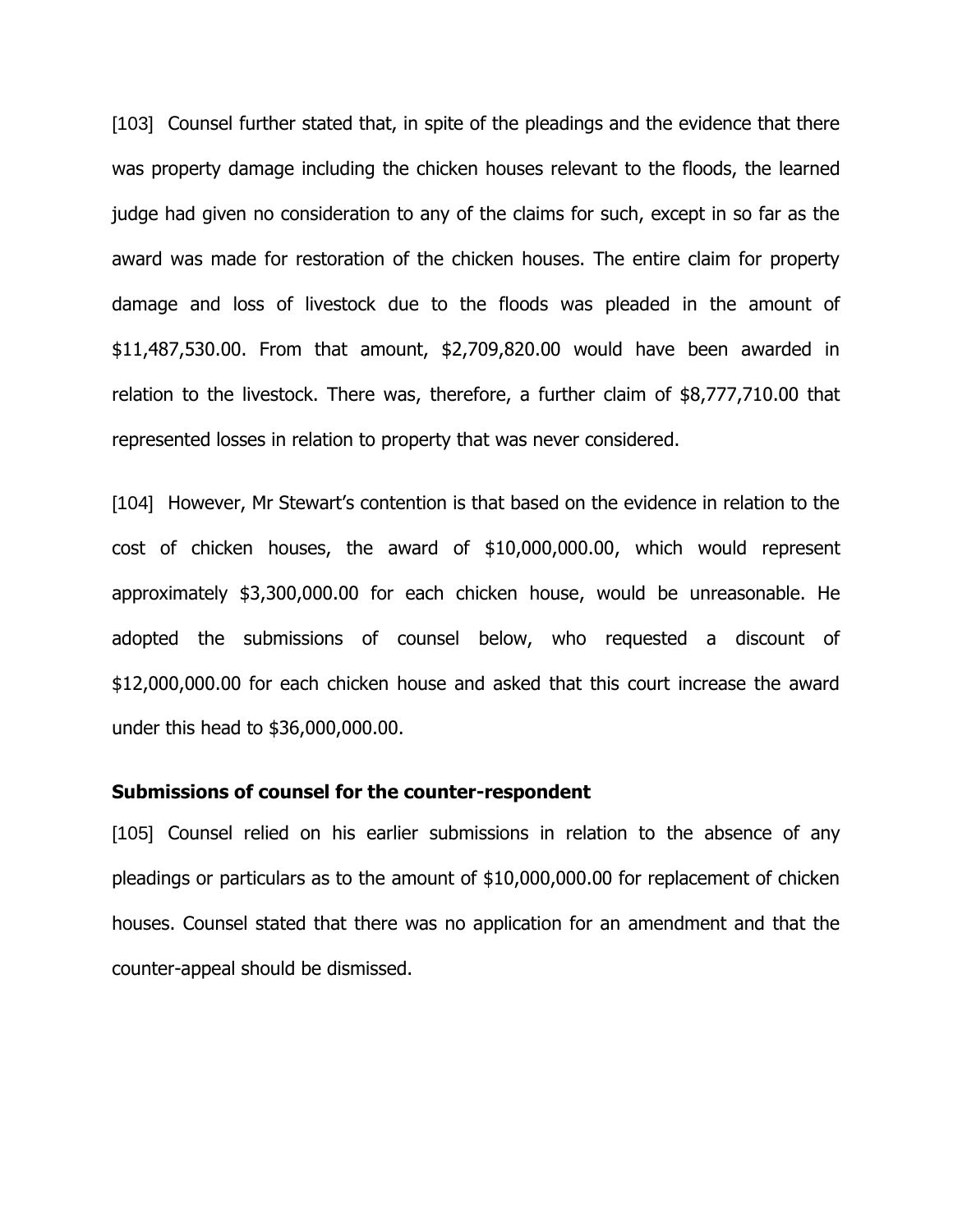#### **Discussion and analysis**

[106] There is no issue that both the pleadings and the witness statements speak to and quantify losses due to damage to property including the chicken houses in relation to each episode of flooding. The witness statement of Mrs Hanson quantifies money expended by her to restore her property.

[107] In May 2002, this amounts to over \$6,000,000.00 plus \$800,000.00 to construct a perimeter wall. In October 2002, the amount stated is \$1,700,000.00 plus a further cost of \$250,000.00 to dig deeper trenches around the chicken houses. In October 2005, the amount of \$550,000.00 is stated. The total amount expended by her, therefore, is approximately \$9,300,000.00 relative to property damage. There is no evidence in relation to specific expenditure as it related to the three chicken houses after each flood, neither was any such breakdown sought by the counter-respondent during the trial.

[108] The learned judge referred to some of these expenditures in his judgment at paragraphs [60] and [61]. Also at paragraph [64]:

> "The Claimant has testified that the cost of replacing the three poultry houses is in excess of \$16,000.00. [sic] The Hydrologist Report opines that the post-development flooding would cause complete flooding in the chicken houses. Mr Bailey, an employee of Jamaica Broilers, gave evidence of the financial outlay involved in the operation. He opines that there were three chicken houses, each of 19,000 square feet, with a capacity of 10,000 chickens. Cost of the house is \$18,000,000.00. A claim for the replacement cost of these houses for an award of \$36,000,000.00 has been made. The Court has evidence that the houses operated at a reduced level in 2006, after the last flooding. I therefore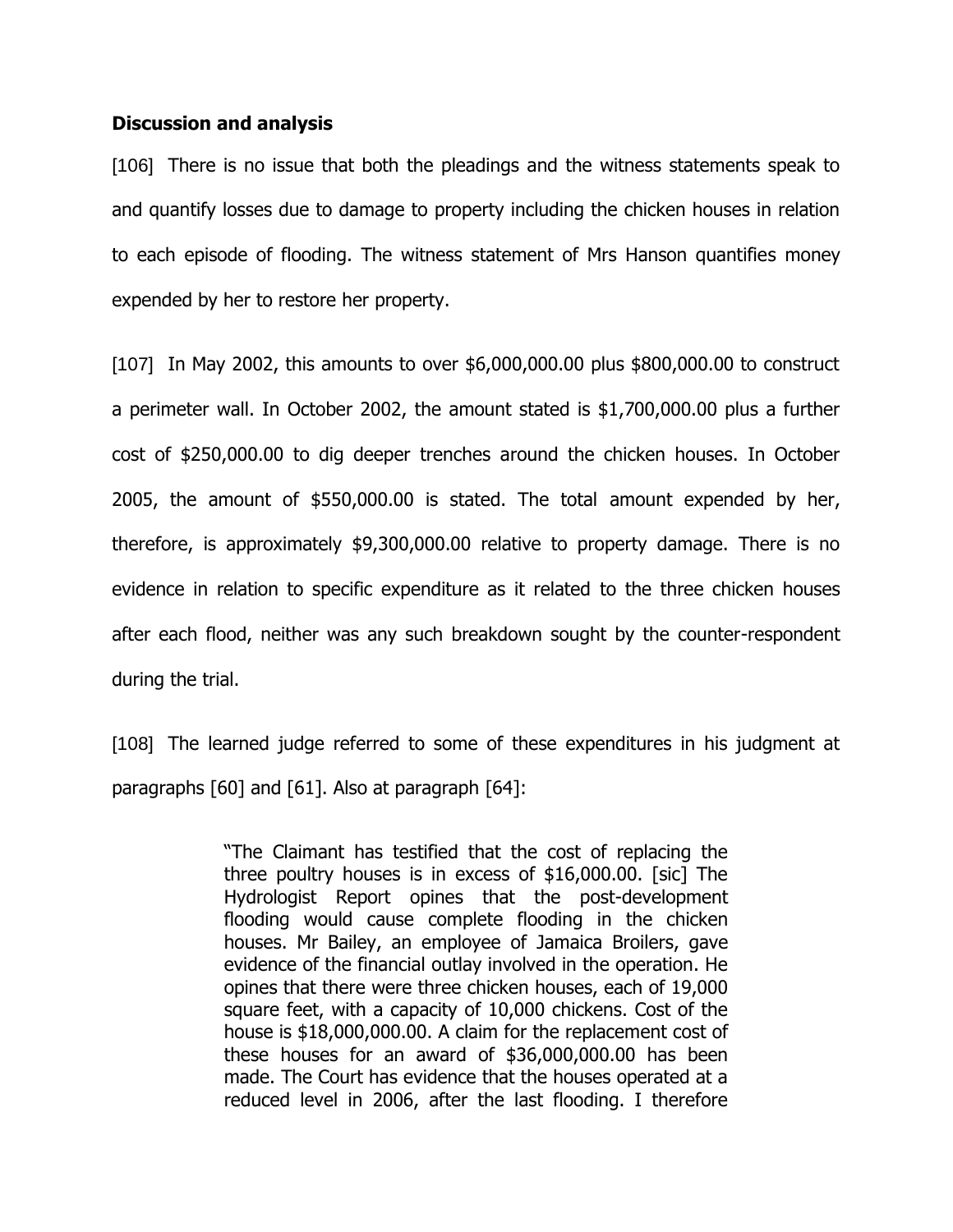make an award of \$10,000,000.00 for restoration of the houses."

[109] The learned judge appeared to have rejected that there had actually been replacement of the three chicken houses but he accepted the evidence that there had been damage which would have led to some form of restoration in order for Mrs Hanson to continue producing the flocks of chicken after each flood and up to 2006. What is important also is that he described the award as "restoration" and not "replacement".

[110] Based on the above and the fact that there was no other award made for damage to property (including the chicken houses), any contention that there was double compensation cannot be sustained. Mrs Hanson would have been entitled to an award for any damage to the chicken houses directly attributable to the floods. Based on the monetary figures set out in the pleadings and the evidence, this court is not minded to conclude that the award is inordinately high. On the other hand, the amount of \$3,300,000.00 for each chicken house is not unreasonably low, as Mr Stewart is contending.

[111] Phillips JA in **Jamalco (Clarendon Alumina Works) v Lunette Dennie**<sup>22</sup> set out the approach of this court with regard to award of damages at paragraph [52] of her judgment:

> "[52] The law with regard to the approach of the Court of Appeal to an award of damages made in the court below is

<sup>22</sup> [2014] JMCA Civ 29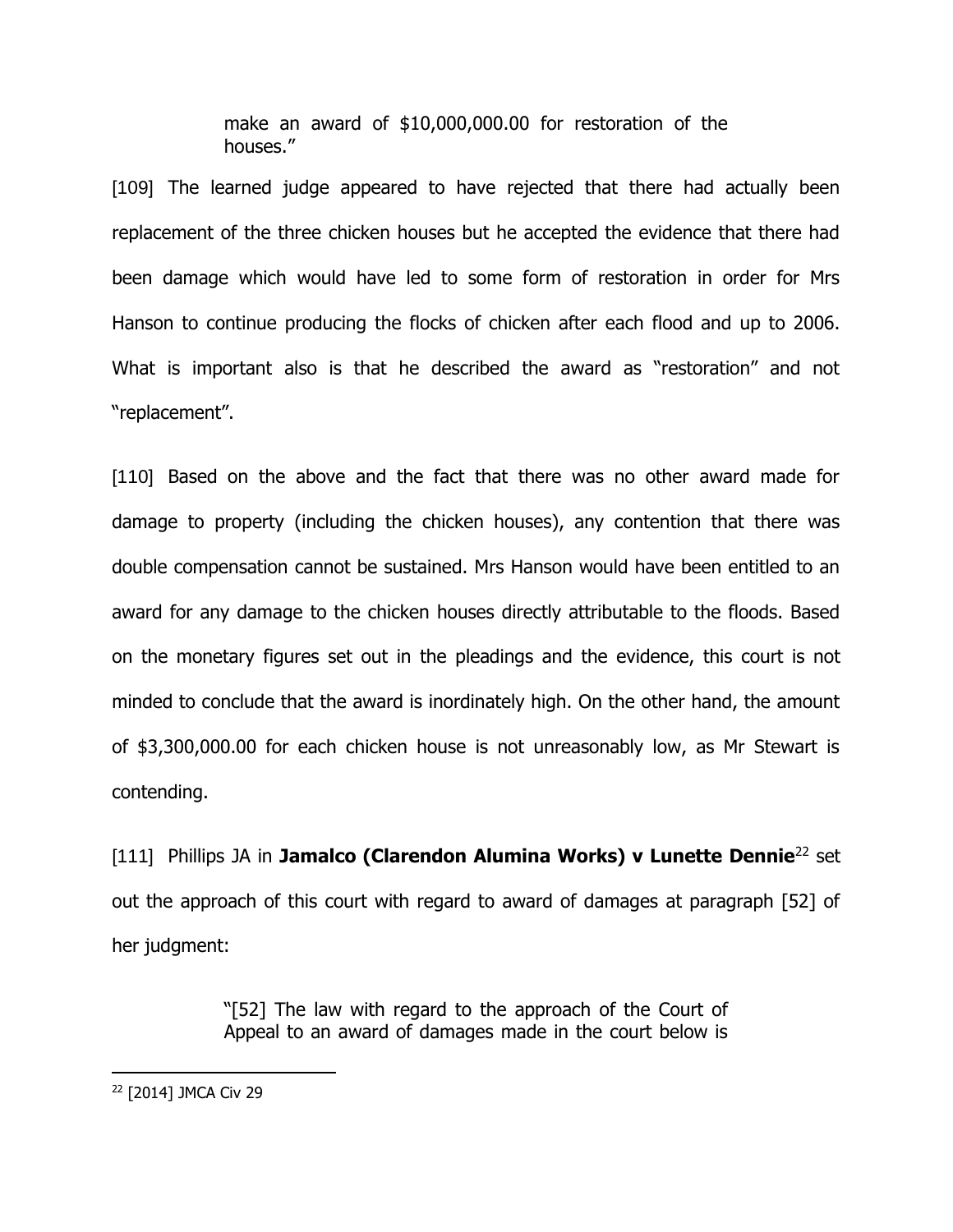well settled. Wolfe JA (Ag) (as he then was), on behalf of the court stated with clarity in **Desmond Walters v Carlene Mitchell** (1992) 29 JLR 173 at 178 b-d that:

> 'An appellate court, notwithstanding that an appeal from a judge trying a case without a jury is a rehearing by the Court of Appeal with regard to all the questions involved in the action including the question what damages ought to be awarded, will be disinclined to reverse the finding of a trial judge as to the amount of damages merely because the judges of appeal think that if they had tried the case in the first instance they would have given a lesser sum. In order to justify reversing the trial judge on the question of the amount of damages it will generally be necessary that the Court of Appeal should be convinced either that the trial judge acted upon some wrong principle of law, or that the amount awarded was so extremely high or so very small as to make it, in the judgment of the Court, an entirely erroneous estimate of the damage to which the plaintiff is entitled.'

This statement of the law endorsed the dicta of the Court of Appeal in England in **Flint v Lovell** [1935] 1 KB 354 at 355."

[112] This court is therefore not minded to interfere with the award of \$10,000,000.00

that has been made in this regard.

[113] Both the ground of appeal and the counter notice of appeal in relation to this award therefore fail.

## **Conclusion**

[114] In light of the above, the court finds that the learned judge did not err in awarding damages of \$10,000,000.00 for restoration of the chicken houses as set out at item 3 of his order. The court also finds that the learned judge's award of damages for loss of income for the years 2008 to 2010 under item 5 was an error under the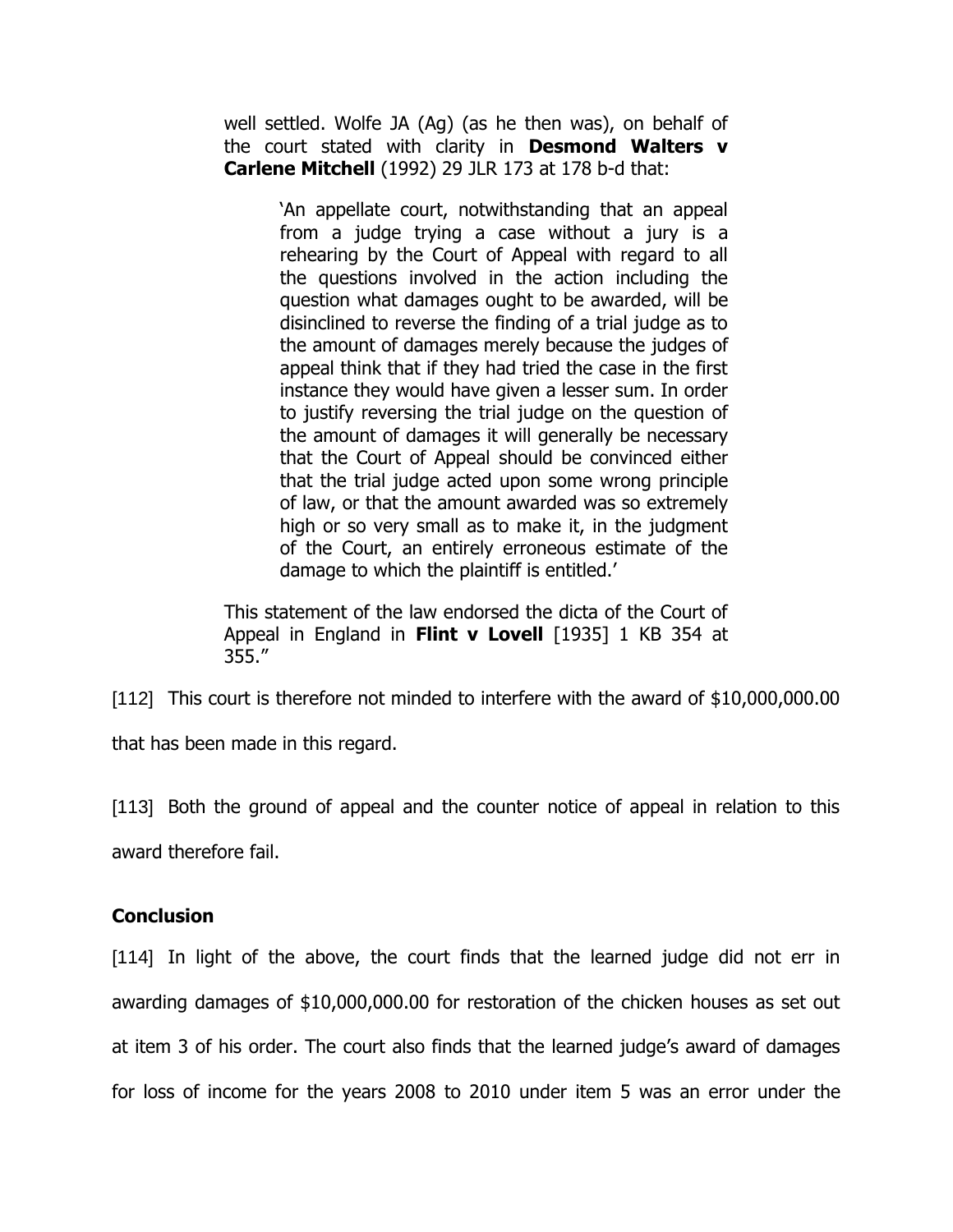circumstances and must be disallowed. Also, the actual amount awarded under item 5 of his orders for the year 2007 is to be adjusted downward using the average rate for "pay per bird" to reflect the amount of \$2,344,896.00.

# **PHILLIPS JA**

# **ORDER**

- 1) Appeal allowed in part.
- 2) The orders of Campbell J made on 18 October 2012 appealed against are varied

in relation to order 5 and shall now read as follows:

"(1) For birds lost in the three flooding events at an average flock of 27,140 at \$21 per bird. \$1,709,820.00 (2) Livestock (17 goats, pigs, 6 cows) \$1,000,000.00 (3) Restoration cost of chicken houses \$10,000,000.00 (4) Loss of contract at an average of 6 flocks per year (a) 2002 4 at 19.59 (27140 x 4 @ 19.59) \$2,126,690.40 (b) 2003 3 at 13.74 \$1,118,710.80 (c) 2004 3 at 13.64 \$1,110,568.80 (d) 2005 3 at 8.40 \$683,928.00 (3) [sic] 2006 4 at 16.94 \$1,839,006.40 **(5) Contract for 2007 (27,140 x 6 x 1 year x 14.40) \$2,344,896.00 Total Award** 21,933,620.40